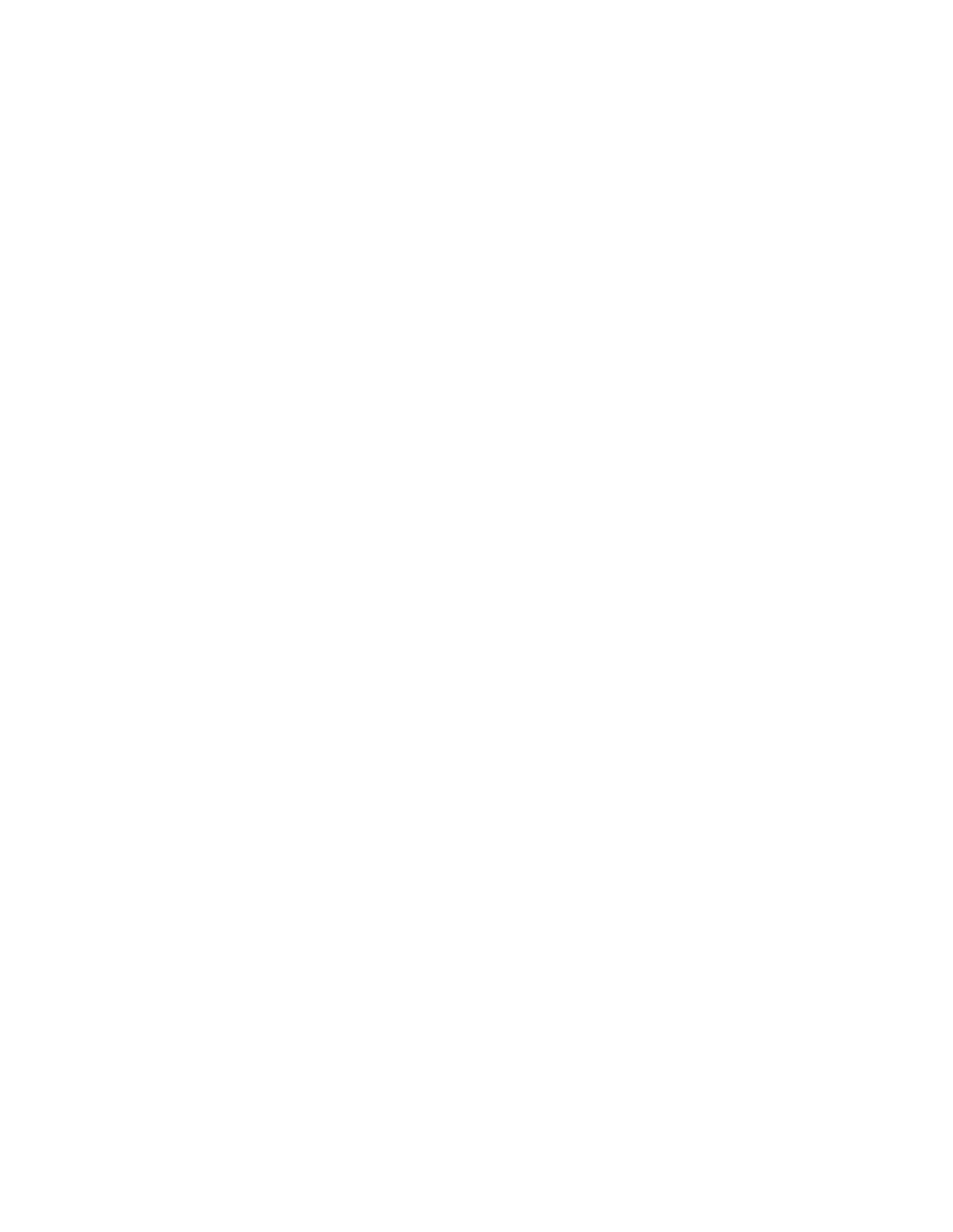## **In the case of Ališić and Others v. Bosnia and Herzegovina, Croatia, Serbia, Slovenia and the former Yugoslav Republic of Macedonia,**

The European Court of Human Rights (Fourth Section), sitting as a Chamber composed of:

 Nicolas Bratza, *President,*  Lech Garlicki, Nina Vajić, Boštjan M. Zupančič, Ljiljana Mijović, Dragoljub Popović, Mirjana Lazarova Trajkovska, *judges,*

and Lawrence Early, *Section Registrar*,

Having deliberated in private on 11 October 2012,

Delivers the following judgment, which was adopted on that date:

## PROCEDURE

1. The case originated in an application (no. 60642/08) against Bosnia and Herzegovina, Croatia, Serbia, Slovenia and the former Yugoslav Republic of Macedonia lodged with the Court under Article 34 of the Convention for the Protection of Human Rights and Fundamental Freedoms ("the Convention") by three citizens of Bosnia and Herzegovina, Ms Emina Ališić, Mr Aziz Sadžak and Mr Sakib Šahdanović ("the applicants"), on 30 July 2005. The first applicant is also a German citizen.

2. The applicants were represented by Mr B. Mujčin, a lawyer practising in Germany. The Bosnian-Herzegovinian, Croatian, Serbian, Slovenian and Macedonian Governments ("the Governments") were represented by their Agents, Ms M. Mijić, Ms Š. Stažnik, Mr S. Carić, Ms N. Pintar Gosenca and Mr K. Bogdanov, respectively.

3. The applicants alleged that they were still not able to withdraw their "old" foreign-currency savings from their accounts at the Sarajevo branch of Ljubljanska Banka Ljubljana and the Tuzla branch of Investbanka.

4. By a decision of 17 October 2011, the Court joined to the merits the issue of the exhaustion of domestic remedies and declared the application admissible.

5. The parties filed further written observations on the merits (Rule 59 § 1 of the Rules of Court). The Chamber having decided, after consulting the parties, that no hearing on the merits was required (Rule 59  $\S$  3), the parties replied in writing to each other's observations.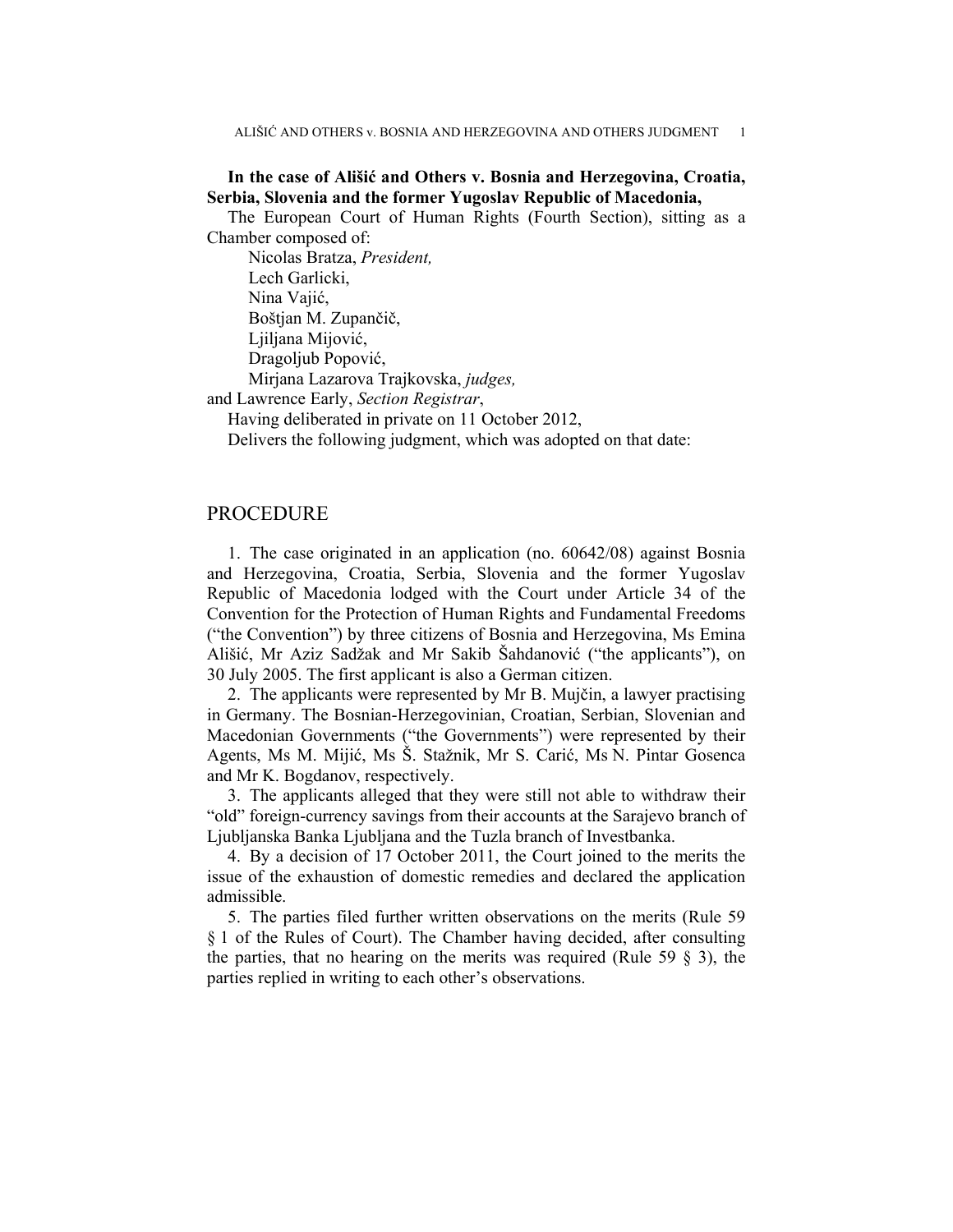# THE FACTS

### I. THE CIRCUMSTANCES OF THE CASE

6. The applicants were born in 1976, 1949 and 1952, respectively, and live in Germany.

7. Before the dissolution of the Socialist Federal Republic of Yugoslavia ("the SFRY"), Ms Ališić and Mr Sadžak deposited foreign currency in the then Ljubljanska Banka Sarajevo and Mr Šahdanović in the Tuzla branch of Investbanka. It would appear that the balance in their accounts is 4,715.56 German marks (DEM), DEM 129,874.30 and DEM 63,880.44, respectively. Mr Šahdanović also has 73 US dollars (USD) and 4 Austrian schillings in his accounts.

### II. RELEVANT DOMESTIC LAW AND PRACTICE

#### **A. The SFRY**

 $\overline{a}$ 

8. Until the 1989/90 economic reforms, the commercial banking system consisted of basic and associated banks. Basic banks were as a rule founded and controlled by socially owned companies<sup>1</sup> based in the same territorial unit (that is, in one of the Republics – Bosnia and Herzegovina, Croatia, Macedonia, Montenegro, Serbia and Slovenia – or Autonomous Provinces – Kosovo and Vojvodina). The founders of Ljubljanska Banka Sarajevo were thus 16 socially owned companies from Bosnia and Herzegovina (such as Energoinvest Sarajevo, Gorenje Bira Bihać, Šipad Sarajevo, Velepromet Visoko, Đuro Salaj Mostar) and Pamučni kombinat Vranje from Serbia. At least two basic banks could form an associated bank, while preserving their separate legal personality. In 1978 Ljubljanska Banka Sarajevo, Ljubljanska Banka Zagreb, Ljubljanska Banka Skopje and some other basic banks thus founded an associated bank – Ljubljanska Banka Ljubljana. Similarly, in 1978 Investbanka and a number of other basic banks founded Beogradska udružena Banka Beograd. In the SFRY there were approximately 150 basic and 9 associated banks (Jugobanka Beograd, Beogradska Udružena Banka, Privredna Banka Sarajevo, Vojvođanska Banka Novi Sad, Kosovska Banka Priština, Udružena Banka Hrvatske Zagreb, Ljubljanska Banka Ljubljana, Stopanska Banka Skopje and Investiciona Banka Titograd).

9. Being hard-pressed for hard currency, the SFRY made it attractive for its expatriates and other citizens to deposit foreign currency with its banks.

<sup>1.</sup> The concept of "social ownership", while it does exist in other countries, was particularly highly developed in the SFRY (see Medjad, *The fate of the Yugoslav model: A case against legal conformity*, American Journal of Comparative Law 52/1 (2004), pp. 287- 319).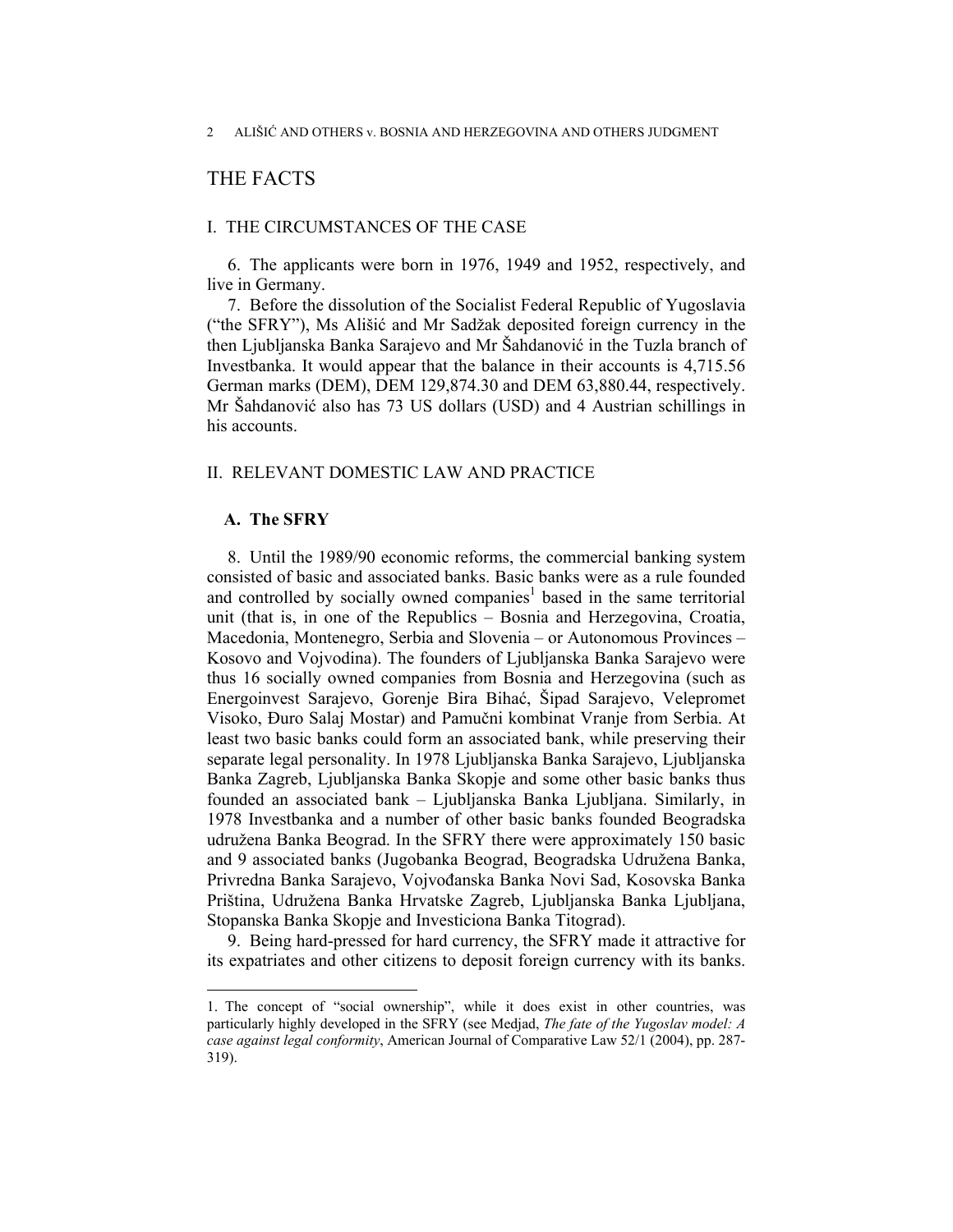Such deposits earned high interest (the annual interest rate often exceeded 10%). Moreover, they were guaranteed by the State (see section 14(3) of the Foreign-Currency Transactions Act  $1985^1$  and section 76(1) of the Banks and Other Financial Institutions Act  $1989<sup>2</sup>$ ). The State guarantee was to be activated in case of the bankruptcy or "manifest insolvency" of a bank at the request of the bank (section 18 of the Banks and Other Financial Institutions Insolvency Act  $1989^3$  and the relevant secondary legislation<sup>4</sup>). None of the banks under consideration in the present case made such a request. It should be emphasised that savers could not request the activation of the guarantee on their own. They were nevertheless entitled, in accordance with the Civil Obligations Act  $1978^5$ , to collect their deposits at any time, together with accrued interest, from basic banks (see sections 1035 and 1045 of that Act).

10. Beginning in the mid 1970s, the commercial banks incurred foreign-exchange losses because the dinar exchange rate depreciated. In response, the SFRY set up a system for "redepositing" of foreign currency, allowing commercial banks to transfer citizens' foreign-currency deposits to the National Bank of Yugoslavia ("the NBY"), which assumed the currency risk (see section 51(2) of the Foreign-Currency Transactions Act 1977<sup>6</sup>). Although the system was optional, commercial banks did not have another option as they were not allowed to maintain foreign-currency accounts with foreign banks, as was necessary to make payments abroad, nor were they allowed to grant foreign-currency loans. Virtually all foreign currency was therefore redeposited with the NBY. It should be emphasised, however, that only a fraction of that money was physically transferred to the NBY (see *Kovačić and Others v. Slovenia* [GC], nos. 44574/98, 45133/98 and 48316/99, §§ 36 and 39, 3 October 2008; see also decision AP 164/04 of the Constitutional Court of Bosnia and Herzegovina of 1 April 2006, § 53).

11. With regard to Ljubljanska Banka Sarajevo, the redepositing scheme functioned as follows. Pursuant to a series of agreements between that bank, Ljubljanska Banka Ljubljana, the National Bank of Bosnia and Herzegovina and the National Bank of Slovenia, Ljubljanska Banka Sarajevo had to ship on a monthly basis any difference between foreign currency deposited and

 $\overline{a}$ 

<sup>1.</sup> *Zakon o deviznom poslovanju*, Official Gazette of the SFRY nos. 66/85, 13/86, 71/86, 2/87, 3/88, 59/88, 85/89, 27/90, 82/90 and 22/91.

<sup>2.</sup> *Zakon o bankama i drugim finansijskim organizacijama*, Official Gazette of the SFRY nos. 10/89, 40/89, 87/89, 18/90, 72/90 and 79/90.

<sup>3</sup> *Zakon o sanaciji, stečaju i likvidaciji banaka i drugih finansijskih organizacija*, Official Gazette of the SFRY nos. 84/89 and 63/90.

<sup>4.</sup> *Odluka o načinu izvršavanja obaveza Federacije po osnovu jemstva za devize na deviznim računima i deviznim štednim ulozima građana, građanskih pravnih lica i stranih fizičkih lica*, Official Gazette of the SFRY no. 27/90.

<sup>5.</sup> *Zakon o obligacionim odnosima*, Official Gazette of the SFRY nos. 29/78, 39/85, 45/89 and 57/89.

<sup>6.</sup> *Zakon o deviznom poslovanju i kreditnim odnosima*, Official Gazette of the SFRY nos. 15/77, 61/82, 77/82, 34/83, 70/83 and 71/84.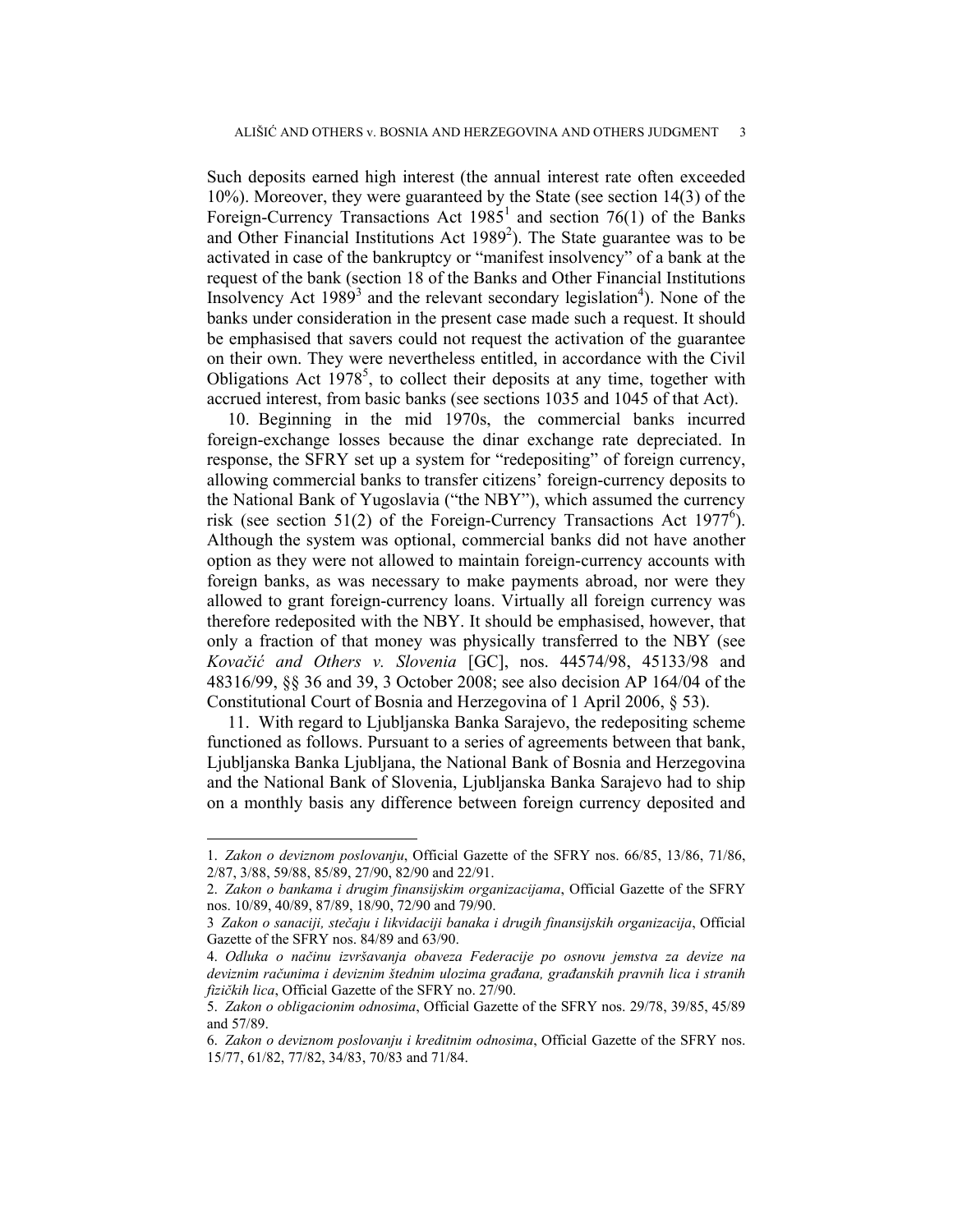foreign currency withdrawn to the National Bank of Slovenia. The foreign currency so shipped was recorded as a claim of Ljubljanska Banka Sarajevo against the NBY. The Slovenian Government maintained in the present case that the National Bank of Slovenia then shipped all those funds to the NBY, but they failed to provide any proof in that regard. They proved only that a part of those funds had been shipped back to Ljubljanska Banka Sarajevo at the request of that bank to meet its liquidity needs (in the period when more foreign currency was withdrawn than deposited). The exact figures are: in 1984 DEM 57,389, 894 was shipped to Ljubljana and DEM 150,187 back to Sarajevo; in 1985 DEM 59,465,398 was shipped to Ljubljana and DEM 71,270 back to Sarajevo, in 1986 DEM 19,794,416 was shipped to Ljubljana and DEM 1,564,823 back to Sarajevo, and so on. In total, between 1984 and 1991 DEM 244,665,082 was shipped to Ljubljana and DEM 41,469,528 (that is, less than 17%) back to Sarajevo.

12. Another relevant factor is that basic banks were granted dinar loans (initially, interest-free) by the NBY in return for the value of the redeposited foreign currency. The dinars so received were used by basic banks to give credits, at interest rates below the rate of inflation, to companies based, as a rule, in the same territorial unit (for instance, in the case of Ljubljanska Banka Sarajevo, such credits were given to Polietilenka Bihać, Gorenje Bira Bihać, Šipad Šator Glamoč, Bilećanka Bileća, UPI Sarajevo, Soko Komerc Mostar, Rudi Čajavec Banja Luka, Velepromet Visoko, and so on).

13. In 1988 the redepositing system was brought to an end (by virtue of section 103 of the Foreign-Currency Transactions Act 1985, as amended on 15 October 1988). Banks were given permission to open foreign-currency accounts with foreign banks. Ljubljanska Banka Sarajevo, like other banks, seized that opportunity and deposited in total USD 13.5 million with foreign banks in the period from October 1988 until December 1989.

14. Within the framework of the 1989/90 reforms, the SFRY abolished the system of basic and associated banks described above. This shift in the banking regulations allowed some basic banks to opt for an independent status, while other basic banks became branches (without legal personality) of the former associated banks to which they had formerly belonged. On 1 January 1990 Ljubljanska Banka Sarajevo thus became a branch (without legal personality) of Ljubljanska Banka Ljubljana and the latter took over the former's rights, assets and liabilities. By contrast, Investbanka became an independent bank with its headquarters in Serbia and a number of branches in Bosnia and Herzegovina (including the Tuzla branch at which Mr Šahdanović had accounts). Moreover, the convertibility of the dinar was declared and very favourable exchange rates were fixed by the NBY. It led to a massive withdrawal of foreign currency from commercial banks. The SFRY therefore resorted to emergency measures restricting to a large extent the withdrawals of foreign-currency deposits. For example, as of December 1990, when section 71 of the Foreign-Currency Transactions Act 1985 was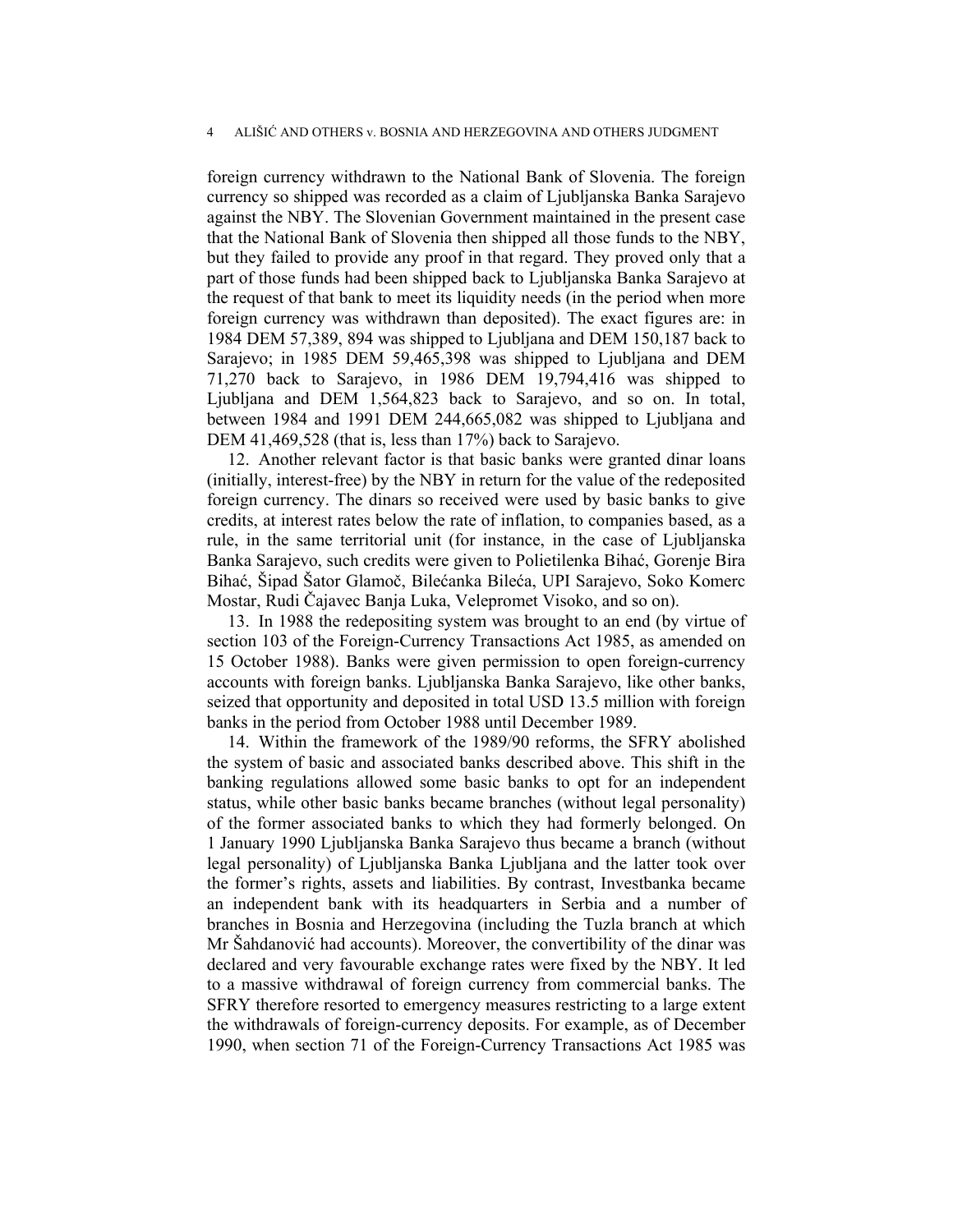amended, savers could use their savings only to pay for imported goods or services for their own or close relatives' needs, to purchase foreign-currency bonds, to make testamentary gifts for scientific or humanitarian purposes, or to pay for life insurance with a local insurance company (before, they could use their deposits also to pay for goods and services abroad). In addition, section 3 of a decision of the SFRY Government of April 1991<sup>1</sup>, which was in force until 8 February 1992, and section 17c of a decision of the NBY of January 1991<sup>2</sup>, which the Constitutional Court of the SFRY declared unconstitutional on 22 April 1992, limited the amount which savers could withdraw or use for the above purposes to DEM 500 at a time, but not more than DEM 1,000 per month.

15. The SFRY disintegrated in 1991/92. In the successor States, foreign currency deposited beforehand is customarily referred to as "old" or "frozen" foreign-currency savings.

## **B. Bosnia and Herzegovina**

 $\overline{a}$ 

## *1. Law and practice concerning "old" foreign-currency savings*

16. In 1992 Bosnia and Herzegovina took over the statutory guarantee for "old" foreign-currency savings from the SFRY (see section 6 of the SFRY Legislation Application Act  $1992<sup>3</sup>$ ). Although the relevant statutory provisions were not clear in that regard, the National Bank of Bosnia and Herzegovina held that the guarantee covered "old" foreign-currency savings in domestic banks only (see its report  $63/94$  of 8 August 1994<sup>4</sup>).

17. While during the war all "old" foreign-currency savings remained frozen, withdrawals were exceptionally allowed on humanitarian grounds and in some other special cases (see the relevant secondary legislation<sup>5</sup>).

<sup>1.</sup> *Odluka o načinu na koji ovlašćene banke izvršavaju naloge za plaćanje domaćih fizičkih lica devizama sa njihovih deviznih računa i deviznih štednih uloga*, Official Gazette of the SFRY nos. 28/91, 34/91, 64/91 and 9/92.

<sup>2.</sup> *Odluka o načinu vođenja deviznog računa i deviznog štednog uloga domaćeg i stranog fizičkog lica*, Official Gazette of the SFRY nos. 6/91, 30/91, 36/91 and 25/92.

<sup>3.</sup> *Uredba sa zakonskom snagom o preuzimanju i primjenjivanju saveznih zakona koji se u Bosni i Hercegovini primjenjuju kao republički zakoni*, Official Gazette of the Republic of Bosnia and Herzegovina no. 2/92.

<sup>4.</sup> A copy thereof was provided by the Bosnian-Herzegovinian authorities.

<sup>5.</sup> *Odluka o uslovima i načinu isplata dinara po osnovu definitivne prodaje devizne štednje domaćih fizičkih lica i korišćenju deviza sa deviznih računa i deviznih štednih uloga domaćih fizičkih lica za potrebe liječenja i plaćanja školarine u inostranstvu*, Official Gazette of the Republic of Bosnia and Herzegovina no. 4/93; *Odluka o uslovima i načinu davanja kratkoročnih kredita bankama na osnovu definitivne prodaje deponovane devizne štednje građana i efektivno prodatih deviza od strane građana*, Official Gazette of the Republika Srpska nos. 10/93 and 2/94; and *Odluka o ciljevima i zadacima monetarnokreditne politike u 1995,* Official Gazette of the Republic of Bosnia and Herzegovina nos. 11/95 and 19/95.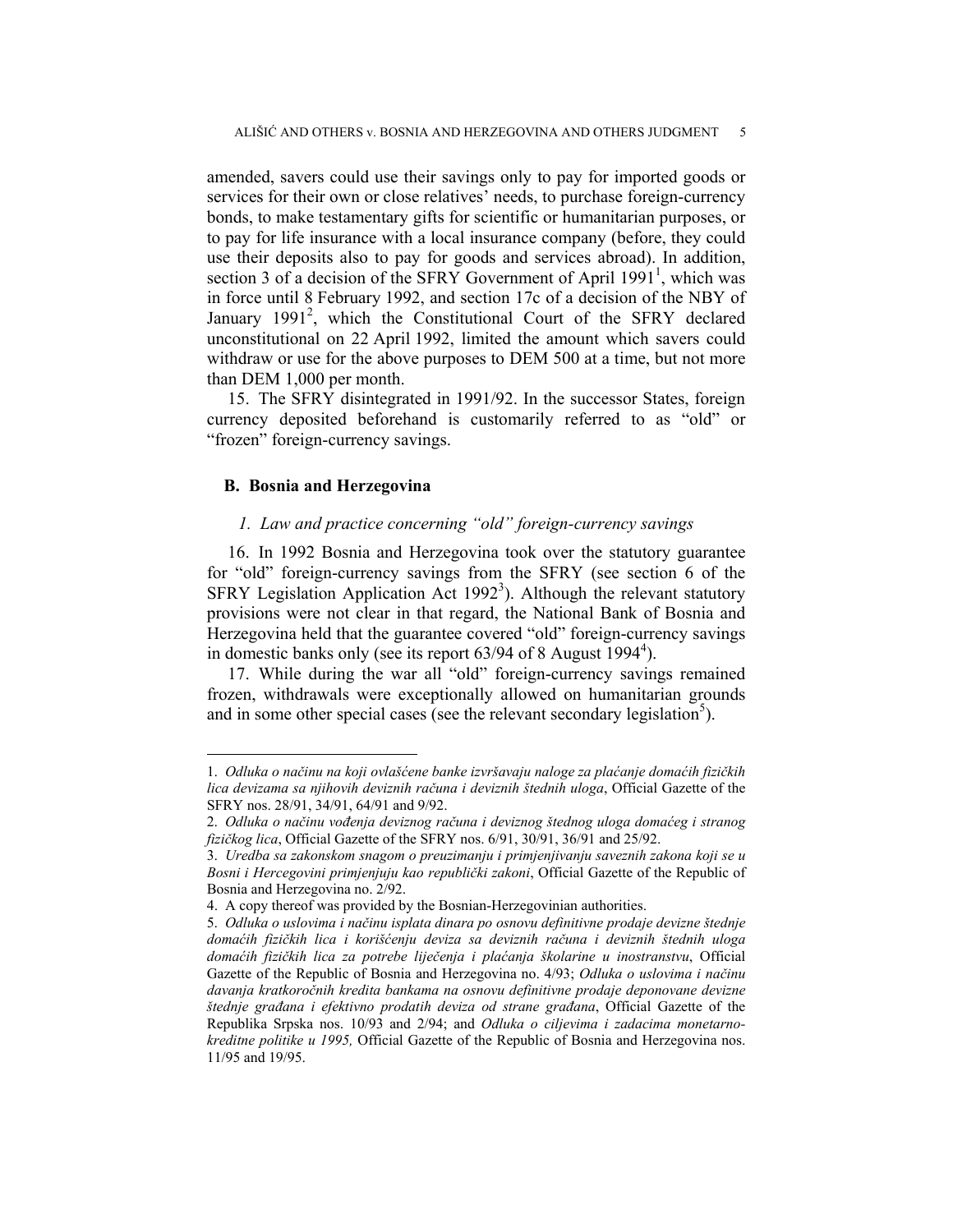18. After the 1992-95 war, each of the Entities (the Federation of Bosnia and Herzegovina – "the FBH" – and the Republika Srpska) enacted its own legislation on "old" foreign-currency savings. Only the FBH legislation is relevant in the present case, given that the branches in issue are situated in that Entity. In 1997 the FBH assumed liability for "old" foreign-currency savings in banks and branches placed in its territory (see section 3(1) of the Claims Settlement Act 1997<sup>1</sup> and the Non-Residents' Claims Settlement Decree  $1999<sup>2</sup>$ ). Such savings remained frozen, but they could be used to purchase State-owned flats and companies under certain conditions (section 18 of the Claims Settlement Act 1997, as amended in August 2004).

19. In 2004 the FBH enacted new legislation. It undertook to repay "old" foreign-currency savings in domestic banks in that Entity, regardless of the citizenship of the depositor concerned. Its liability for such savings in the branches of Ljubljanska Banka Ljubljana and Investbanka were expressly excluded (see section 9(2) of the Settlement of Domestic Debt Act  $2004^3$ ).

20. In 2006 the liability for "old" foreign-currency savings in domestic banks passed from the Entities to the State. Liability for such savings at the local branches of Ljubljanska Banka Ljubljana and Investbanka are again expressly excluded, but the State must help the clients of those branches to obtain the payment of their savings from Slovenia and Serbia, respectively (see section 2 of the Old Foreign-Currency Savings Act  $2006<sup>4</sup>$ ). In addition, all proceedings concerning "old" foreign-currency savings ceased by virtue of law (see section 28 of that Act; that provision was declared constitutional by decision U 13/06 of the Constitutional Court of Bosnia and Herzegovina of 28 March 2008, § 35). The Constitutional Court has examined numerous individual complaints about the failure of Bosnia and Herzegovina and its Entities to pay back "old" foreign-currency savings at the domestic branches of Ljubljanska Banka Ljubljana and Investbanka: it held that neither Bosnia and Herzegovina nor its Entities were liable and ordered instead the State to help the clients of those branches to recover their savings from Slovenia and Serbia, respectively (see, for example, decisions AP 164/04 of 1 April 2006, AP 423/07 of 14 October 2008 and AP 14/08 of 21 December 2010).

 $\overline{a}$ 

<sup>1.</sup> *Zakon o utvrđivanju i realizaciji potraživanja građana u postupku privatizacije*, Official Gazette of the FBH nos. 27/97, 8/99, 45/00, 54/00, 32/01, 27/02, 57/03, 44/04, 79/07 and 65/09.

<sup>2.</sup> *Uredba o ostvarivanju potraživanja lica koja su imala deviznu štednju u bankama na teritoriju Federacije, a nisu imala prebivalište na teritoriju Federacije,* Official Gazette of the FBH no. 44/99.

<sup>3.</sup> *Zakon o utvrđivanju i načinu izmirenja unutrašnjih obaveza Federacije*, Official Gazette of the FBH nos. 66/04, 49/05, 35/06, 31/08, 32/09 and 65/09.

<sup>4.</sup> *Zakon o izmirenju obaveza po osnovu računa stare devizne štednje*, Official Gazette of Bosnia and Herzegovina nos. 28/06, 76/06 and 72/07.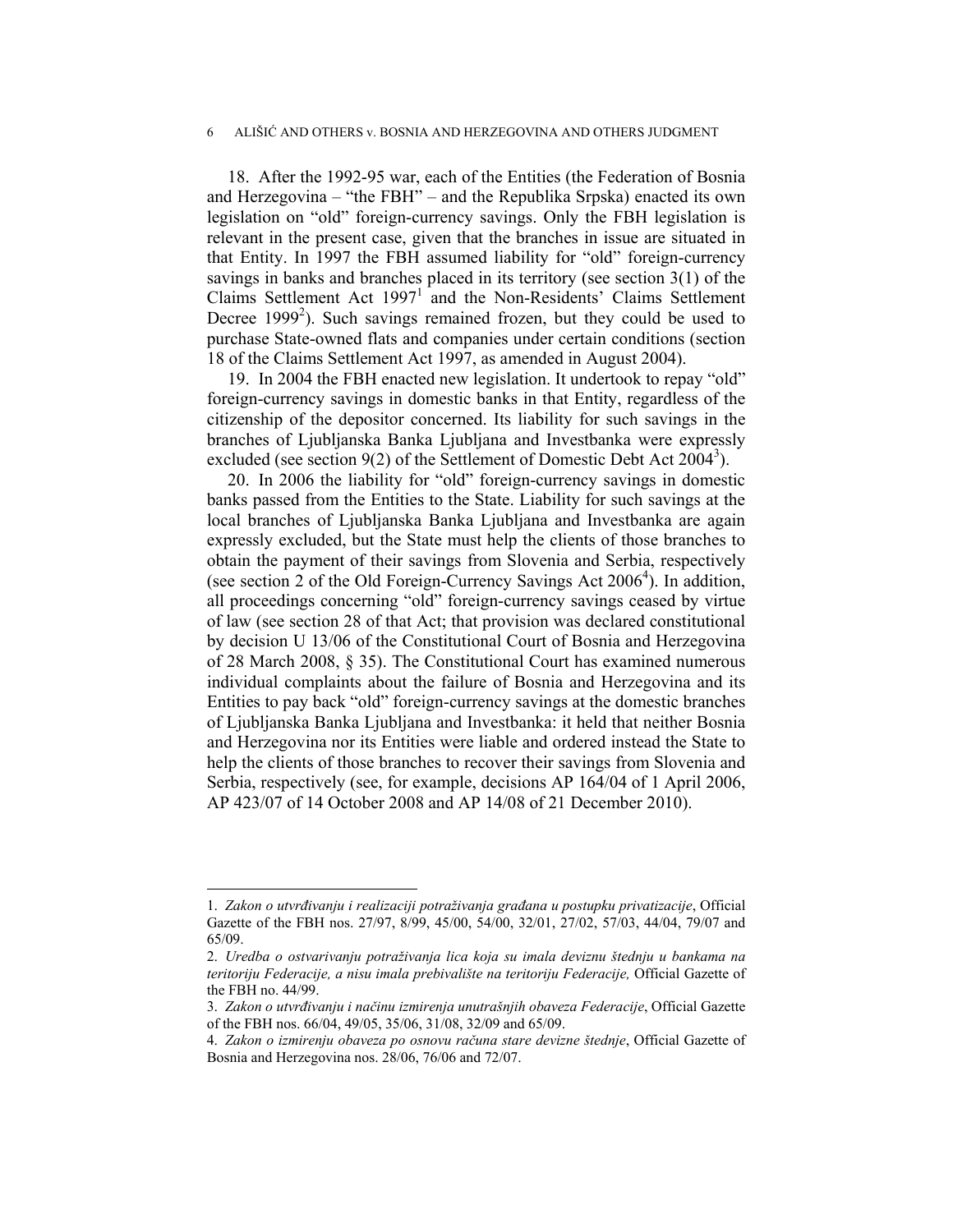#### *2. Status of the Sarajevo branch of Ljubljanska Banka Ljubljana*

21. In 1990 Ljubljanska Banka Sarajevo became a branch, without legal personality, of Ljubljanska Banka Ljubljana and the latter took over the former's rights, assets and liabilities. Pursuant to the companies register, the Sarajevo branch acted on behalf and for the account of the parent bank. On 31 December 1991 the amount of foreign-currency savings at the Sarajevo branch was approximately DEM 250,000,000, but it would appear that less than DEM 350,000 was in the vault of the Sarajevo branch on that date. While it is unclear what happened with the remaining sum, it is likely that most of it ended up in Slovenia (see paragraph 11 above).

22. A domestic bank, Ljubljanska Banka Sarajevo, was set up in 1993. It assumed Ljubljanska Banka Ljubljana's liability for "old" foreign-currency savings at the Sarajevo branch. In 1994 the National Bank of Bosnia and Herzegovina carried out an inspection and noted many shortcomings. First of all, its management had not been properly appointed and it was not clear who its shareholders were. The National Bank therefore appointed a director of Ljubljanska Banka Sarajevo. Secondly, as a domestic bank, Ljubljanska Banka Sarajevo could not have assumed a foreign bank's liability for "old" foreign-currency savings, as this would impose new financial obligations on the State (as the State was the statutory guarantor for "old" foreign-currency savings in all domestic banks). The National Bank ordered that a closing balance sheet for the Sarajevo branch of Ljubljanska Banka Ljubljana as at 31 March 1992 be drawn up urgently and that its relations with the parent bank be defined. However, according to the companies register, Ljubljanska Banka Sarajevo had remained liable for "old" foreign-currency savings at Ljubljanska Banka Ljubljana's Sarajevo branch until November 2004 (see paragraph 24 below). Accordingly, it continued to administer the savings of clients of the Sarajevo branch; those savings were used in the privatisation process in the FBH (see paragraph 18 above); and a domestic court ordered Ljubljanska Banka Sarajevo to pay those savings in one case (see *Višnjevac v. Bosnia and Herzegovina* (dec.), no. 2333/04, 24 October 2006).

23. In 2003 the FBH Banking Agency placed that domestic bank under its provisional administration for the reason that it had undefined relations with the foreign Ljubljanska Banka Ljubljana.

24. By virtue of an amendment to the Companies Register Act  $2000^1$ , in 2003 the FBH Parliament extended the statutory time-limit for the deletion of war-time entries in the companies register until 10 April 2004. Shortly thereafter, in November 2004 the Sarajevo Municipal Court decided that the domestic Ljubljanska Banka Sarajevo was not the successor of the Sarajevo branch of the foreign Ljubljanska Banka Ljubljana; that it was not liable for

 $\overline{a}$ 

<sup>1.</sup> *Zakon o postupku upisa pravnih lica u sudski registar*, Official Gazette of the FBH nos. 4/00, 49/00, 32/01, 19/03 and 50/03.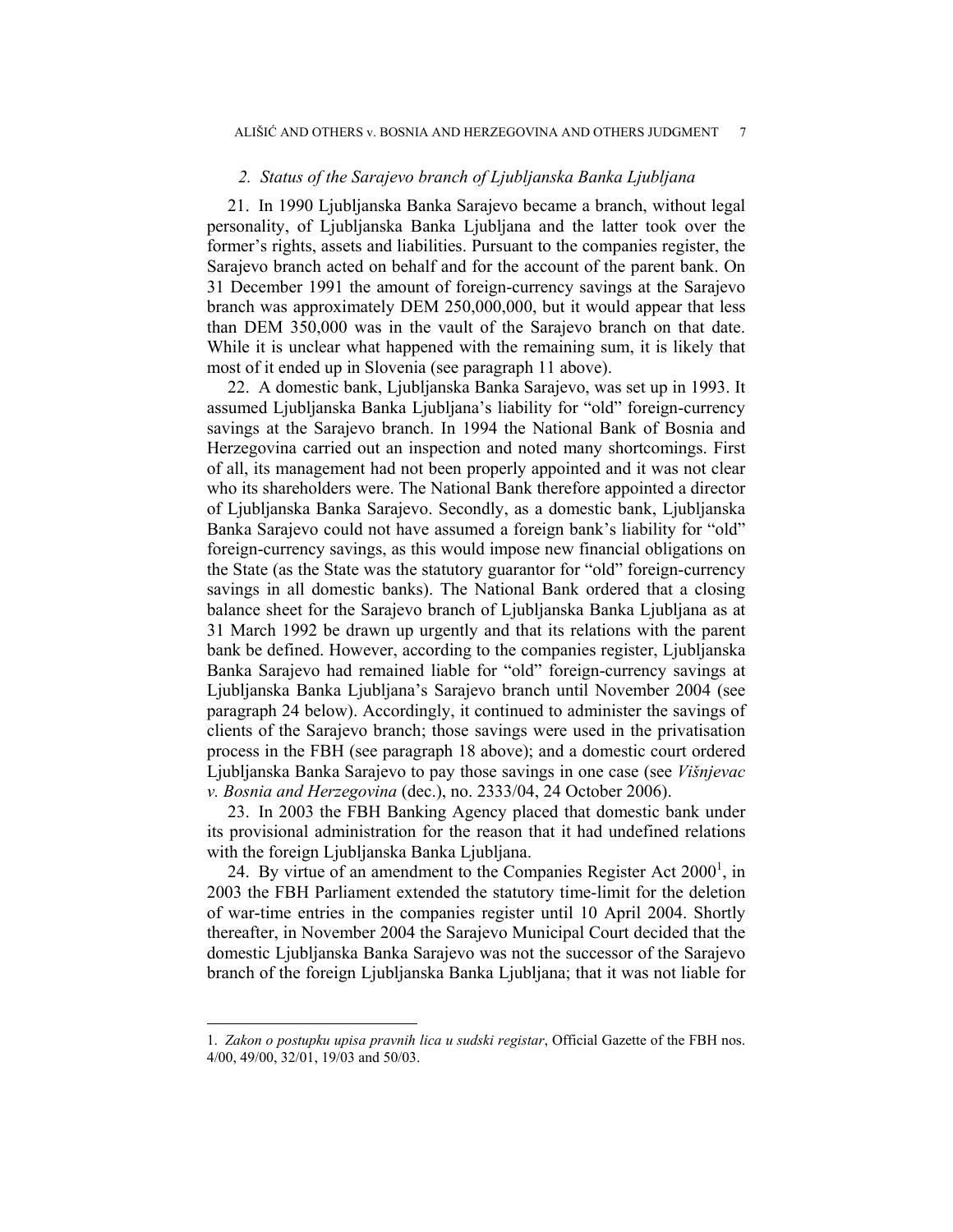"old" foreign-currency savings in that branch; and that, as a result, the 1993 entry in the companies register stating otherwise must be deleted.

25. In 2006 the domestic Ljubljanska Banka Sarajevo sold its assets and let out premises and equipment belonging to Ljubljanska Banka Ljubljana's Sarajevo branch to a Croatian company which, in return, undertook to pay debts of Ljubljanska Banka Sarajevo. While endorsing that agreement, the FBH Government emphasised that all premises and archives of Ljubljanska Banka Ljubljana's Sarajevo branch remained under the care of the FBH Government pending the final determination of the status of that branch.

26. In 2010 the competent court started bankruptcy proceedings against the domestic Ljubljanska Banka Sarajevo. They are still pending.

### *3. Status of the Tuzla branch of Investbanka*

27. The Tuzla branch of Investbanka has at all times had the status of a branch without legal personality. The size of "old" foreign-currency savings at that branch was approximately USD 67 million (approximately DEM 100 million) on 31 December 1991. The branch closed on 1 June 1992 and it has never resumed its activities. It is unclear what happened with its funds, but given the manner in which the redepositing scheme was administered (see paragraph 11 above), it is likely that most of them ended up in Serbia.

28. In 2002 the competent court in Serbia made a bankruptcy order against Investbanka. The Serbian authorities then sold the premises of the FBH branches of Investbanka (those in the Republika Srpska had been sold in 1999). The bankruptcy proceedings are still pending.

29. In 2010 the FBH Government placed the premises and archives of the FBH branches of Investbanka under its care, but it would appear that Investbanka no longer has any premises or archives in the FBH.

30. In 2011, at the request of the FBH authorities, the Serbian authorities started a criminal investigation into the manner in which the archives of the Tuzla branch had been transferred to the Serbian territory in 2008.

#### **C. Croatia**

31. The Croatian Government argued that they had repaid "old" foreigncurrency savings in domestic banks and their foreign branches, regardless of the citizenship of the depositor concerned. Indeed, it is clear that they repaid such savings of Bosnian-Herzegovinian citizens in Bosnian-Herzegovinian branches of Croatian banks. However, the Slovenian Government provided decisions of the Supreme Court of Croatia (Rev 3015/1993-2 of 1994, Rev 3172/1995-2 of 1996 and Rev 1747 /1995-2 of 1996) holding that the term used in that legislation (*građanin*) meant a Croatian citizen and argued that it was not excluded that the Bosnian-Herzegovinian citizens in issue were also Croatian citizens or that an *ad hoc* agreement had been concluded.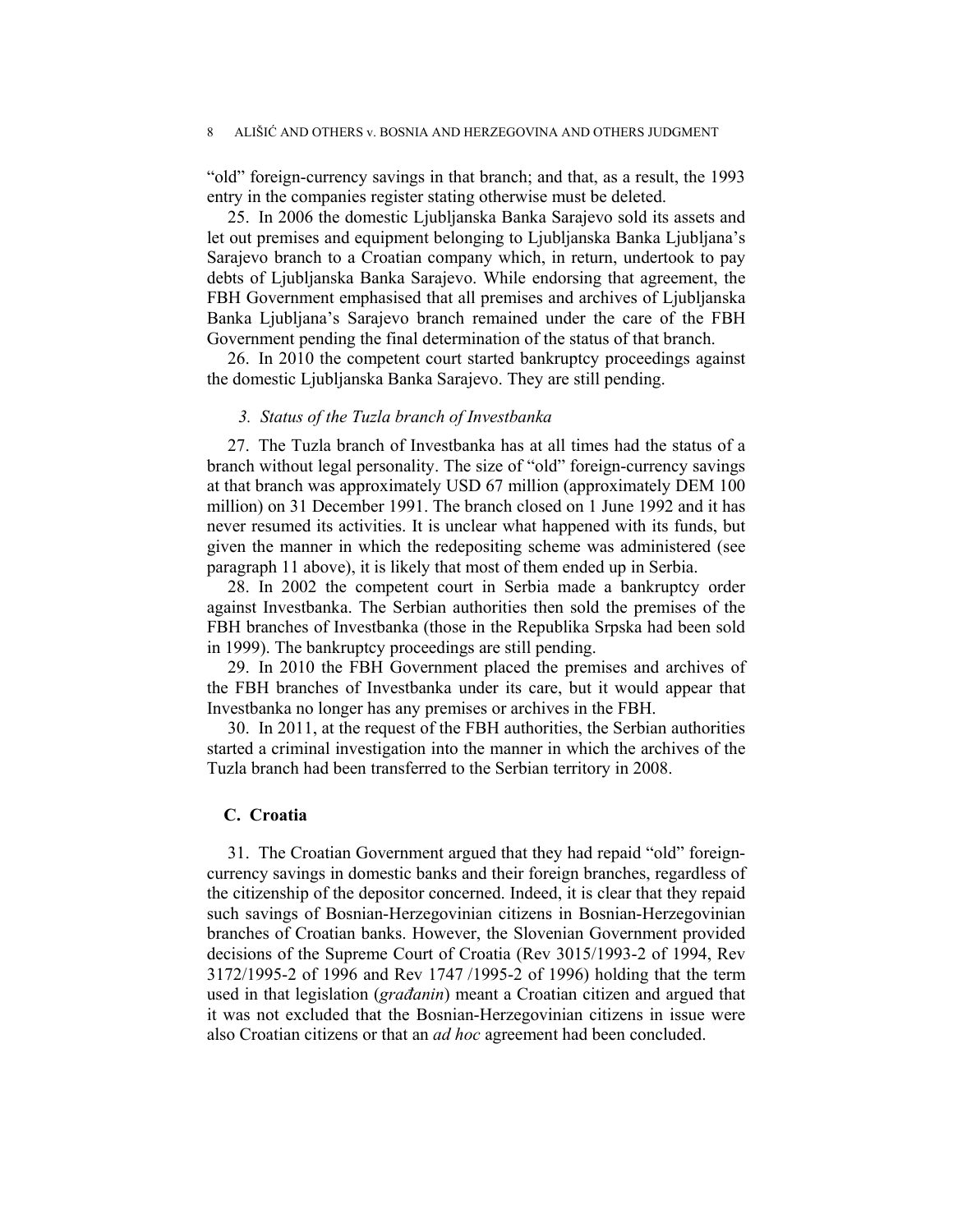32. Croatia also repaid its citizens' "old" foreign-currency savings which had been transferred from Ljubljanska Banka Ljubljana's Zagreb branch to domestic banks at the request of the depositors concerned (see section 14 of the Old Foreign-Currency Savings Act  $1993<sup>1</sup>$  and the relevant secondary legislation<sup>2</sup>). Apparently, about two thirds of all clients of that branch used that possibility. As to its remaining clients, whose "old" foreign-currency savings allegedly amount to approximately DEM 300 million, some of them have pursued civil proceedings in the Croatian courts and 63 of them have obtained their "old" foreign-currency savings from a forced sale of assets of that branch located in Croatia (decisions of the Osijek Municipal Court of 8 April 2005 and 15 June  $2010$ <sup>3</sup>. Some others are pursuing civil proceedings in the Slovenian courts (see paragraph 38 below).

## **D. Serbia**

 $\overline{a}$ 

33. In the direct aftermath of the dissolution of the SFRY, "old" foreign-currency savings in domestic banks remained frozen, but withdrawals were exceptionally allowed on humanitarian grounds regardless of the citizenship of the depositor concerned (see the relevant secondary legislation<sup>4</sup>).

34. In 1998 and then again in 2002 Serbia agreed to repay "old" foreigncurrency savings in domestic branches of domestic banks of its citizens and of citizens of all States other than the successor States of the SFRY. All savings of citizens of the SFRY successor States and all savings in domestic banks' branches located in those States remained frozen pending succession negotiations. Moreover, all proceedings concerning "old" foreign-currency savings ceased by virtue of law in accordance with sections 21 and 22 of the

<sup>1.</sup> *Zakon o pretvaranju deviznih depozita građana u javni dug Republike Hrvatske*, Official Gazette of the Republic of Croatia no. 106/93.

<sup>2</sup>*. Pravilnik o utvrđivanju uvjeta i načina pod kojima građani mogu prenijeti svoju deviznu štednju s organizacijske jedinice banke čije je sjedište izvan Republike Hrvatske na banke u Republici Hrvatskoj*, Official Gazette of the Republic of Croatia no. 19/94.

<sup>3.</sup> A copy thereof was provided by the Slovenian Government (annexes nos. 273-74).

<sup>4.</sup> *Odluka o uslovima i načinu davanja kratkoročnih kredita bankama na osnovu definitivne prodaje deponovane devizne štednje građana*, Official Gazette of the Federal Republic of Yugoslavia nos. 42/93, 49/93, 71/93 and 77/93; *Odluka o uslovima i načinu isplate dela devizne štednje građana koja je deponovana kod NBJ*, Official Gazette nos. 42/94, 44/94 and 50/94; *Odluka o uslovima i načinu isplate dela devizne štednje građana koja je deponovana kod NBJ*, Official Gazette nos. 10/95, 52/95, 58/95, 20/96, 24/96 and 30/96; and *Odluka o privremenom obezbeđivanju i načinu i uslovima isplate sredstava ovlašćenim bankama na ime dinarske protivvrednosti dela devizne štednje deponovane kod NBJ isplaćene građanima za određene namene*, Official Gazette nos. 41/96, 21/98 and 4/99.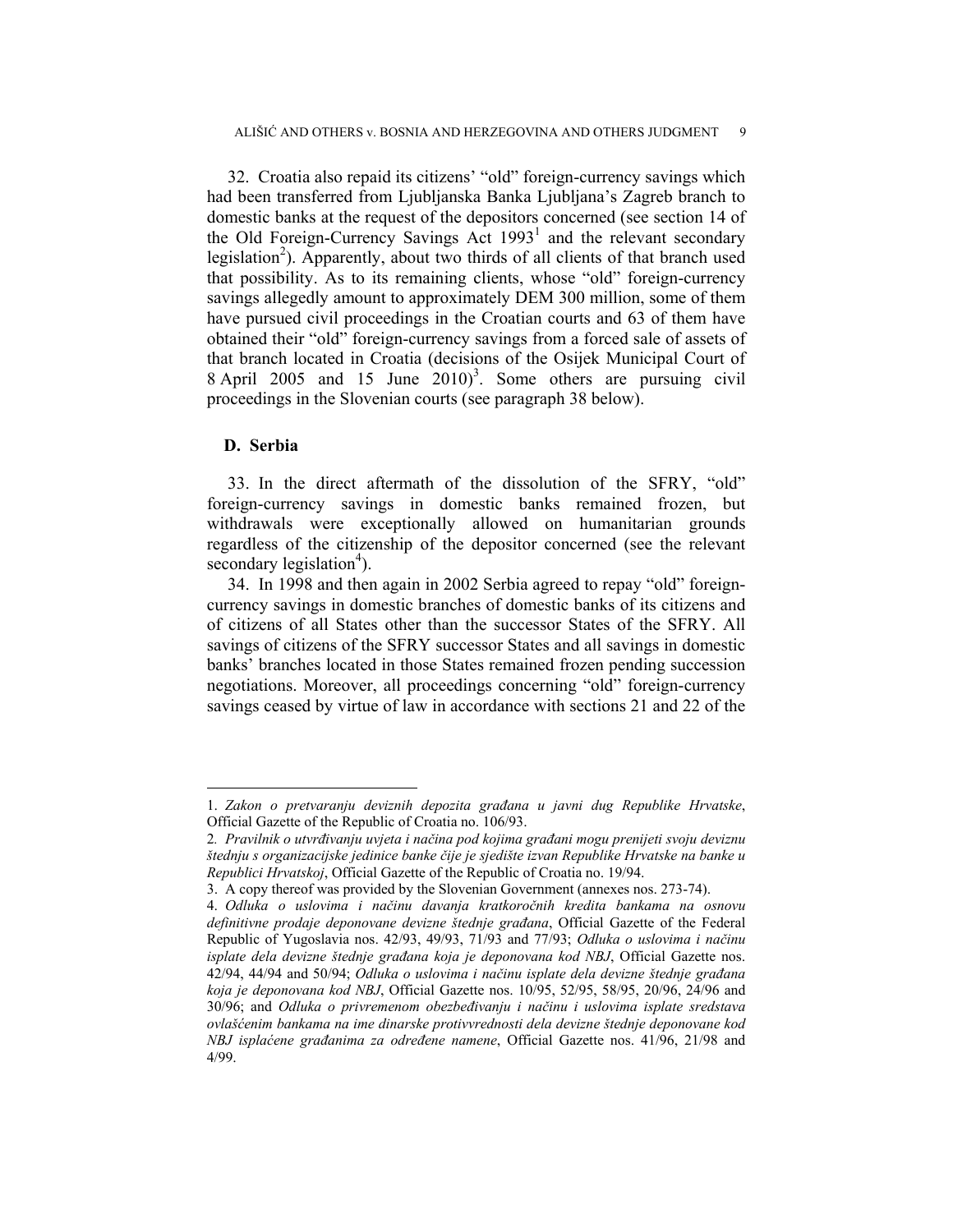Old Foreign-Currency Savings Act  $1998<sup>1</sup>$  and sections 21 and 36 of the Old Foreign-Currency Savings Act 2002<sup>2</sup>.

35. In January 2002 the competent court in Serbia made a bankruptcy order against Investbanka. As a result, the State guarantee on "old" foreign-currency savings was activated (section 18 of the Banks and Other Financial Institutions Insolvency Act 1989 and section 135 of the Foreign-Currency Transactions Act  $1995^3$ ). ). 322 clients of Bosnian-Herzegovinian branches of Investbanka unsuccessfully applied to be paid back within the context of the bankruptcy proceedings; 20 of them then pursued civil proceedings against Investbanka, but to no avail. The bankruptcy proceedings are still pending.

## **E. Slovenia**

 $\overline{a}$ 

36. In 1991 Slovenia assumed the statutory guarantee from the SFRY for "old" foreign-currency savings in domestic branches of all banks, regardless of the citizenship of the depositor concerned (see Article 19 § 3 of the Basic Constitutional Charter Constitutional Act 1991<sup>4</sup> and section 1 of the Old Foreign-Currency Savings Act  $1993<sup>5</sup>$ ). While, as a rule, anyone who shows legal interest may petition that abstract constitutionality review proceedings be initiated (section 24 of the Constitutional Court Act 2007<sup>6</sup>), the Slovenian Constitutional Court held that the Basic Constitutional Charter Constitutional Act 1991 was not subject to such a review (see its decisions nos. U-I-332/94 of 11 April 1996 and U-I-184/96 of 20 June 1996).

37. After futile attempts to register the Sarajevo branch of Ljubljanska Banka Ljubljana as a separate bank (see the correspondence between the NBY and the National Bank of Bosnia and Herzegovina of October 1991 stressing the unlawfulness of such proposals as Slovenia had meanwhile become an independent State and Ljubljanska Banka Ljubljana a foreign  $bank^7$ ), Slovenia nationalised and then, in 1994, restructured Ljubljanska

<sup>1.</sup> *Zakon o izmirenju obaveza po osnovu devizne štednje građana*, Official Gazette of the Federal Republic of Yugoslavia nos. 59/98, 44/99 and 53/01.

<sup>2.</sup> *Zakon o regulisanju javnog duga Savezne Republike Jugoslavije po osnovu devizne štednje građana*, Official Gazette of the Federal Republic of Yugoslavia no. 36/02.

<sup>3.</sup> *Zakon o deviznom poslovanju*, Official Gazette of the Federal Republic of Yugoslavia nos. 12/95, 29/97, 44/99, 74/99 and 73/00.

<sup>4.</sup> *Ustavni zakon za izvedbo Temeljne ustavne listine o samostojnosti in neodvisnosti RS*, Official Gazette of the Republic of Slovenia no. 1/91.

<sup>5.</sup> *Zakon o poravnavanju obveznosti iz neizplačanih deviznih vlog*, Official Gazette of the Republic of Slovenia no. 7/93.

<sup>6.</sup> *Zakon o ustavnem sodišču (uradno prečiščeno besedilo)*, Official Gazette of the Republic of Slovenia no. 64/07.

<sup>7.</sup> A copy thereof was provided by the Bosnian-Herzegovinian authorities.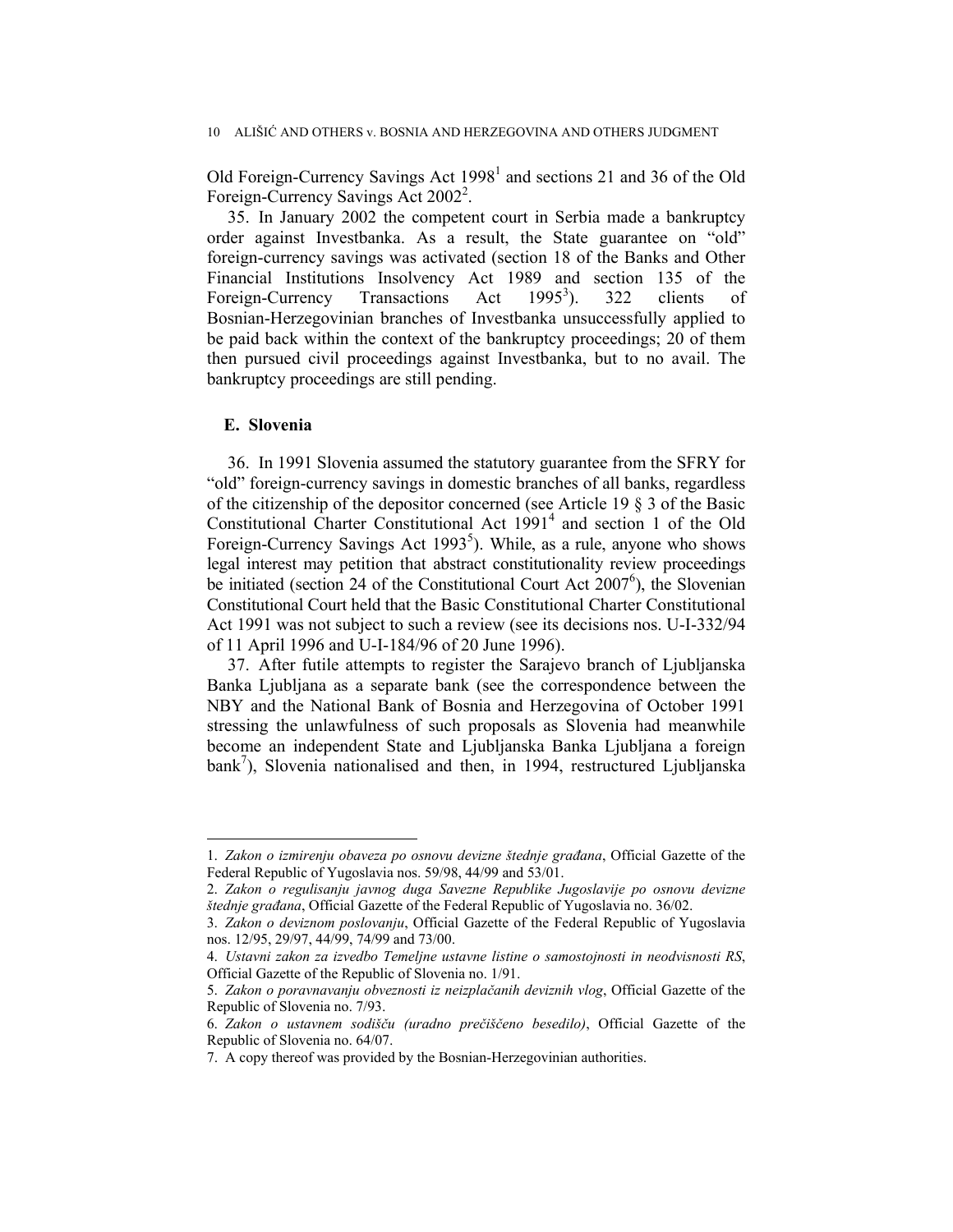Banka Ljubljana itself<sup>1</sup>. A new bank, Nova Ljubljanska Banka, took over Ljubljanska Banka Ljubljana's domestic assets and liabilities. The old bank retained the liability for "old" foreign-currency savings in its branches in the other successor States and the related claims against the NBY.

38. In 1997 all proceedings concerning "old" foreign-currency savings in the old Ljubljanska Banka's branches in the other successor States were stayed pending the outcome of the succession negotiations<sup>2</sup>. In December 2009 the Constitutional Court of Slovenia, upon a constitutional petition of two Croatian savers, declared that measure unconstitutional<sup>3</sup>. The Ljubljana District Court has thereafter rendered numerous judgments ordering the old Ljubljanska Banka to pay "old" foreign-currency savings in its Sarajevo and Zagreb branches together with interest. It held that the relationship between the old Ljubljanska Banka and its clients at those branches was of a private-law nature. The fact that some foreign currency had allegedly been shipped to the NBY and that succession negotiations were pending was considered irrelevant. Similarly, it considered irrelevant the decisions regarding the status of the Sarajevo branch set out in paragraphs 22-24 above. At least one such judgment, concerning the Sarajevo branch, has become final (judgment P 119/1995-I of 16 November 2010). A number of clients of the Sarajevo and Zagreb branches have pursued civil proceedings also against the Republic of Slovenia, but in vain. The Ljubljana District Court has rejected such claims in three cases (as no appeals have been lodged, those decisions have become final). Around 10 similar cases are apparently still pending.

## **F. The former Yugoslav Republic of Macedonia**

 $\overline{a}$ 

39. It paid back "old" foreign-currency savings in domestic banks and local branches of foreign banks, such as the Skopje branch of Ljubljanska Banka Ljubljana, regardless of the citizenship of the depositor concerned<sup>4</sup>.

<sup>1.</sup> *Ustavni zakon o dopolnitvah ustavnega zakona za izvedbo Temeljne ustavne listine o samostojnosti in neodvisnosti Republike Slovenije*, Official Gazette of the Republic of Slovenia no. 45/94.

<sup>2.</sup> *Zakon o dopolnitvah zakona o Skladu Republike Slovenije za sukcesijo*, Official Gazette of the Republic of Slovenia no. 40/97.

<sup>3.</sup> The decision published in the Official Gazette of the Republic of Slovenia no. 105/09.

<sup>4</sup>*. Закон за преземање на депонираните девизни влогови на граѓаните од страна на Република Македонија*, "Official Gazette of the Republic of Macedonia" no. 26/92; *Закон за гаранција на Република Македонија за депонираните девизни влогови на граѓаните и за обезбедување на средства и начин за исплата на депонираните девизни влогови на граѓаните во 1993 и 1994*, Official Gazette nos. 31/93, 70/94, 65/95 and 71/96; and *Закон за начинот и постапката на исплатување на депонираните девизни влогови на граѓаните по кои гарант е Република Македонија*, Official Gazette nos. 32/00, 108/00, 4/02 and 42/03.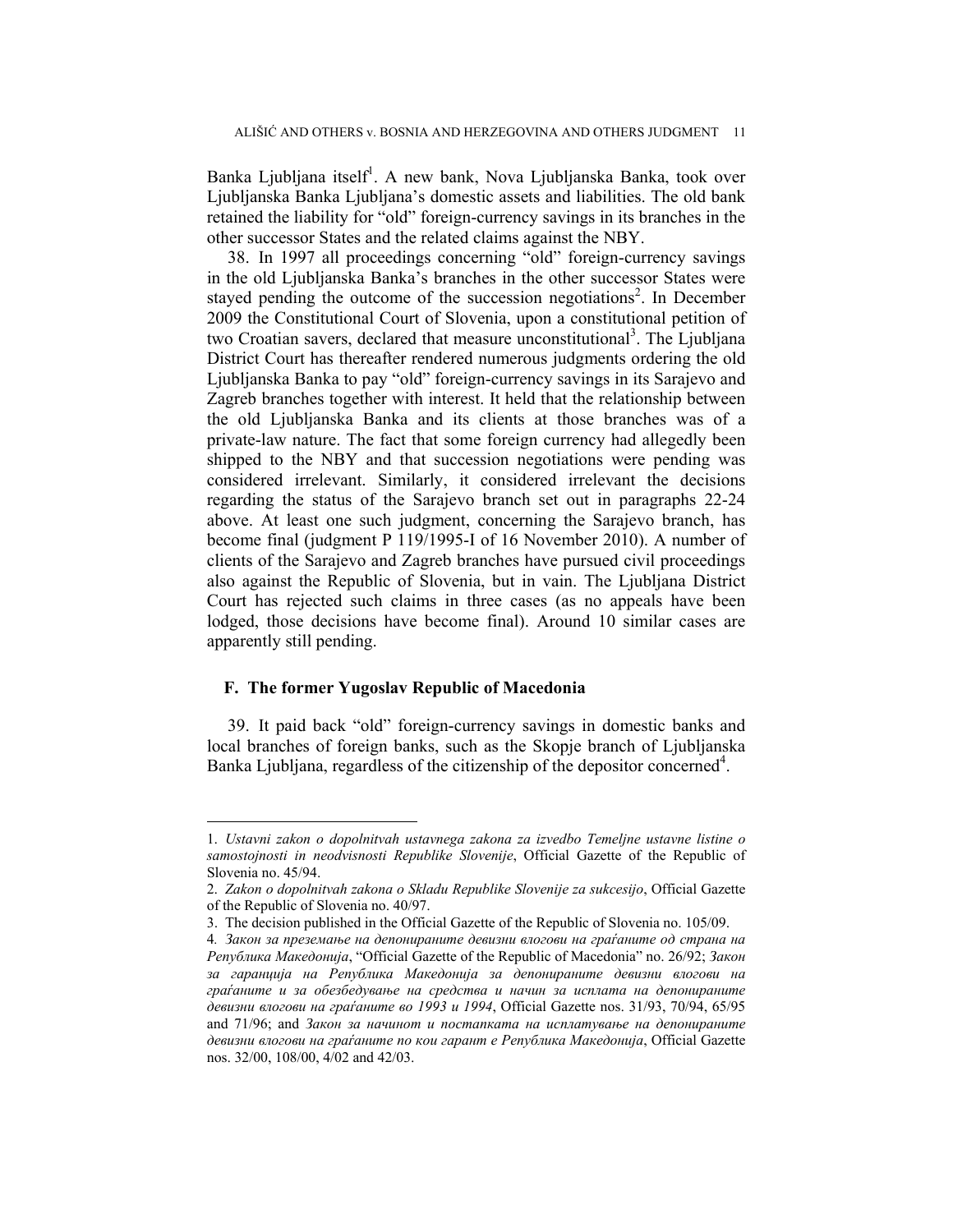## III. RELEVANT INTERNATIONAL LAW AND PRACTICE

### **A. Relevant international law concerning State succession**

40. The matter of State succession is regulated by customary rules, partly codified in the 1978 Vienna Convention on Succession of States in respect of Treaties and the 1983 Vienna Convention on Succession of States in respect of State Property, Archives and Debts<sup>1</sup>. Although the latter treaty is not yet in force and only three respondent States are parties to it as of today (Croatia, Slovenia and the former Yugoslav Republic of Macedonia), it is a well-established principle of international law that, even if a State has not ratified a treaty, it may be bound by one of its provisions in so far as that provision reflects customary international law, either codifying it or forming a new customary rule (see *Cudak v. Lithuania* [GC], no. 15869/02, § 66, ECHR 2010, and judgment of the International Court of Justice in the *North Sea Continental Shelf Cases* of 20 February 1969, § 71).

41. The fundamental rule is that States must together settle all aspects of succession by agreement (see Opinion No. 9 of the Arbitration Commission of the International Conference on the Former Yugoslavia<sup>2</sup>, and Article 6 of the 2001 Guiding Principles on State Succession in Matters of Property and Debts of the Institute of International Law). If one of the States refused to cooperate, it would be in breach of that obligation and would be liable internationally (Opinion No. 12 of the Arbitration Commission). While it is not required that each category of property and debts of a predecessor State be divided in equitable proportions, an overall outcome must be an equitable division (Article 41 of the 1983 Vienna Convention; Opinion No. 13 of the Arbitration Commission; Articles 8, 9 and 23 of the Guiding Principles).

# **B. Agreement on Succession Issues**

42. This Agreement was the result of nearly ten years of negotiations under the auspices of the International Conference on the former Yugoslavia and the High Representative (an international administrator appointed under Annex 10 to the General Framework Agreement for Peace in Bosnia and Herzegovina). It was signed on 29 June 2001 and entered into force between Bosnia and Herzegovina, Croatia, Serbia and Montenegro (later succeeded by Serbia), Slovenia and the former Yugoslav Republic of Macedonia on 2 June 2004.

<sup>1.</sup> In 1983 the SFRY signed that treaty. In 2001 the Federal Republic of Yugoslavia lodged an instrument advising its intent to maintain the signature made by the SFRY.

<sup>2.</sup> The Commission was set up by the European Community and its Member States in 1991. It handed down fifteen opinions pertaining to legal issues arising from the dissolution of the SFRY (see International Law Reports 92 (1993), pp. 162-208, and 96 (1994), pp. 719-37).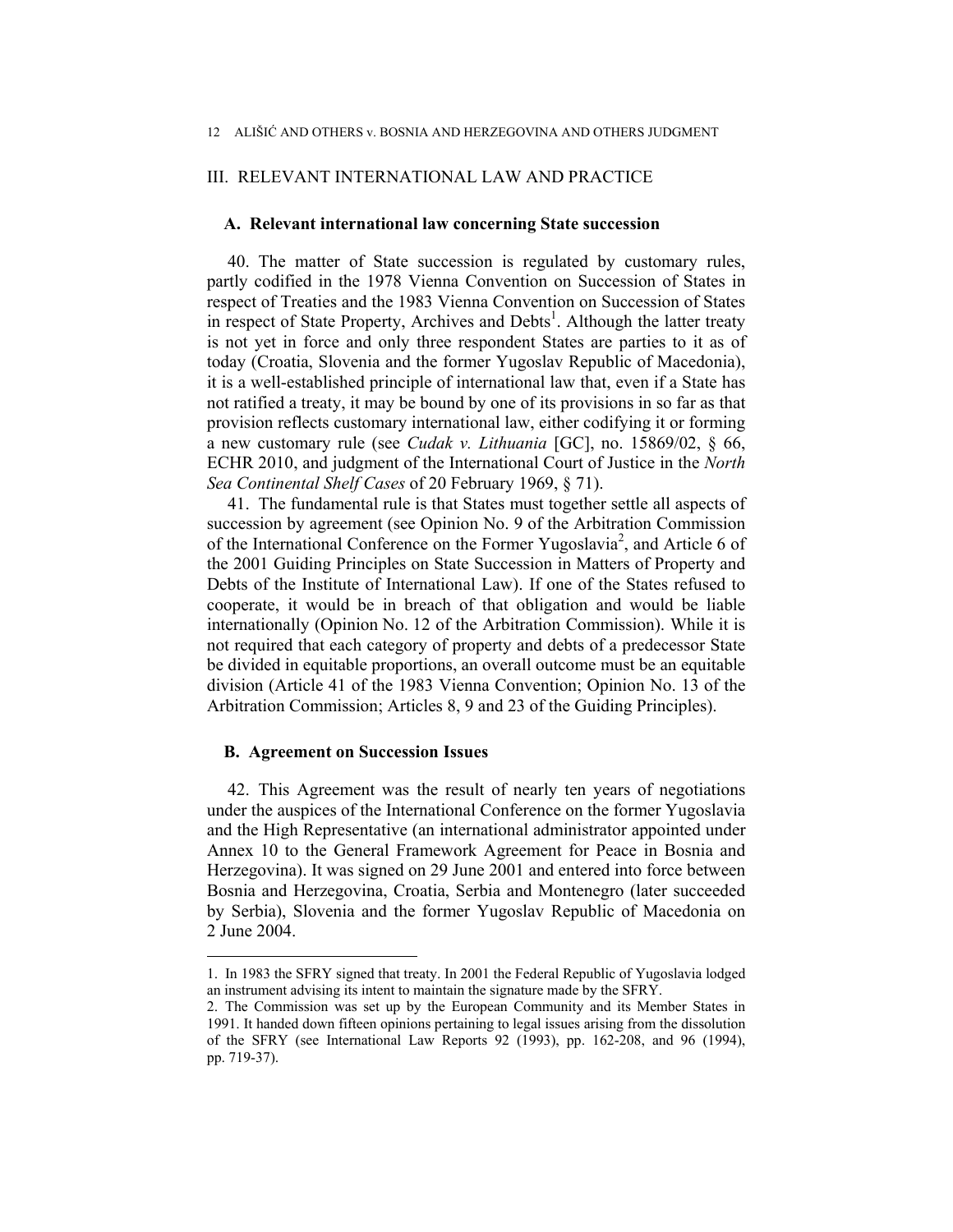43. The issue of "old" foreign-currency savings was a contentious one. The successor States had different views as to whether that issue should be dealt with as a liability of the SFRY under Annex C (Financial Assets and Liabilities) or as a private-law issue under Annex G (Private Property and Acquired  $\text{Right}(s)$ <sup>1</sup>. Neither could those States agree whether the guarantees of the SFRY of "old" foreign-currency savings should be taken over by the State in which the parent bank in issue had its head office or by the State in which the deposit had actually been made. The following provisions were eventually included in Annex C to the Agreement:

### **Article 2 § 3 (a)**

"Other financial liabilities [of the SFRY] include:

(a) guarantees by the SFRY or its National Bank of Yugoslavia of hard currency savings deposited in a commercial bank and any of its branches in any successor State before the date on which it proclaimed independence; ..."

#### **Article 7**

"Guarantees by the SFRY or its NBY of hard currency savings deposited in a commercial bank and any of its branches in any successor State before the date on which it proclaimed its independence shall be negotiated without delay taking into account in particular the necessity of protecting the hard currency savings of individuals. This negotiation shall take place under the auspices of the Bank for International Settlements."

44. In 2001/2 four rounds of negotiations regarding the distribution of the SFRY's guarantees of "old" foreign-currency savings were held. As the successor States could not reach an agreement, in September 2002 the Bank for International Settlements ("the BIS") informed them that the expert, Mr Meyer, had decided to terminate his involvement in the matter and that the BIS had no further role to play in this regard. It concluded as follows:

"If, however, all five successor States were to decide at a later stage to enter into new negotiations about guarantees of hard currency savings deposits and were to seek the BIS' assistance in this regard, the BIS would be prepared to give consideration to providing such assistance, under conditions to be agreed."<sup>2</sup>

It appears that four successor States (all but Croatia) notified the BIS of their willingness to continue the negotiations shortly thereafter. Croatia did so in October 2010 and received a response in November 2010 which, in so far as relevant, reads as follows:

"...the BIS did recently reconsider this issue and believes that its contribution to any new round of negotiations, as part of a good offices role, could not bring added value, also bearing in mind the amount of time which lapsed since the last round of negotiations, as well as its current priorities in the field of monetary and financial

 $\overline{a}$ 

<sup>1.</sup> See the *travaux préparatoires* of the Agreement provided by the Slovenian Government (annexes nos. 265-70).

<sup>2.</sup> A copy of that letter was provided by the Croatian Government.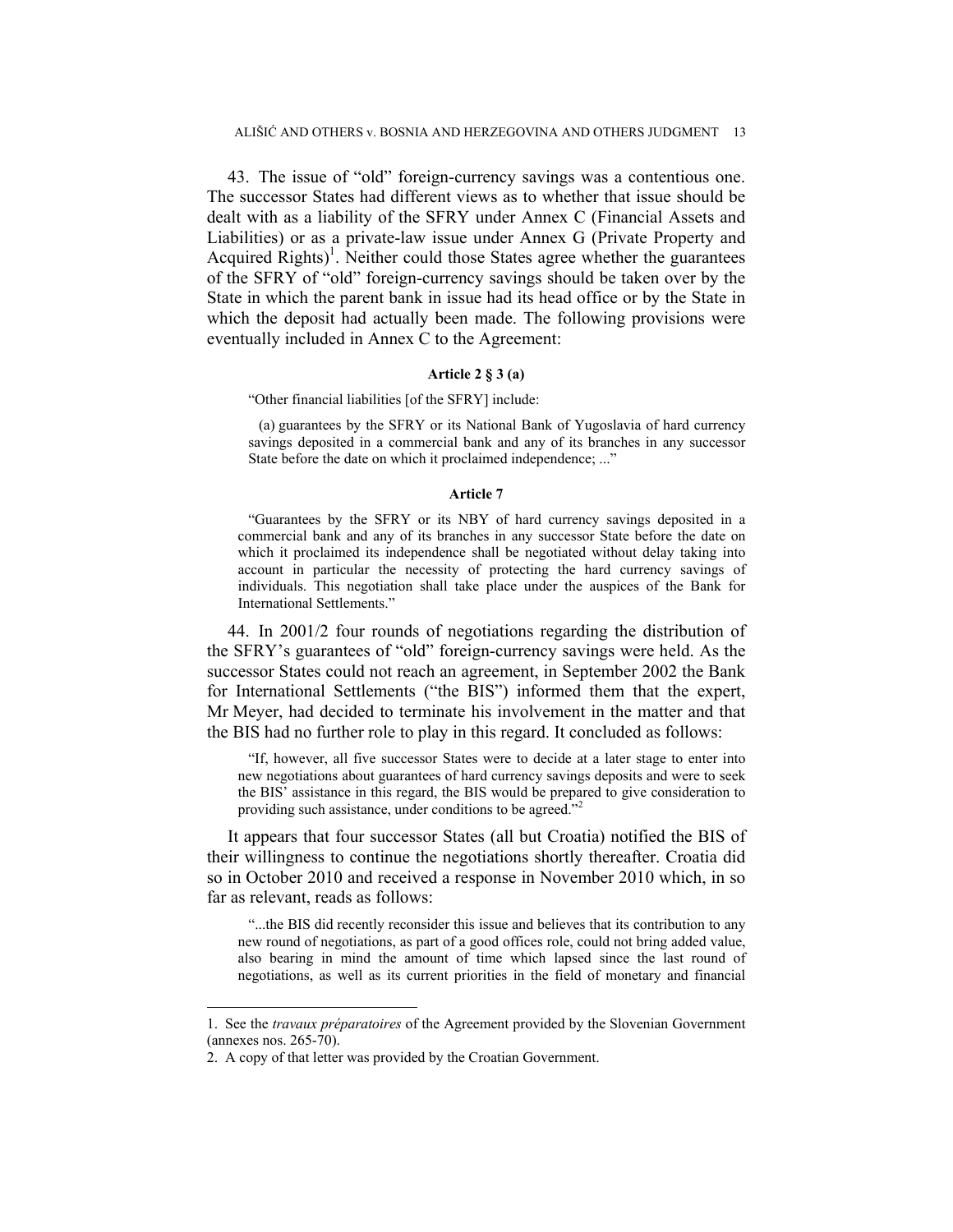stability. However, we would like to emphasise that the organisation of the bi-monthly meetings in Basel offers the practical opportunity for the governors of the successor States to discuss this matter between them on an informal basis at the BIS."

45. It should be noted that a comparable issue of the SFRY's guarantees of savings deposited with the Post Office Savings Bank and its branches had been settled outside the negotiations of the Agreement on Succession Issues, in that each of the States had taken over the guarantees as to the branches in its territory.

46. In accordance with Article 4 of the Agreement on Succession Issues, a Standing Joint Committee of senior representatives of the successor States was established to monitor the effective implementation of the Agreement and to serve as a forum in which issues arising in the course of its implementation could be discussed. It has so far met three times: in 2005, in 2007 and in 2009.

47. The following provisions of this Agreement are also relevant in this case:

#### **Article 5**

"(1) Differences which may arise over the interpretation and application of this Agreement shall, in the first place, be resolved in discussion among the States concerned.

(2) If the differences cannot be resolved in such discussions within one month of the first communication in the discussion the States concerned shall either

(a) refer the matter to an independent person of their choice, with a view to obtaining a speedy and authoritative determination of the matter which shall be respected and which may, as appropriate, indicate specific time-limits for actions to be taken; or

(b) refer the matter to the Standing Joint Committee established by Article 4 of this Agreement for resolution.

(3) Differences which may arise in practice over the interpretation of the terms used in this Agreement or in any subsequent agreement called for in implementation of the Annexes to this Agreement may, additionally, be referred at the initiative of any State concerned to binding expert solution, conducted by a single expert (who shall not be a national of any party to this Agreement) to be appointed by agreement between the parties in dispute or, in the absence of agreement, by the President of the Court of Conciliation and Arbitration within the OSCE. The expert shall determine all questions of procedure, after consulting the parties seeking such expert solution if the expert considers it appropriate to do so, with the firm intention of securing a speedy and effective resolution of the difference.

(4) The procedure provided for in paragraph (3) of this Article shall be strictly limited to the interpretation of terms used in the agreements in question and shall in no circumstances permit the expert to determine the practical application of any of those agreements. In particular the procedure referred to shall not apply to

(a) The Appendix to this Agreement;

 $\overline{a}$ 

<sup>1.</sup> A copy of that letter was provided by the Croatian Government.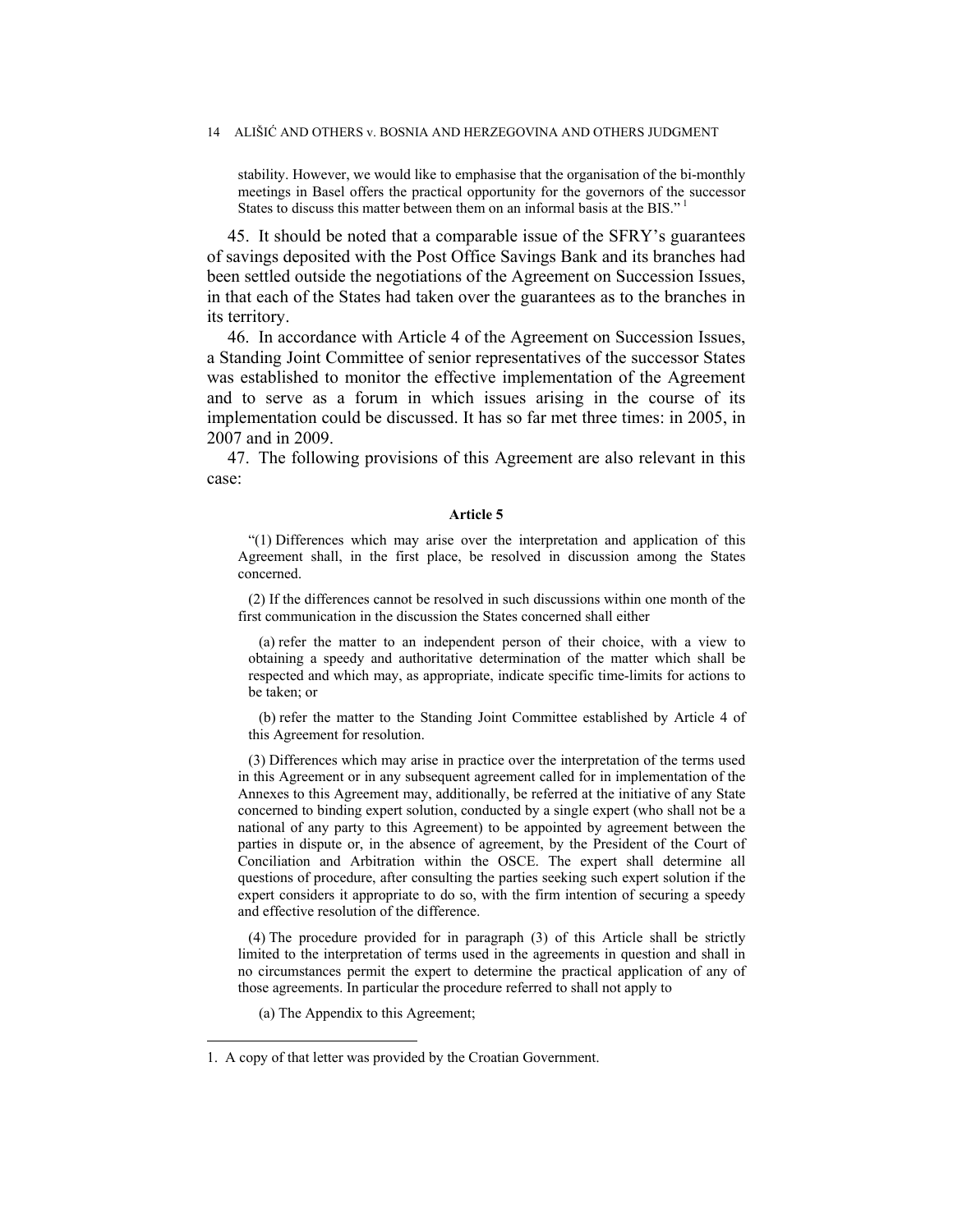- (b) Articles 1, 3 and 4 of Annex B;
- (c) Articles 4 and 5(1) of Annex C;
- (d) Article 6 of Annex D.

(5) Nothing in the preceding paragraphs of this Article shall affect the rights or obligations of the Parties to the present Agreement under any provision in force binding them with regard to the settlement of disputes."

#### **Article 9**

"This Agreement shall be implemented by the successor States in good faith in conformity with the Charter of the United Nations and in accordance with international law."

## **C. International practice concerning a** *pactum de negotiando* **in inter-State cases**

48. The obligation flowing from a *pactum de negotiando*, to negotiate with a view to concluding an agreement, must be fulfilled in good faith according to the fundamental principle *pacta sunt servanda*.

49. The International Court of Justice stated in its judgment of 20 February 1969 in the *North Sea Continental Shelf Cases* (§ 85):

"...the parties are under an obligation to enter into negotiations with a view to arriving at an agreement, and not merely to go through a formal process of negotiation as a sort of prior condition for the automatic application of a certain method of delimitation in the absence of agreement; they are under an obligation so to conduct themselves that the negotiations are meaningful, which will not be the case when either of them insists upon its own position without contemplating any modifications of it..."

50. The decision of the Arbitral Tribunal for the Agreement on German External Debts in the case of Greece v. the Federal Republic of Germany of 26 January 1972 reads, in so far as relevant, as follows (§§ 62-65):

"However, a *pactum de negotiando* is also not without legal consequences. It means that both sides would make an effort, in good faith, to bring about a mutually satisfactory solution by way of a compromise, even if that meant the relinquishment of strongly held positions earlier taken. It implies a willingness for the purpose of negotiation to abandon earlier positions and to meet the other side part way. The language of the Agreement cannot be construed to mean that either side intends to adhere to its previous stand and to insist upon the complete capitulation of the other side. Such a concept would be inconsistent with the term 'negotiation'. It would be the very opposite of what was intended. An undertaking to negotiate involves an understanding to deal with the other side with a view to coming to terms. Though the Tribunal does not conclude that Article 19 in connection with paragraph II of Annex I absolutely obligates either side to reach an agreement, it is of the opinion that the terms of these provisions require the parties to negotiate, bargain, and in good faith attempt to reach a result acceptable to both parties and thus bring an end to this long drawn out controversy...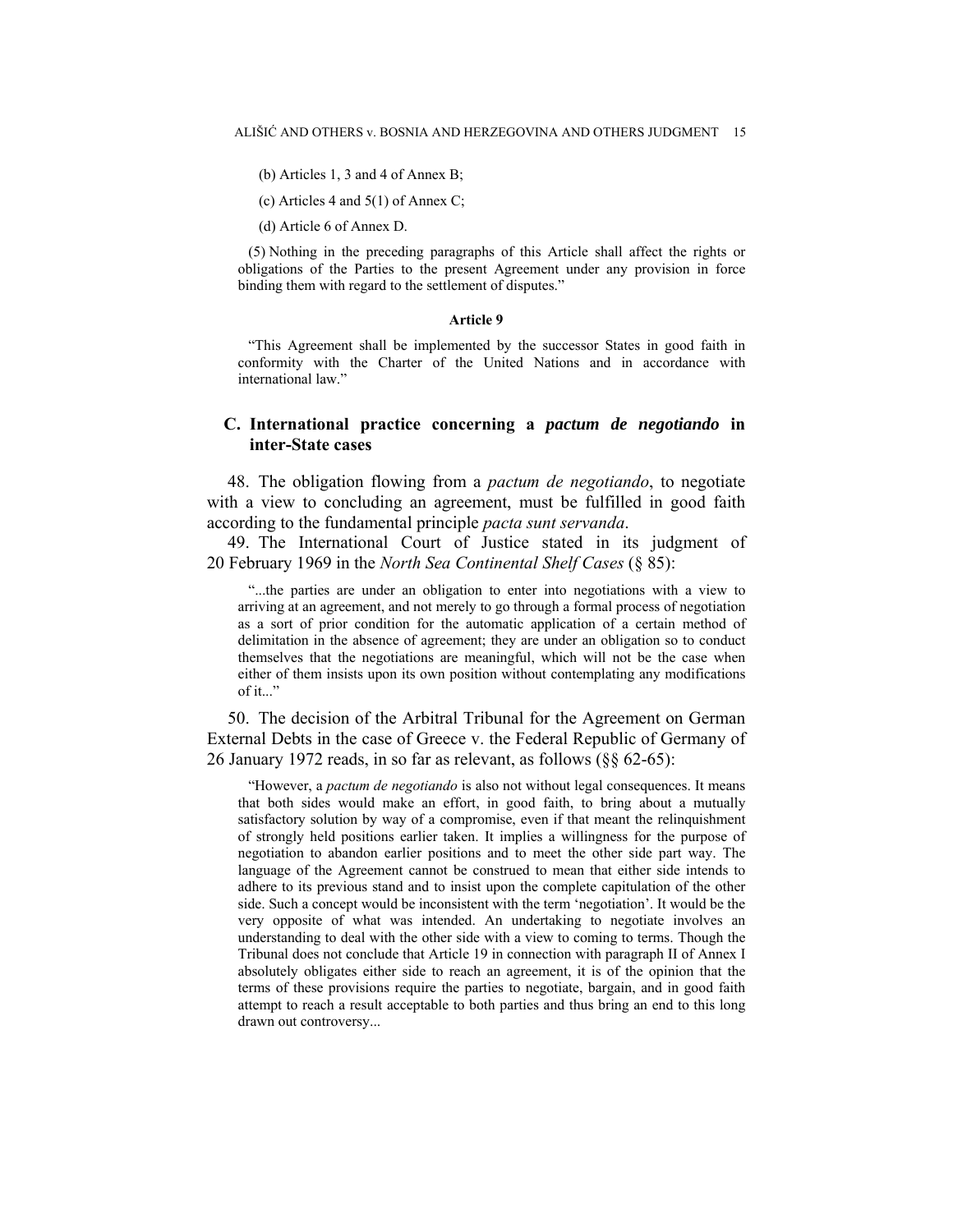The agreement to negotiate the disputed monetary claims, in this case, necessarily involves a willingness to consider a settlement. This is true, even though the dispute extends not only to the amount of the claims but to their existence as well. The principle of settlement is not thereby affected. Article 19 does not necessarily require that the parties resolve the various legal questions on which they have disagreed. For example, it does not contemplate that both sides are expected to see eye to eye on certain points separating them, such as whether the disputed claims legally exist or not, or whether they are government or private claims. As to these points, the parties, in effect, have agreed to disagree but, notwithstanding their contentions with regard to them, they did commit themselves to pursue negotiations as far as possible with a view to concluding an agreement on a settlement...

The Tribunal considers that the underlying principle of the *North Sea Continental Shelf Cases* is pertinent to the present dispute. As enunciated by the International Court of Justice, it confirms and gives substance to the ordinary meaning of 'negotiation'. To be meaningful, negotiations have to be entered into with a view to arriving at an agreement. Though, as we have pointed out, an agreement to negotiate does not necessarily imply an obligation to reach an agreement, it does imply that serious efforts towards that end will be made."

## THE LAW

### I. THE GOVERNMENTS' PRELIMINARY OBJECTIONS

51. The Serbian, Slovenian and Macedonian Governments maintained at the admissibility stage that the applicants had failed to exhaust all domestic remedies. The Court noted that this question went to the heart of the Article 13 complaint and that it would be more appropriately examined at the merits stage (see paragraph 4 above). Accordingly, the parties' submissions and the Court's assessment in that regard are set out in paragraphs 76-90 below.

52. The Court notes that the Governments of Bosnia and Herzegovina and Croatia have advanced further submissions in support of their objection raised at the admissibility stage to the compatibility *ratione personae* of the application. However, the Court, having studied these submissions, finds that they do not give rise to any grounds for re-opening the conclusion it reached in the admissibility decision in this case, namely that the respondent States have accepted that "old" foreign-currency savings were part of the SFRY's financial liabilities which they should share (see paragraphs 38 and 58 of that decision). The Court will only have regard to these submissions insofar as they have any bearing on the merits of the issues raised under Article 1 of Protocol No. 1.

53. The Court would confine itself to stressing that the qualification of this issue as a succession issue requires only, having regard to the applicable international law, that an overall outcome of a division of property and debts of a predecessor State be fair. Provided that is the case, States can decide freely the actual terms of a settlement agreement, using the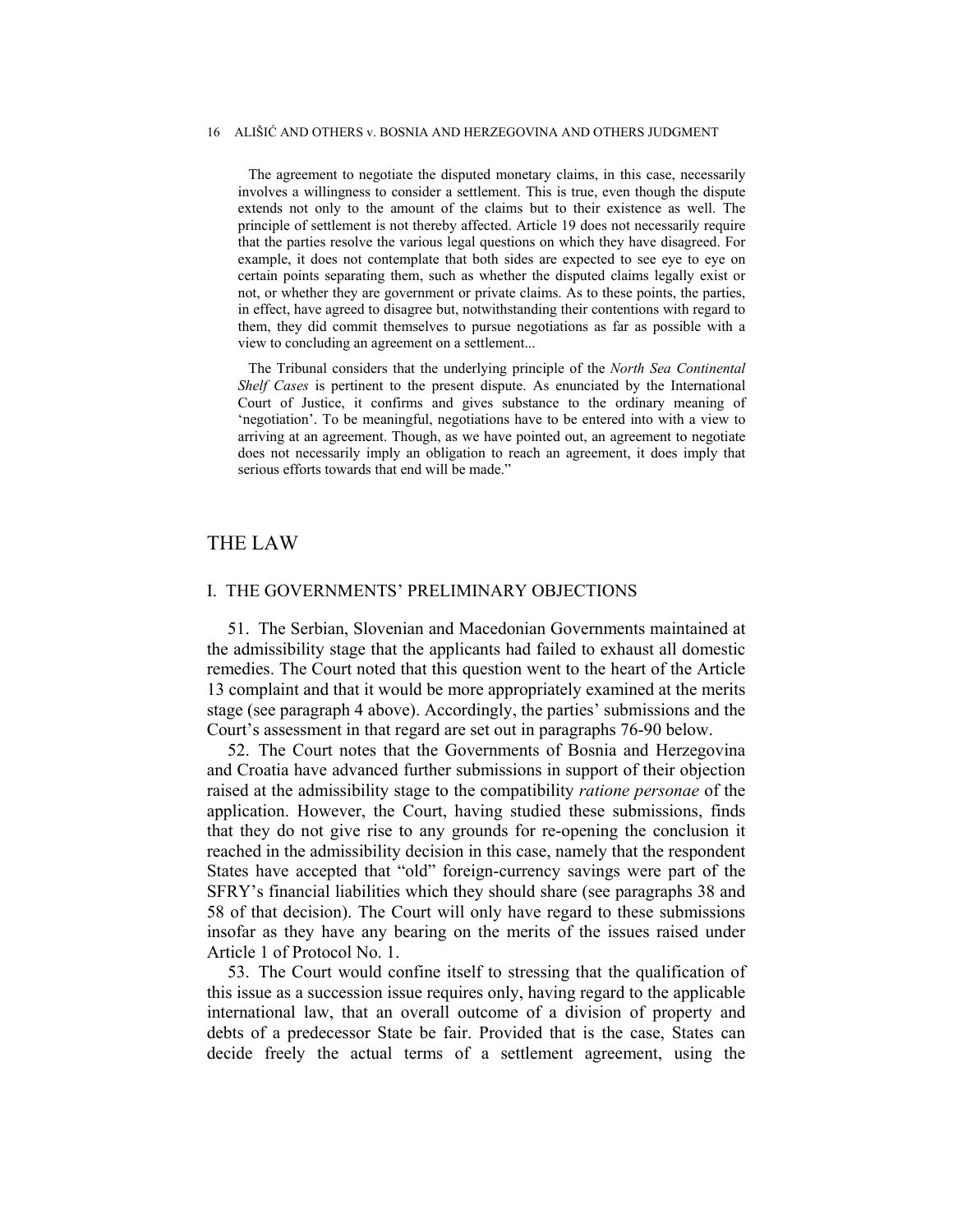mechanisms they themselves consider appropriate, concerning among other issues, the repayment of "old" foreign-currency savings. This task cannot be done by the Strasbourg Court.

### II. ALLEGED VIOLATION OF ARTICLE 1 OF PROTOCOL No. 1

#### 54. Article 1 of Protocol No. 1 to the Convention reads as follows:

"Every natural or legal person is entitled to the peaceful enjoyment of his possessions. No one shall be deprived of his possessions except in the public interest and subject to the conditions provided for by law and by the general principles of international law.

The preceding provisions shall not, however, in any way impair the right of a State to enforce such laws as it deems necessary to control the use of property in accordance with the general interest or to secure the payment of taxes or other contributions or penalties."

#### **A. The parties' submissions**

### *1. The applicants*

55. The applicants submitted that the respondent States, as the successor States of the SFRY, should pay back their "old" foreign-currency savings in view of the fact that they had failed to settle this remaining succession issue.

#### *2. The Bosnian-Herzegovinian Government*

56. The Government disagreed with the Court's finding that the issue of "old" foreign-currency savings in the Sarajevo branch of Ljubljanska Banka Ljubljana and the Tuzla branch of Investbanka was a succession issue (see the admissibility decision in this case, § 58). In this connection, they argued that the question of the SFRY guarantees of "old" foreign-currency savings, dealt with under Annex C to the Agreement on Succession Issues, should be distinguished from the question of "old" foreign-currency savings as such. Furthermore, while acknowledging that "old" foreign-currency savings had not been expressly mentioned in Annex G to the Agreement on Succession Issues dealing with private property and acquired rights, the Government argued that it was more important that they had not been expressly excluded either. They asserted that the relationship between savers and banks was of a private-law nature, despite the SFRY guarantees of "old" foreign-currency savings, and that the savers of the above-mentioned branches were in such a private-law relationship not with the branches themselves but rather with the parent banks (that is, Ljubljanska Banka Ljubljana and Investbanka). Given that Ljubljanska Banka Ljubljana was based in Slovenia and Investbanka in Serbia and, more importantly, that most of the funds of their branches in all probability ended up in Slovenia and Serbia respectively (see paragraphs 21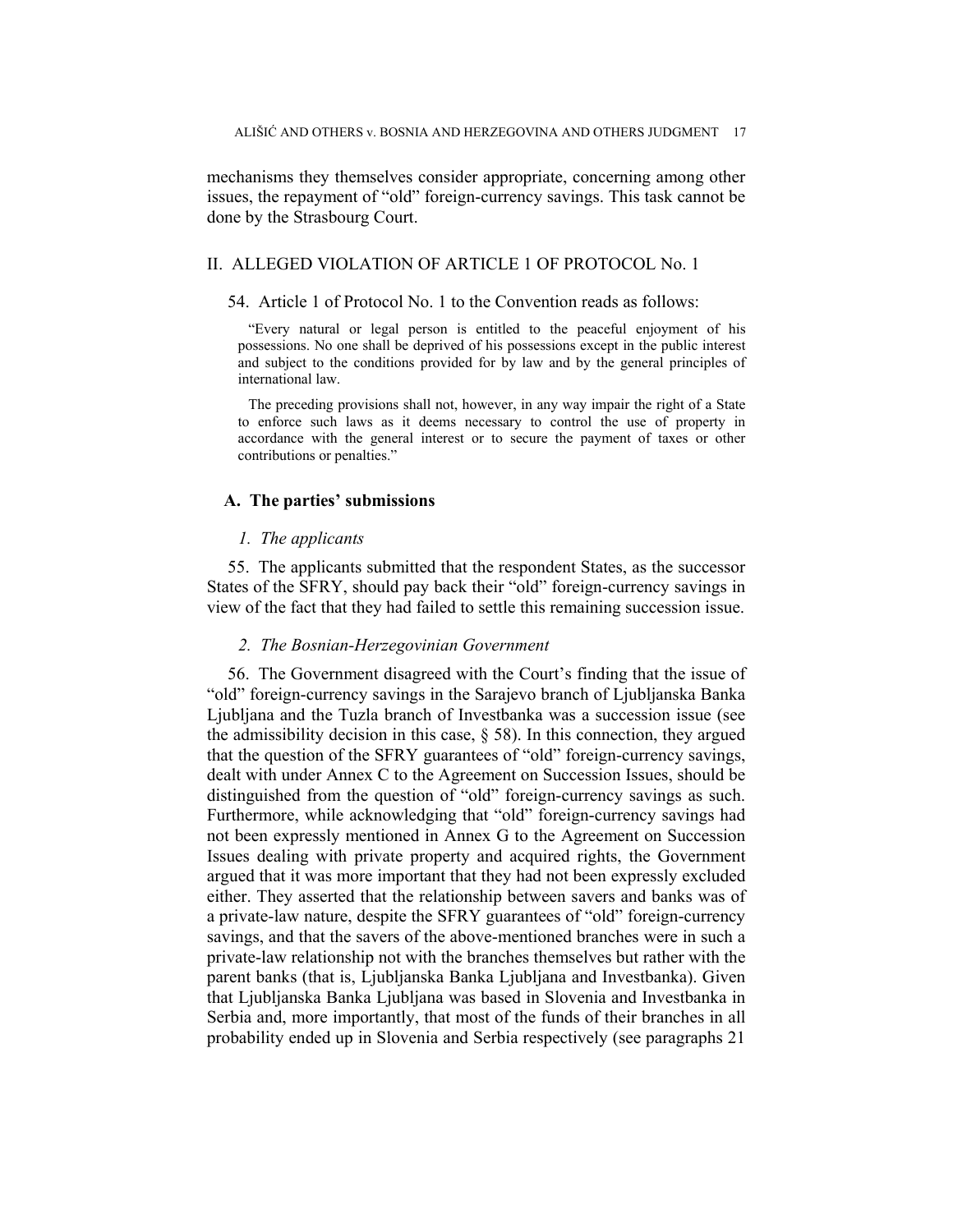and 27 above), this Government maintained that Slovenia and Serbia should hence be held liable in the present case. In this regard, they referred to the decisions of the Slovenian courts mentioned in paragraph 38 above and the decision of the Serbian courts mentioned in *Šekerović v. Serbia* (dec.), no. 32472/03, 4 January 2007. They further referred to decision AP 164/04 of the Constitutional Court of Bosnia and Herzegovina of 1 April 2006, § 68, holding that Bosnia and Herzegovina was not responsible for "old" foreign-currency savings in the branches under consideration in the present case.

57. As to the obligation set out in Article 7 of Annex C to the Agreement on Succession Issues to negotiate the issue of the SFRY guarantees of "old" foreign-currency savings, the Bosnian-Herzegovinian Government claimed that they had made serious efforts towards reaching an agreement, whereas Serbia and Slovenia had all the time insisted upon their respective positions without contemplating any modifications thereof. It is true that Bosnia and Herzegovina had been expected to convene the next meeting of the Standing Joint Committee in Sarajevo since 2010. However, the Government argued that this was due to the fact that the successor States had not yet agreed on an agenda of the meeting (pursuant to Rule 5 of the Rules of Procedure of that Committee a meeting cannot be held unless an agenda has been agreed upon). The Bosnian-Herzegovinian Government added that their delegations had raised the issue of "old" foreign-currency savings in Ljubljanska Banka Ljubljana's Sarajevo branch on various occasions at bilateral meetings with their Slovenian counterparts. The Slovenian side had allegedly refused any talks simply because succession negotiations in that regard had not yet been concluded.

#### *3. The Croatian Government*

58. The Croatian Government submitted that Serbia and Slovenia should be held liable in the present case. Their reasons were along the lines of those of the Bosnian-Herzegovinian Government (see paragraph 56 above). As to the obligation to negotiate set out in Article 7 of Annex C to the Agreement on Succession Issues, this Government maintained that they had negotiated in good faith, whereas the Serbian and Slovenian Governments had shown no willingness to abandon earlier positions.

### *4. The Serbian Government*

59. After a long analysis of international practice concerning a *pactum de negotiando*, the Serbian Government submitted that they had negotiated in good faith. As to the conduct of the other successor States, they criticised in particular Croatia for notifying the BIS of their willingness to continue negotiations concerning this issue only in 2010 (see paragraph 44 above). If the Court was to consider that Serbia interfered with the "possessions" of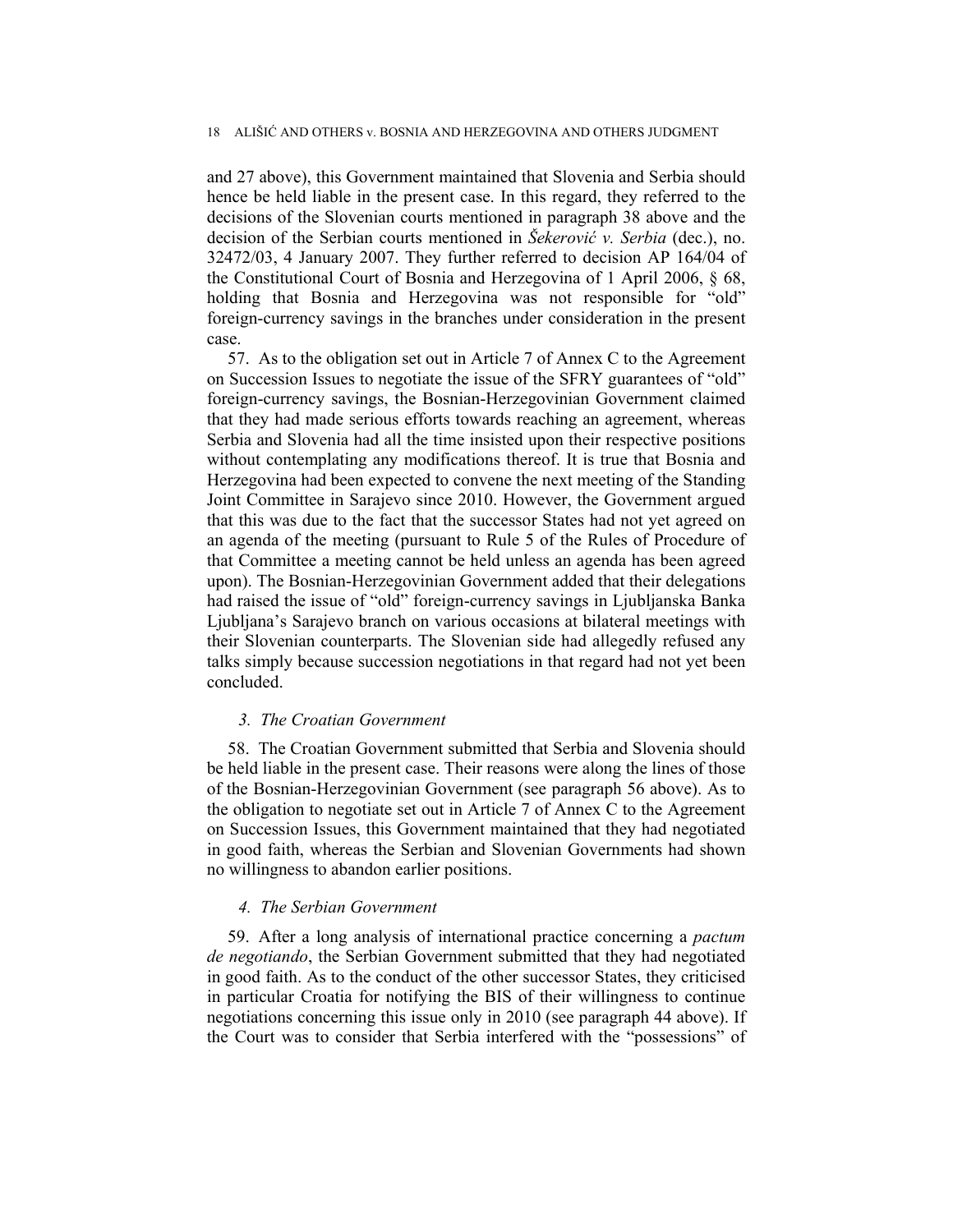Mr Šahdanović for the purposes of Article 1 of Protocol No. 1, the Serbian Government argued that the interference was justified as it simply froze his savings in the Tuzla branch of Investbanka pending succession negotiations (see paragraph 34 above). Lastly, they asserted that Bosnia and Herzegovina had benefitted the most from "old" foreign-currency savings in the Tuzla branch of Investbanka; it should therefore be held liable in the present case. In support of their position, they submitted a contract pursuant to which a certain E.M. from Tuzla had obtained a dinar loan from the Tuzla branch of Investbanka in exchange for his foreign-currency deposit.

## *5. The Slovenian Government*

60. The Slovenian Government submitted that the issue of "old" foreign-currency savings in the Sarajevo branch of Ljubljanska Banka Ljubljana and the Tuzla branch of Investbanka was a succession issue. They further argued that Slovenia had at all times worked to find a solution to the distribution of the SFRY guarantees of "old" foreign-currency savings and that their efforts had failed because of Bosnia and Herzegovina's and Croatia's frustration of the negotiations. Notably, the Slovenian Government criticised Croatia for having refused to resolve the issue by IMF arbitration in 1999; for having refused to discuss it in the meetings of the Standing Joint Committee; for having agreed to continue BIS negotiations, allegedly under the pressure of the EU, only in 2010 (see paragraph 44 above); for having reneged on that offer after the closure of the EU accession negotiations in 2011; and, lastly, for making it impossible for Ljubljanska Banka Ljubljana's Zagreb branch to engage in regular banking activities and thus generate additional assets. The Slovenian Government criticised Bosnia and Herzegovina for having taken a series of unilateral measures, shortly after the conclusion of the BIS negotiations, designed to improve its negotiating position towards Slovenia: on 15 July 2002 the FBH Government adopted a decision requiring the Ministry of Justice to propose an amendment to the Companies Register Act 2000 to retroactively extend the statute of limitations for the deletion of the 1993 entry in the companies register regarding the domestic Ljubljanska Banka Sarajevo and requiring the management board of that bank, which had been appointed by the Ministry of Finance, to apply for the deletion of that entry (see paragraph 24 above). In conclusion, they argued that Bosnia and Herzegovina and Croatia should be held liable in the present case.

61. As regards the transfers of foreign currency from Ljubljanska Banka Ljubljana's Sarajevo branch to the National Bank of Slovenia, the Slovenian Government showed that a part of those funds had afterwards been shipped back to Sarajevo. They argued that the remaining funds had been forwarded to the NBY. However, while they showed that those funds had indeed been recorded as a claim of the Sarajevo branch against the NBY, they failed to show that they had been physically transferred to the NBY (see paragraph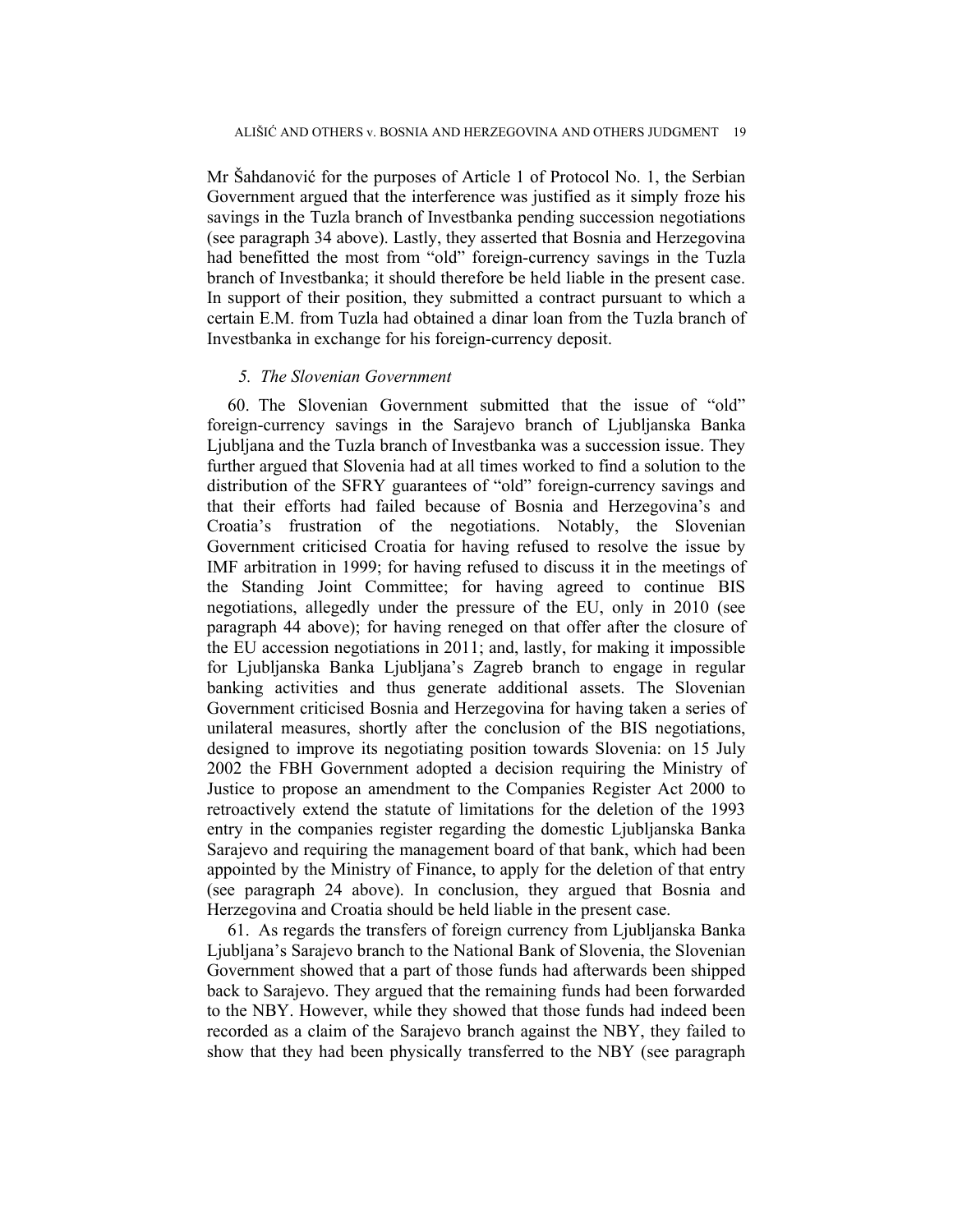11 above). In this regard, the Slovenian Government invited the Court not to accept any theory according to which physical cash would be more valuable than book entry cash (that is, paper transactions).

## *6. The Macedonian Government*

62. The Macedonian Government submitted that they did not violate the applicants' property rights as they had negotiated this issue in good faith.

## **B. The Court's assessment**

## *1. Applicable rule of Article 1 of Protocol No. 1*

63. As the Court has stated on numerous occasions, Article 1 of Protocol No. 1 comprises three rules: the first rule, set out in the first sentence of the first paragraph, is of a general nature and enunciates the principle of the peaceful enjoyment of property; the second rule, contained in the second sentence of the first paragraph, covers deprivation of property and subjects it to conditions; the third rule, stated in the second paragraph, recognises that the Contracting States are entitled, amongst other things, to control the use of property in accordance with the general interest. The second and third rules are concerned with particular instances of interference with the right to peaceful enjoyment of property and should be construed in the light of the general principle enunciated in the first rule (see, among other authorities, *Iatridis v. Greece* [GC], no. 31107/96, § 55, ECHR 1999-II).

64. It has not been contested before the Court that the present applicants' claims have never been extinguished, but that they have nevertheless been unable to freely dispose of their "old" foreign-currency savings for many years. Therefore, the Court will examine the present case, like other similar cases (see *Trajkovski v. the former Yugoslav Republic of Macedonia* (dec.), no. 53320/99, ECHR 2002-IV, and *Suljagić v. Bosnia and Herzegovina*, no. 27912/02, 3 November 2009), under the third rule of this Article.

### *2. General principles*

65. The general principles of the interpretation of Article 1 of Protocol No. 1 (the principle of lawfulness, the principle of a legitimate aim and the principle of a fair balance) were restated in *Suljagić*, cited above, §§ 40-44.

### *3. Application of the general principles to the present case*

66. The Court is ready to accept that the principle of lawfulness and that of a legitimate aim were respected in this case (see *Trajkovski*, cited above, and *Suljagić*, cited above). It will therefore proceed to examine the core issue, namely whether a fair balance has been struck between the general interest and the applicants' rights guaranteed by this Article.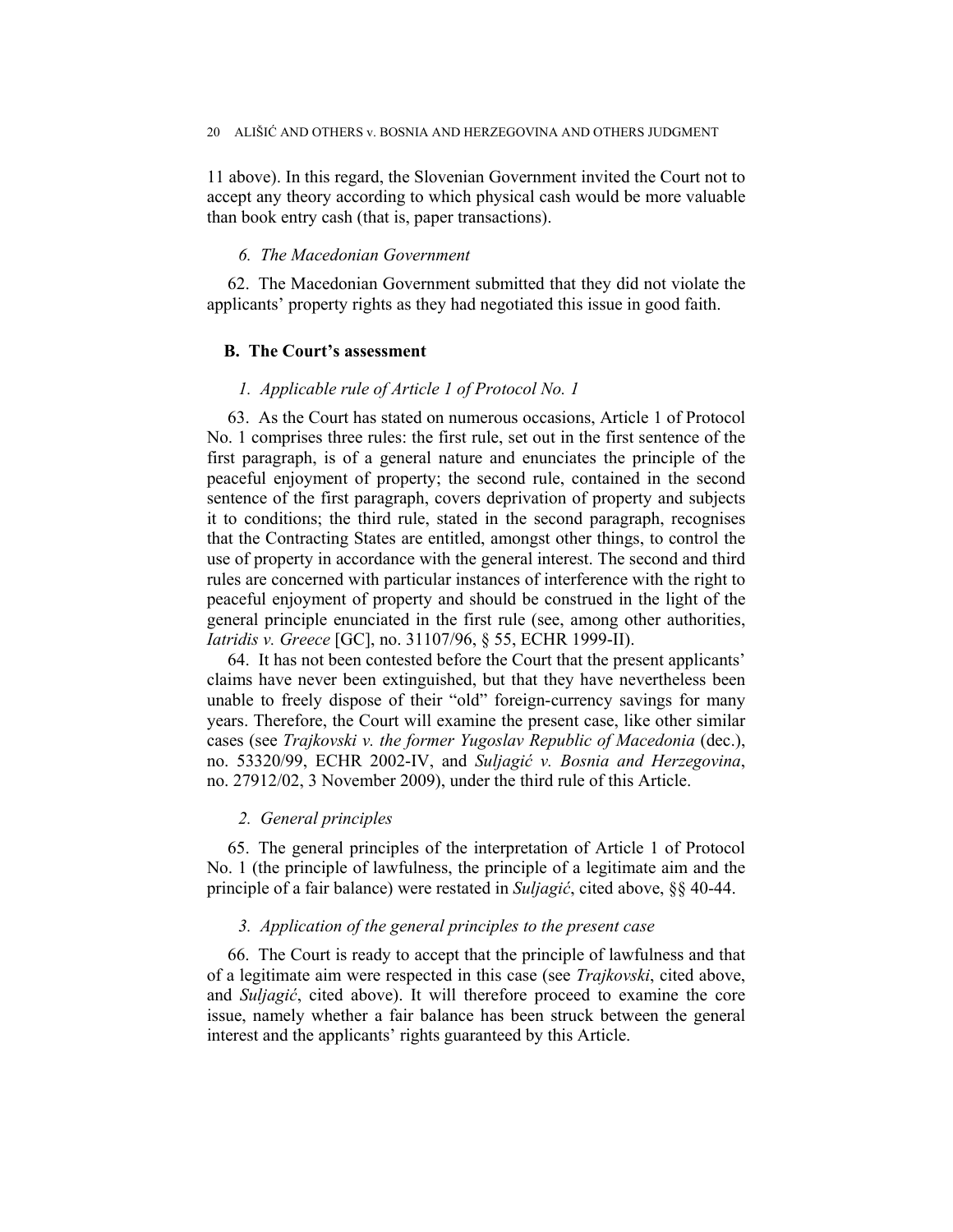67. By depositing foreign currency with banks, foreign-currency savers acquired an entitlement to collect at any time their deposits, together with accumulated interest, from the banks. Their claims against the banks have survived the dissolution of the SFRY (see the admissibility decision in this case, §§ 53-54). While it is true that all "old" foreign-currency savings were guaranteed by the State, that guarantee could have been activated only at the request of a bank and none of the banks in issue made such a request (see paragraph 9 above). Liability, therefore, did not shift from those banks to the SFRY. It should also be noted that the branches of Ljubljanska Banka Ljubljana and Investbanka did not have separate legal personality at the time of the dissolution of the SFRY; pursuant to the companies register, they acted on behalf and for the account of the parent banks.

Having regard to the foregoing, the Court finds that Ljubljanska Banka Ljubljana, based in Slovenia, and Investbanka, based in Serbia, remained liable for "old" foreign-currency savings in their branches, irrespective of their location, until the dissolution of the SFRY. The Court will examine the period after the dissolution of the SFRY below.

68. As to Ljubljanska Banka Ljubljana, the Slovenian Government first nationalised it and then transferred most of its assets to a new bank; at the same time, it confirmed that the old Ljubljanska Banka retained liability for "old" foreign-currency savings in its branches in the other successor States and the related claims against the NBY. The Court has already held that a Contracting State may be liable for debts of a State-owned company, even if the company is a separate legal entity, providing that the company does not enjoy "sufficient institutional and operational independence from the State" (see *Mykhaylenky and Others v. Ukraine*, nos. 35091/02 *et al.*, § 43-45, ECHR 2004-XII). It is clear that Slovenia is the sole shareholder of the old Ljubljanska Banka and that a Government agency administers this bank. In addition, the State is responsible, to a large extent, for the bank's inability to service its debts (as it transferred, by virtue of law, most of its assets to another bank). The Court finally notes that most of the funds of the Sarajevo branch of Ljubljanska Banka Ljubljana in all probability ended up in Slovenia (see paragraph 21 above). Considering all those factors, the Court concludes that there are sufficient grounds to deem Slovenia liable for the bank's debt to Ms Ališić and Mr Sadžak in the special circumstances of the present case.

69. The Court has noted the Slovenian Government's argument that the status of the clients of Ljubljanska Banka Ljubljana's Sarajevo branch was far from being clear in the period 1992-2004 because of inconsistencies in law and practice in Bosnia and Herzegovina (see paragraphs 16 and 22-24 above). However, the situation has meanwhile changed: it has been shown that since 2004 Bosnia and Herzegovina has no intention to reimburse those savers. In those circumstances, the Court agrees with the Slovenian courts that those past inconsistencies are now irrelevant (see paragraph 38 above).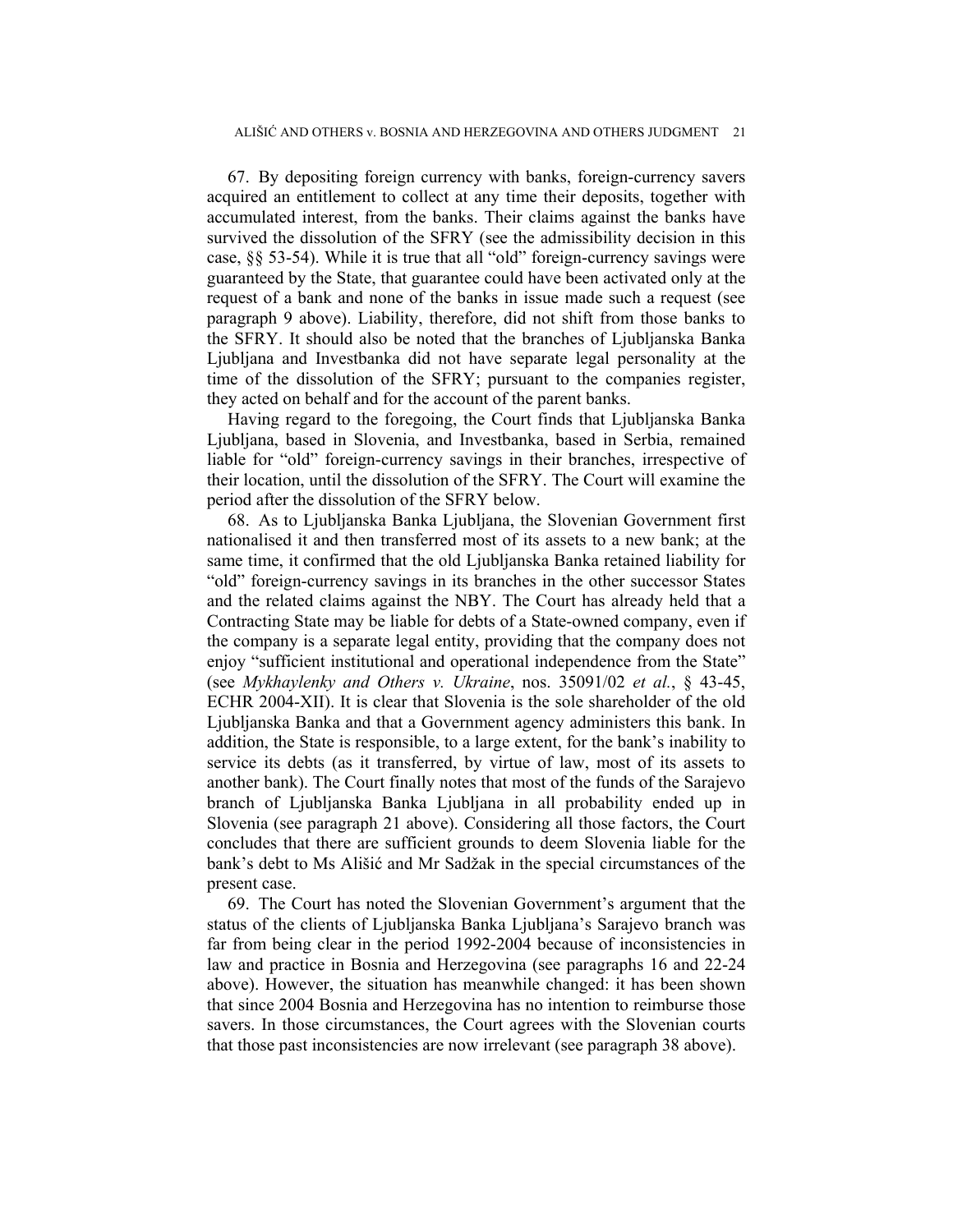70. As to Investbanka, it had remained liable for "old" foreign-currency savings at its branches in the other successor States until 3 January 2002. On that date, the competent Serbian court made a bankruptcy order against that bank and the State guarantee of "old" foreign-currency savings in the bank and its branches was activated (see paragraph 35 above). The Court further notes that Investbanka is either entirely or to a large extent socially-owned. It has held in comparable cases against Serbia that the State is liable for debts of socially-owned companies as they are closely controlled by a Government agency (see, notably, *R. Kačapor and Others v. Serbia*, nos. 2269/06 *et al.*, §§ 97-98, 15 January 2008, concerning a company mainly comprised of socially-owned capital, and *Rašković and Milunović v. Serbia*, nos. 1789/07 and 28058/07, § 71, 31 May 2011, as to a company comprised of both socially- and State-owned capital). The Court sees no reason to depart from that jurisprudence. Having regard also to the fact that most of the funds of Investbanka's Tuzla branch most likely ended up in Serbia (see paragraph 27 above) and that Serbia sold all premises of that branch located in Bosnia and Herzegovina (see paragraph 28 above), the Court concludes that there are sufficient grounds to deem Serbia liable for the bank's debt to Mr Šahdanović in the special circumstances of the present case.

71. The Court has noted the Serbian Government's view, shared by the Slovenian Government, that Bosnia and Herzegovina benefited the most from "old" foreign-currency savings in Ljubljanska Banka Ljubljana's and Investbanka's branches in its territory in view of the fact that companies based in that country were granted dinar loans on very favourable terms in return for foreign currency shipped to Slovenia and Serbia (see paragraph 12 above). However, given the hyperinflation in the former SFRY and then, during the war, in Bosnia and Herzegovina, those dinar loans rapidly lost all their value, in contrast to "old" foreign-currency savings.

72. Having established that Slovenia is liable for "old" foreign-currency savings in Ljubljanska Banka Ljubljana's Sarajevo branch and that Serbia is liable for "old" foreign-currency savings in Investbanka's Tuzla branch, the Court must lastly examine whether the applicants' inability to freely dispose of their "old" foreign-currency savings in those branches since 1991/92 has amounted to a violation of Article 1 of Protocol No. 1 by those States.

The explanation of the Serbian and Slovenian Governments for the delay essentially comes down to their duty to negotiate this question in good faith together with other successor States, as required by international law. Any unilateral solution would, in their view, be contrary to that duty.

73. However, the Court disagrees. The duty to negotiate does not prevent the successor States from adopting interim measures aimed at protecting the interests of savers. The Croatian Government have repaid a large part of its citizens' "old" foreign-currency savings in Ljubljanska Banka Ljubljana's Zagreb branch (see paragraph 32 above) and the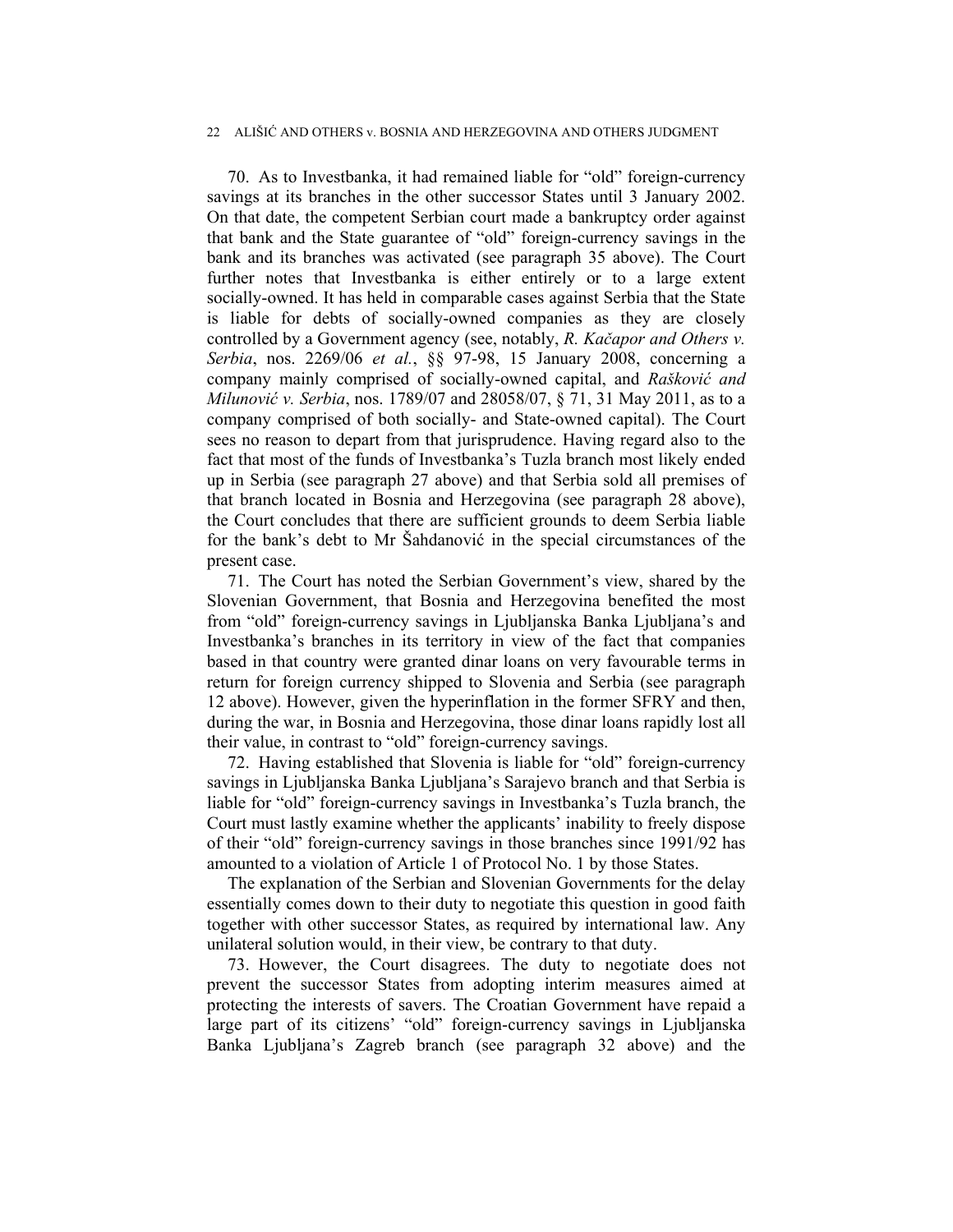Macedonian Government have repaid the total amount of "old" foreign-currency savings in the Skopje branch of that bank (see paragraph 39 above). At the same time, those two Governments have never abandoned their position that the Slovenian Government should eventually be held liable and have continued to claim compensation for the amounts paid at the inter-State level (notably, within the context of the succession negotiations). Although certain delays may be justified in exceptional circumstances (see, by analogy, *Immobiliare Saffi v. Italy* [GC], no. 22774/93, § 69, ECHR 1999-V), the Court considers that the applicants' continued inability to freely dispose of their savings despite the 2002 collapse of the BIS negotiations conducted under the Agreement on Succession Issues and a lack of any meaningful negotiations concerning this issue thereafter is nevertheless contrary to Article 1 of Protocol No. 1.

74. Therefore, a breach of Article 1 of Protocol No. 1 by Slovenia with regard to Ms Ališić and Mr Sadžak and by Serbia with regard to Mr Šahdanović should be found, unless the applicants have failed to exhaust all domestic remedies (for the Court's final conclusion as to this Article, see paragraph 91 below). As regards the other respondent States, no breach of that Article should be found (ibid.).

### III. ALLEGED VIOLATION OF ARTICLE 13 OF THE CONVENTION

#### 75. Article 13 of the Convention provides:

"Everyone whose rights and freedoms as set forth in [the] Convention are violated shall have an effective remedy before a national authority notwithstanding that the violation has been committed by persons acting in an official capacity."

## **A. The parties' submissions**

## *1. The applicants*

76. The applicants maintained that they did not have at their disposal in any of the respondent States an effective remedy for their complaints under Article 1 of Protocol No. 1.

#### *2. The respondent Governments*

77. The Slovenian Government submitted that the applicants had at their disposal the following remedies. First, they could have brought an action against the old Ljubljanska Banka in the Slovenian courts. That Government referred to a number of domestic judgments which had either become final before the 1997 stay of proceedings relating to the old Ljubljanska Banka's branches in the other successor States or had been rendered after the 2009 decision declaring the stay of proceedings unconstitutional (see paragraph 38 above). Furthermore, the applicants could have brought an action against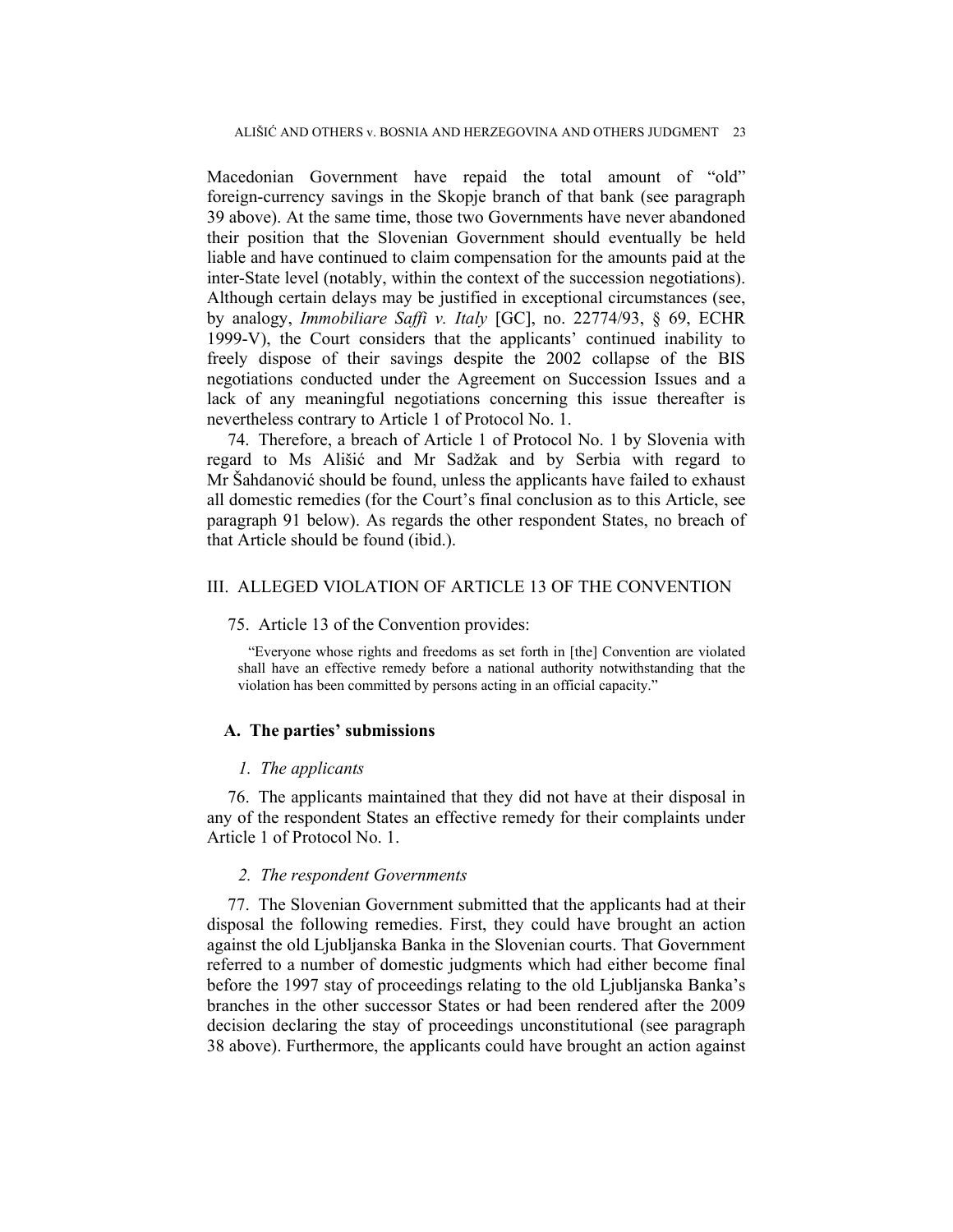the Republic of Slovenia. In case of a negative decision on the merits or a procedural decision to stay proceedings, they would have been able to lodge a constitutional appeal. In addition, the applicants could have petitioned the Slovenian Constitutional Court to initiate abstract constitutionality review proceedings as regards the 1997-2009 stay of proceedings and/or the failure of the State to assume liability for "old" foreign-currency savings in the old Ljubljanska Banka's Sarajevo branch. Otherwise, the applicants could have brought an action against the old Ljubljanska Banka in the Croatian courts: more than 500 clients of the old Ljubljanska Banka's Zagreb branch had obtained judgments and 63 of them had so far been paid their "old" foreigncurrency savings from a forced sale of assets of that bank located in Croatia (see paragraph 32 above).

78. The Serbian Government were also of the opinion that the applicants had at their disposal various remedies. They maintained that Mr Šahdanović should have registered his claim against Investbanka's Tuzla branch in the bankruptcy proceedings. At the same time, that Government acknowledged that none of the clients of Investbanka's branches situated in Bosnia and Herzegovina had been paid back their "old" foreign-currency savings within the context of those bankruptcy proceedings. They further submitted that Mr Šahdanović should have pursued civil proceedings against Investbanka in the Serbian courts. Lastly, they argued that he should have made an attempt to withdraw his savings on humanitarian grounds (see paragraph 33 above).

79. The Macedonian Government submitted that the applicants should have exhausted all domestic remedies in Serbia and Slovenia, without going into any details.

80. In contrast, the Governments of Bosnia and Herzegovina and Croatia maintained that there were no effective remedies at the applicants' disposal, given the stay on all proceedings concerning "old" foreign-currency savings in Ljubljanska Banka Ljubljana's and Investbanka's branches located in the other successor States (see paragraphs 34 and 38 above). Moreover, even if the applicants obtained decisions ordering the old Ljubljanska Banka to pay them their savings, they would most likely not be enforced because the 1994 legislation had left that bank with limited assets (see paragraph 37 above).

### **B. The Court's assessment**

81. The Court has held on many occasions that Article 13 guarantees the availability at national level of a remedy to enforce the substance of the Convention rights in whatever form they may happen to be secured in the domestic legal order. The effect of Article 13 is thus to require the provision of a domestic remedy to deal with the substance of an "arguable complaint" under the Convention and to grant appropriate relief. Although the scope of the Contracting States' obligations under Article 13 varies depending on the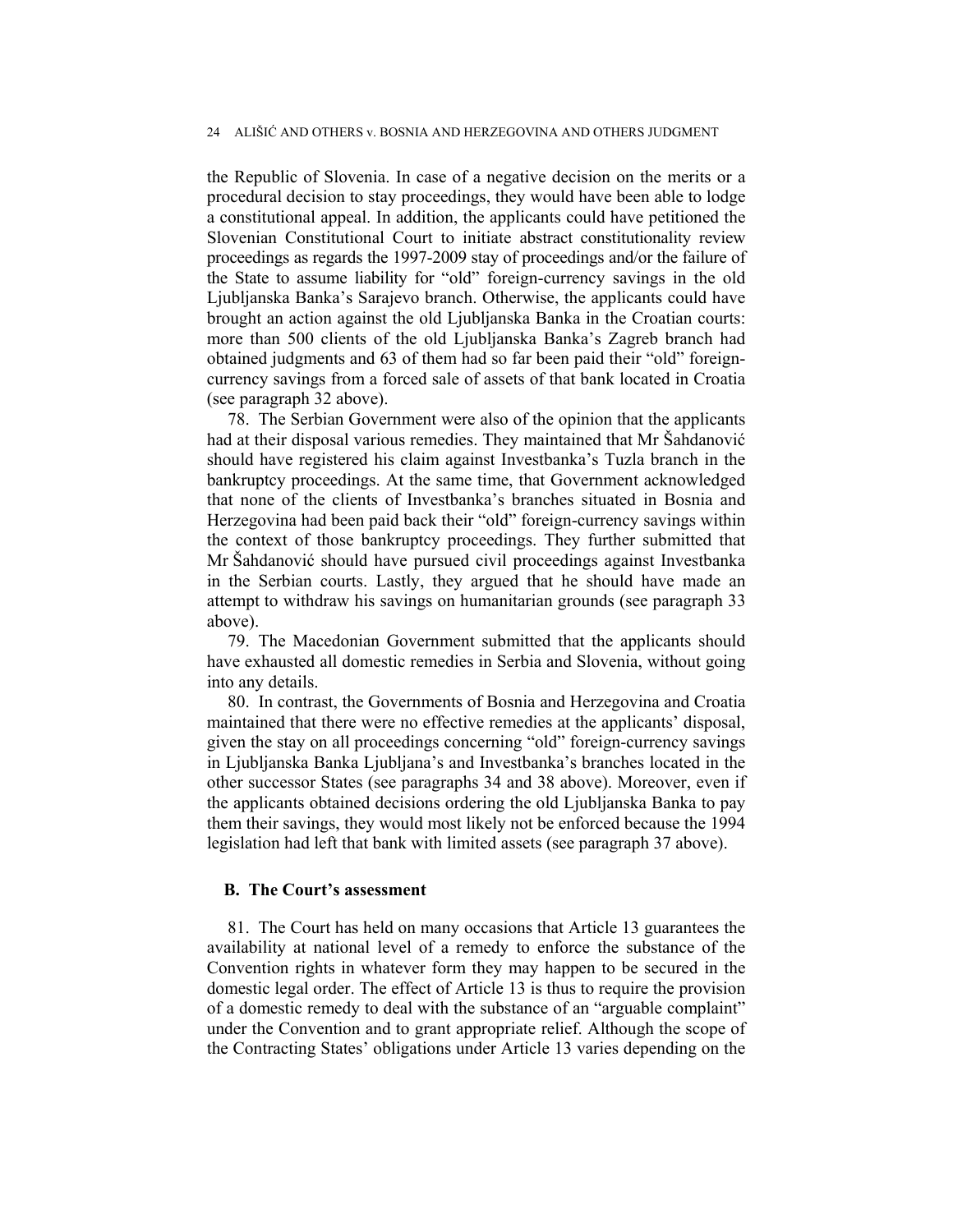nature of the applicant's complaint, the remedy required by Article 13 must be effective in practice as well as in law. The "effectiveness" of a "remedy" within the meaning of Article 13 does not depend on the certainty of a favourable outcome for the applicant. Nor does the "authority" referred to in that provision necessarily have to be a judicial authority; but if it is not, its powers and the guarantees which it affords are relevant in determining whether the remedy before it is effective. Also, even if a single remedy does not by itself entirely satisfy the requirements of Article 13, the aggregate of remedies provided for under domestic law may do so (see *Kudła v. Poland*  [GC], no. 30210/96, § 157, ECHR 2000-XI). It should be reiterated that, although there may be exceptions justified by particular circumstances of a case, the assessment of whether domestic remedies have been exhausted is normally carried out with reference to the date on which the application was lodged with the Court (see *Baumann v. France*, no. 33592/96, § 47, ECHR 2001-V, and *Babylonová v. Slovakia*, no. 69146/01, § 44, ECHR 2006-VIII). Lastly, as a general rule, applicants living outside the jurisdiction of a Contracting State are not exempted from exhausting remedies within that State (see, by analogy, *Demopoulos and Others v. Turkey* (dec.) [GC], nos. 46113/99, 3843/02, 13751/02, 13466/03, 10200/04, 14163/04, 19993/04 and 21819/04, § 98, ECHR 2010).

82. Turning to the present case, the Court will first examine whether an action against the old Ljubljanska Banka or the Republic of Slovenia in the Slovenian courts, a petition to the Slovenian Constitutional Court to initiate abstract constitutionality review proceedings and an action against the old Ljubljanska Banka in the Croatian courts, taken separately or together, can be considered effective domestic remedies for the inability of Ms Ališić and Mr Sadžak to freely dispose of their "old" foreign-currency savings at the old Ljubljanska Banka's Sarajevo branch. It will then proceed to determine whether a claim to the competent bankruptcy court in Serbia, a civil action against Investbanka in the Serbian courts and an application for withdrawal on humanitarian grounds, taken separately or together, can be considered effective domestic remedies for the inability of Mr Šahdanović to freely dispose of his "old" foreign-currency savings at Investbanka's Tuzla branch.

### *1. As regards the Sarajevo branch of the old Ljubljanska Banka*

## **(a) Civil action against the old Ljubljanska Banka in the Slovenian courts**

83. The Court notes that the Ljubljana District Court has rendered many judgments ordering the old Ljubljanska Banka to pay back "old" foreign-currency savings in its Sarajevo and Zagreb branches, together with interest, and that at least one such judgment, concerning exactly the Sarajevo branch, has already become final (see paragraph 38 above). However, given the fact that the 1994 legislation had left that bank with limited assets, it is uncertain whether those judgments will be enforced (see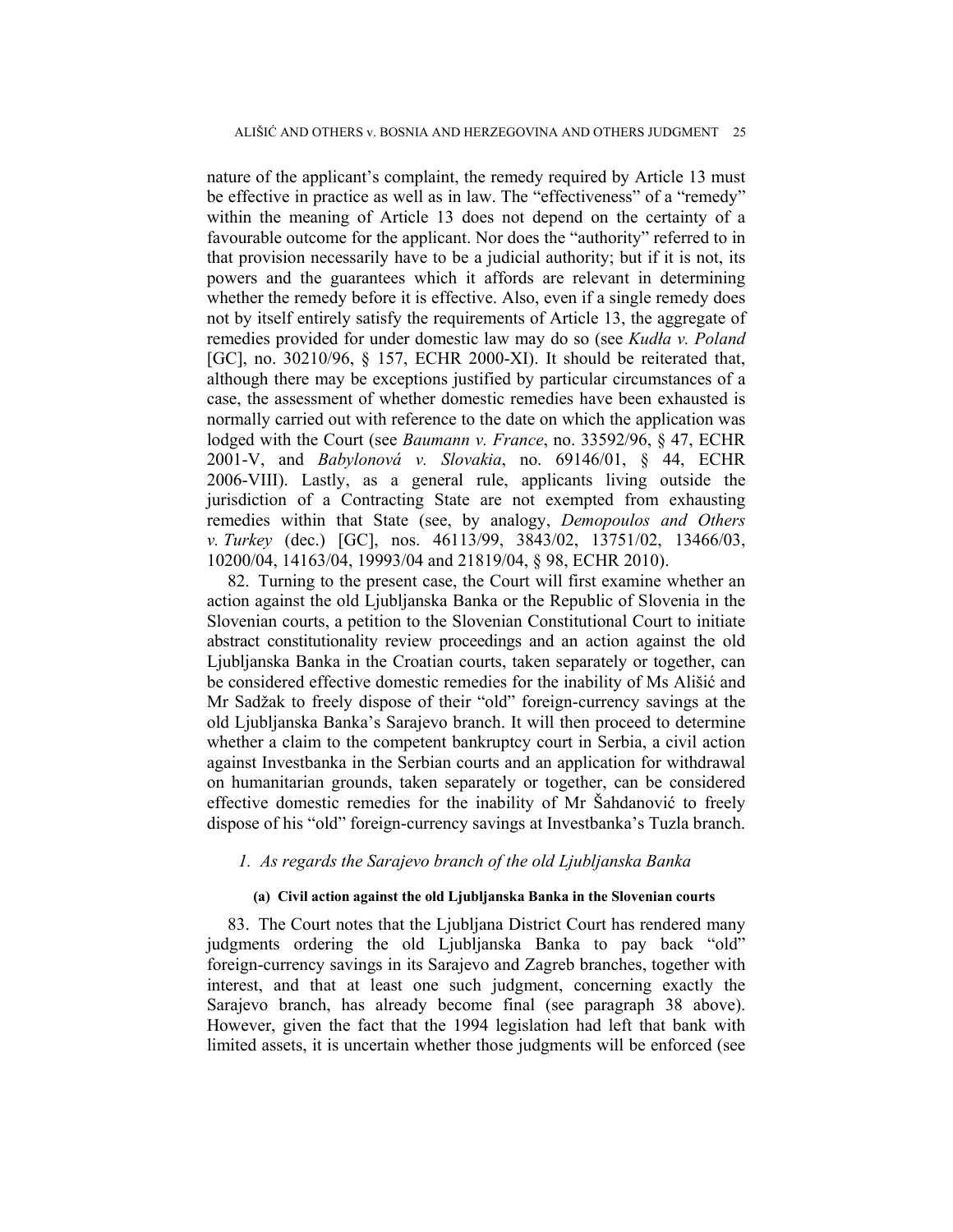paragraph 37 above). Indeed, the Slovenian Government have failed to demonstrate that at least one such judgment has been enforced. There is therefore no evidence as of now that this remedy was capable of providing appropriate and sufficient redress to the applicants.

#### **(b) Civil action against the Republic of Slovenia in the Slovenian courts**

84. A number of clients of the Sarajevo and Zagreb branches of the old Ljubljanska Banka have pursued civil proceedings against the Republic of Slovenia. Since none of them have so far been successful (see paragraph 38 above), the Court finds that this remedy did not offer reasonable prospects of success to the applicants (see, by analogy, *E.O. and V.P. v. Slovakia*, nos. 56193/00 and 57581/00, § 97, 27 April 2004).

#### **(c) Petition to the Slovenian Constitutional Court**

85. The Court notes that under section 24 of the Constitutional Court Act 2007 any individual who demonstrates legal interest may petition that abstract constitutionality review proceedings be initiated (see paragraph 36 above). In the present case it is not necessary to rule on the effectiveness of this remedy in general. Even assuming that it could be effective in another context, it was not capable of providing appropriate and sufficient redress to the present applicants for the following reasons.

As to the effectiveness of a petition to the Slovenian Constitutional Court to initiate constitutionality review of the 1997-2009 stay of proceedings, it is true that such a petition of two Croatian savers has been successful in the sense that the Slovenian Constitutional Court has declared the stay of proceedings unconstitutional enabling the continuation of all civil proceedings regarding this issue (see paragraph 38 above). However, they were not awarded any compensation or any other redress. Furthermore, the fact that their civil proceedings have then resumed is not sufficient in itself to render a petition to the Constitutional Court an effective remedy since the Court has already found (see paragraphs 83 and 84 above) that civil proceedings were either not capable of providing appropriate and sufficient redress or did not offer reasonable prospects of success to the applicants.

As to the effectiveness of a petition to the Slovenian Constitutional Court to initiate constitutionality review of the provision limiting the State's liability to "old" foreign-currency savings in the old Ljubljanska Banka's domestic branches, that provision is incorporated in the Basic Constitutional Charter Constitutional Act 1991 which is not subject to a review by that court (see paragraph 36 above).

#### **(d) Civil action against the old Ljubljanska Banka in the Croatian courts**

86. The Court has earlier held that in cases concerning the redistribution of liability for "old" foreign-currency savings among the successor States of the SFRY, such as the present case, claimants can reasonably be expected to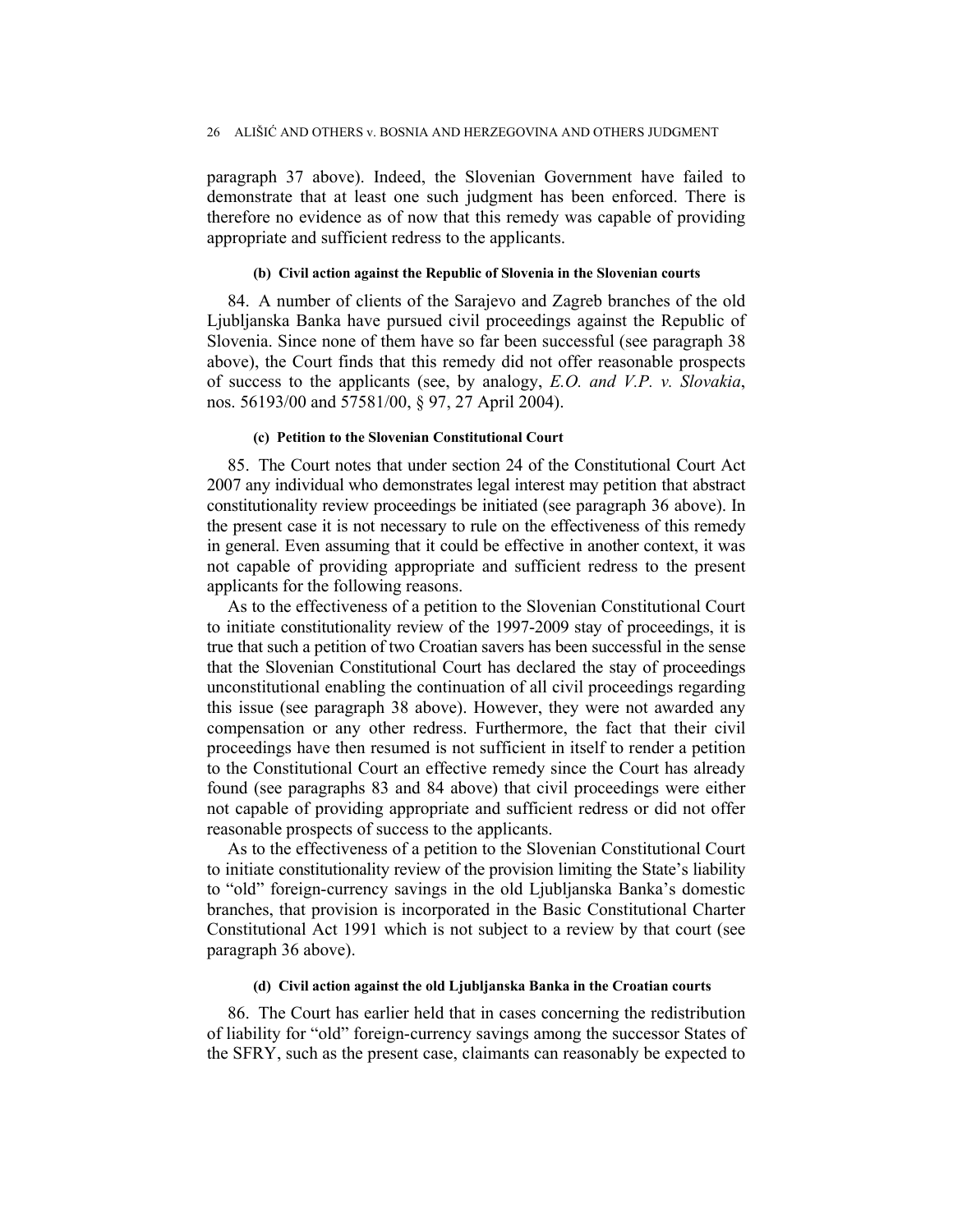seek redress in fora where other claimants have been successful located in any of the successor States (see *Kovačić and Others*, cited above, § 265). It is true that some savers at the Zagreb branch of the old Ljubljanska Banka have been paid back their "old" foreign-currency savings from a forced sale of that bank's assets located in Croatia (see paragraph 32 above). However, the Slovenian Government have not been able to demonstrate that any saver at the Sarajevo branch has been successful in the Croatian courts. The Court therefore considers that neither this remedy offered reasonable prospects of success to the applicants.

### *2. As regards the Tuzla branch of Investbanka*

#### **(a) Claim to the competent bankruptcy court in Serbia**

87. Although hundreds of clients of Bosnian-Herzegovinian branches of Investbanka lodged such claims with the competent bankruptcy court, none of them has so far been successful (see paragraph 35 above). Accordingly, it follows that this remedy did not offer reasonable prospects of success to Mr Šahdanović.

#### **(b) Civil action against Investbanka in the Serbian courts**

88. While it is true that in the early 1990s a small number of savers at branches of Serbian-based banks located outside Serbia obtained judgments in the Serbian courts ordering the banks to pay their "old" foreign-currency savings (see the facts in *Šekerović v. Serbia* (dec.), no. 32472/03, 4 January 2006), the Serbian Government have failed to show that any such judgment had in fact been enforced before the statutory termination of all enforcement proceedings concerning this issue in 1998. Therefore, this remedy was not capable of providing appropriate and sufficient redress to Mr Šahdanović.

## **(c) Application for withdrawal on humanitarian grounds**

89. The Court notes that "old" foreign-currency savings may have been withdrawn in the early 1990s on limited grounds, notably to cover medical or funerary expenses (see paragraph 33 above). As there is no indication, let alone proof, that Mr Šahdanović had any such expenses at the relevant time, this remedy was not available to him.

## *3. Conclusion*

90. Having regard to the above, the applicants had no effective remedy at their disposal for their complaints under Article 1 of Protocol No. 1. As Slovenia is liable for "old" foreign-currency savings in Ljubljanska Banka Ljubljana's Sarajevo branch and Serbia for "old" foreign-currency savings in Investbanka's Tuzla branch (see paragraphs 68 and 70 above), the Court finds that there has been a breach of Article 13 by Slovenia with regard to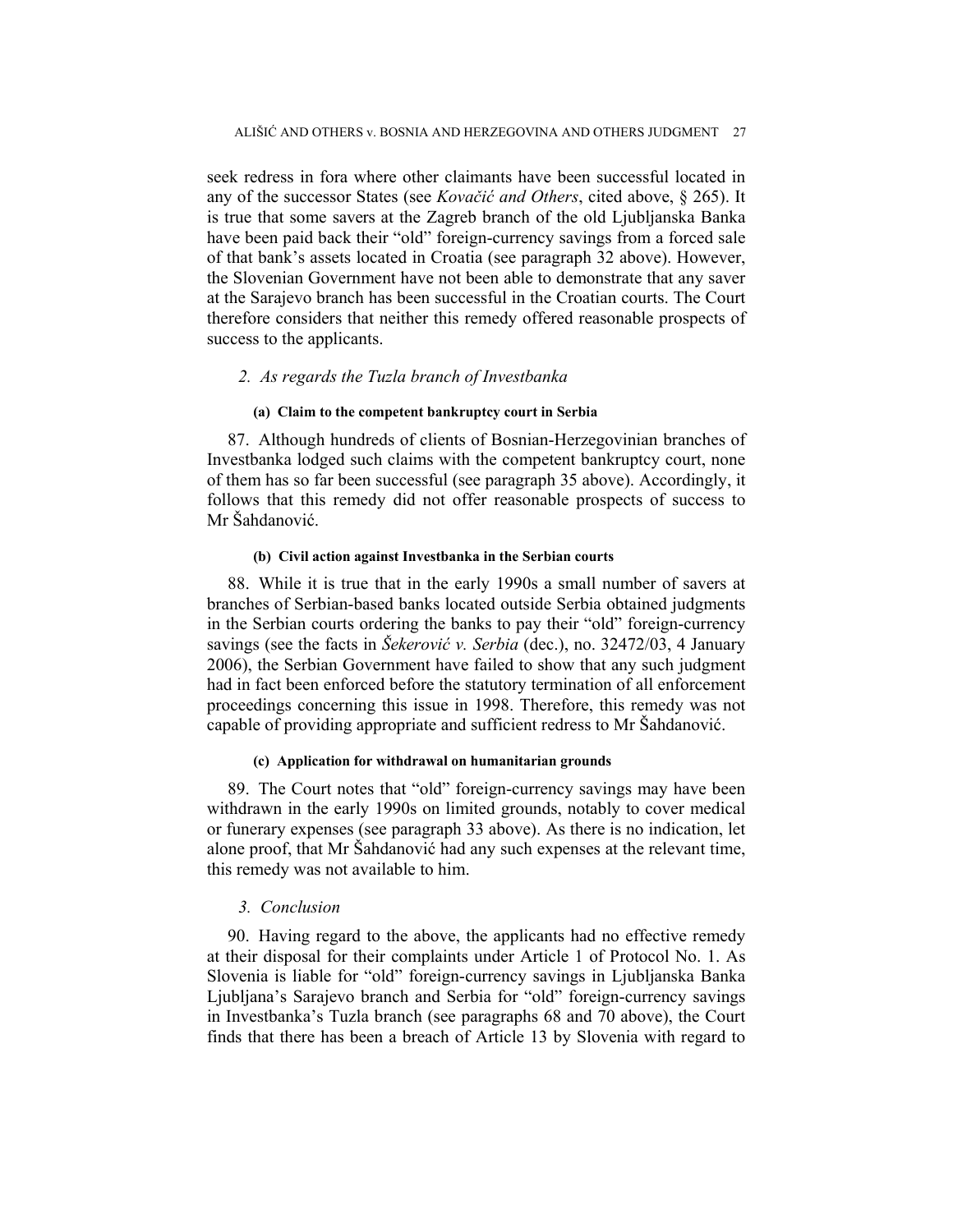Ms Ališić and Mr Sadžak and by Serbia with regard to Mr Šahdanović. As a result, it dismisses the Governments' objections in respect of the applicants' failure to exhaust domestic remedies (see paragraph 51 above). As regards the other respondent States, the Court finds that there has been no breach of Article 13.

### IV. FINAL CONCLUSION AS TO ARTICLE 1 OF PROTOCOL No. 1

91. In the light of the preliminary conclusion as to Article 1 of Protocol No. 1 set out in paragraph 74 above and the conclusion as to the applicants' alleged failure to exhaust all domestic remedies set out in paragraph 90 above, the Court concludes that there has been a breach of Article 1 of Protocol No. 1 by Slovenia with regard to Ms Ališić and Mr Sadžak and by Serbia with regard to Mr Šahdanović. The Court further concludes that there has been no breach of that Article by any of the other respondent States.

### V. ALLEGED VIOLATION OF ARTICLE 14 OF THE CONVENTION

## 92. Article 14 of the Convention reads as follows:

"The enjoyment of the rights and freedoms set forth in [the] Convention shall be secured without discrimination on any ground such as sex, race, colour, language, religion, political or other opinion, national or social origin, association with a national minority, property, birth or other status."

93. The applicants alleged a breach of Article 14 taken in conjunction with Article 13 of the Convention and Article 1 of Protocol No. 1, relying in essence on the considerations underlying their complaints under the latter provisions taken alone. Having examined the Governments' observations and having regard to its conclusions regarding Article 13 and Article 1 of Protocol No. 1 in paragraphs 90-91 above, the Court considers that there is no need to examine the matter under Article 14 taken in conjunction with those Articles as regards Serbia and Slovenia and that there has been no violation of Article 14 as regards the other respondent States.

## VI. APPLICATION OF ARTICLE 46 OF THE CONVENTION

94. The relevant part of Article 46 of the Convention reads as follows:

"1. The High Contracting Parties undertake to abide by the final judgment of the Court in any case to which they are parties.

2. The final judgment of the Court shall be transmitted to the Committee of Ministers, which shall supervise its execution. ..."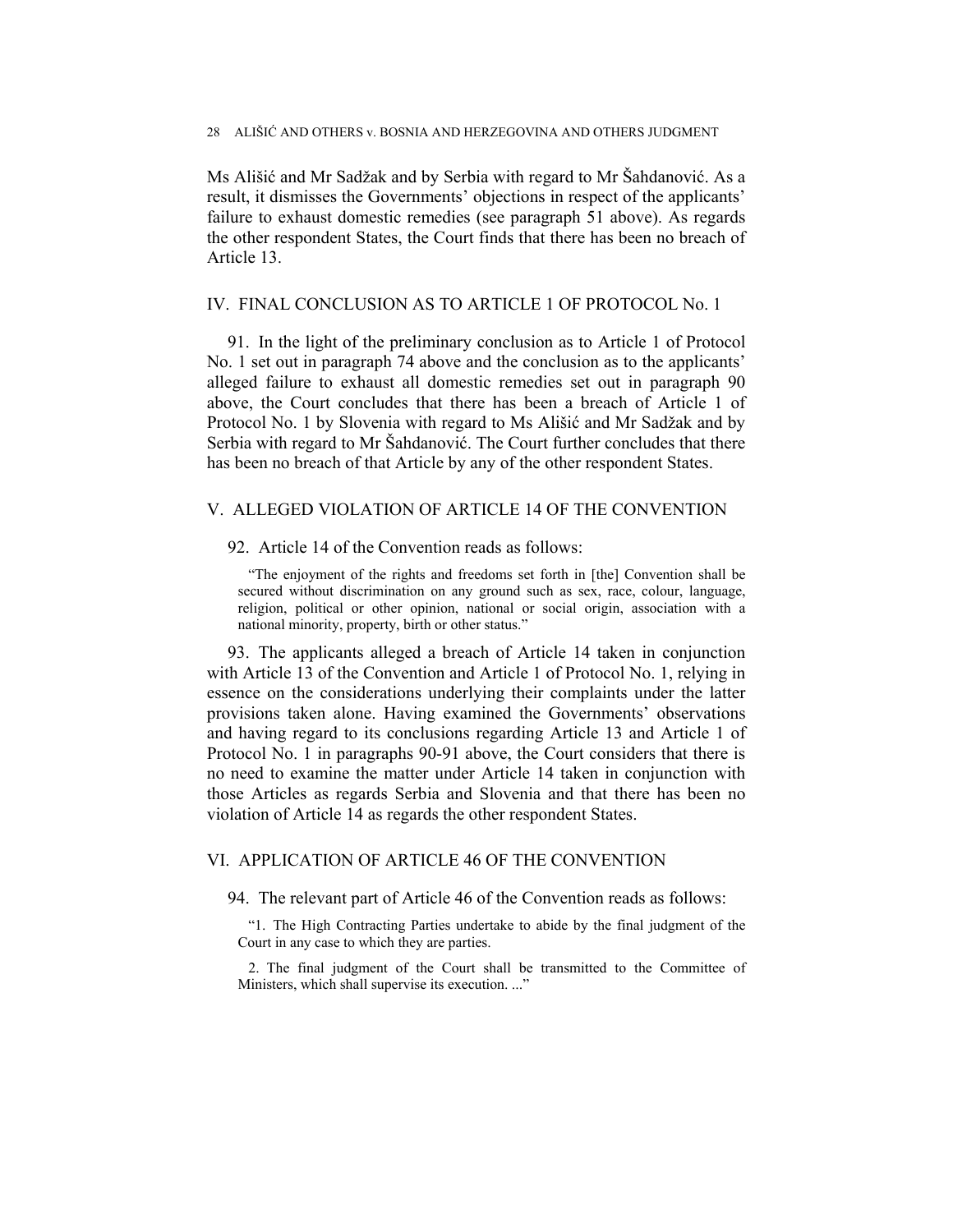### **A. The parties' submissions**

95. The Serbian, Slovenian and Macedonian Governments as well as the applicants objected to the application of the pilot-judgment procedure in this case. The Bosnian-Herzegovinian Government argued that the present case was suitable for that procedure as it concerned around 130,000 savers at the Sarajevo branch of the old Ljubljanska Banka, around 132,000 savers at the Zagreb branch of that bank who had not transferred their savings to Croatian banks (see paragraph 32 above) and around 132,000 savers at Investbanka's branches in Bosnia and Herzegovina. The Croatian Government maintained that it was difficult to tell, at this stage, whether the case was suitable for the pilot-judgment procedure or not.

### **B. The Court's assessment**

## *1. General principles*

96. The Court reiterates that Article 46 of the Convention, as interpreted in the light of Article 1, imposes on the respondent States a legal obligation to apply, under the supervision of the Committee of Ministers, appropriate general and/or individual measures to secure the applicants' rights which the Court found to be violated. Such measures must also be taken in respect of other persons in the applicants' position, notably by solving the problems that have led to the Court's findings (see *Lukenda v. Slovenia*, no. 23032/02, § 94, ECHR 2005-X). This obligation was consistently emphasised by the Committee of Ministers in the supervision of the execution of the Court's judgments (see ResDH(97)336, IntResDH(99)434, IntResDH(2001)65 and ResDH(2006)1).

97. In order to facilitate effective implementation of its judgments, the Court may adopt a pilot-judgment procedure allowing it to clearly identify structural problems underlying the breaches and to indicate measures to be applied by the respondent States to remedy them (see Rule 61 of the Rules of Court and *Broniowski v. Poland* [GC], no. 31443/96, §§ 189-94, ECHR 2004-V). The aim of that procedure is to facilitate the speediest and most effective resolution of a dysfunction affecting the protection of the Convention rights in question in the national legal order (see *Wolkenberg and Others v. Poland* (dec.), no. 50003/99, § 34, ECHR 2007-XIV). While the respondent State's action should primarily aim at the resolution of such a dysfunction and at the introduction, if necessary, of effective domestic remedies in respect of the violations in issue, it may also include *ad hoc* solutions such as friendly settlements with the applicants or unilateral remedial offers in line with the Convention requirements. The Court may decide to adjourn the examination of similar cases, thus giving the respondent States an opportunity to settle them in such various ways (see, among many authorities, *Burdov v. Russia (no. 2)*, no. 33509/04, § 127,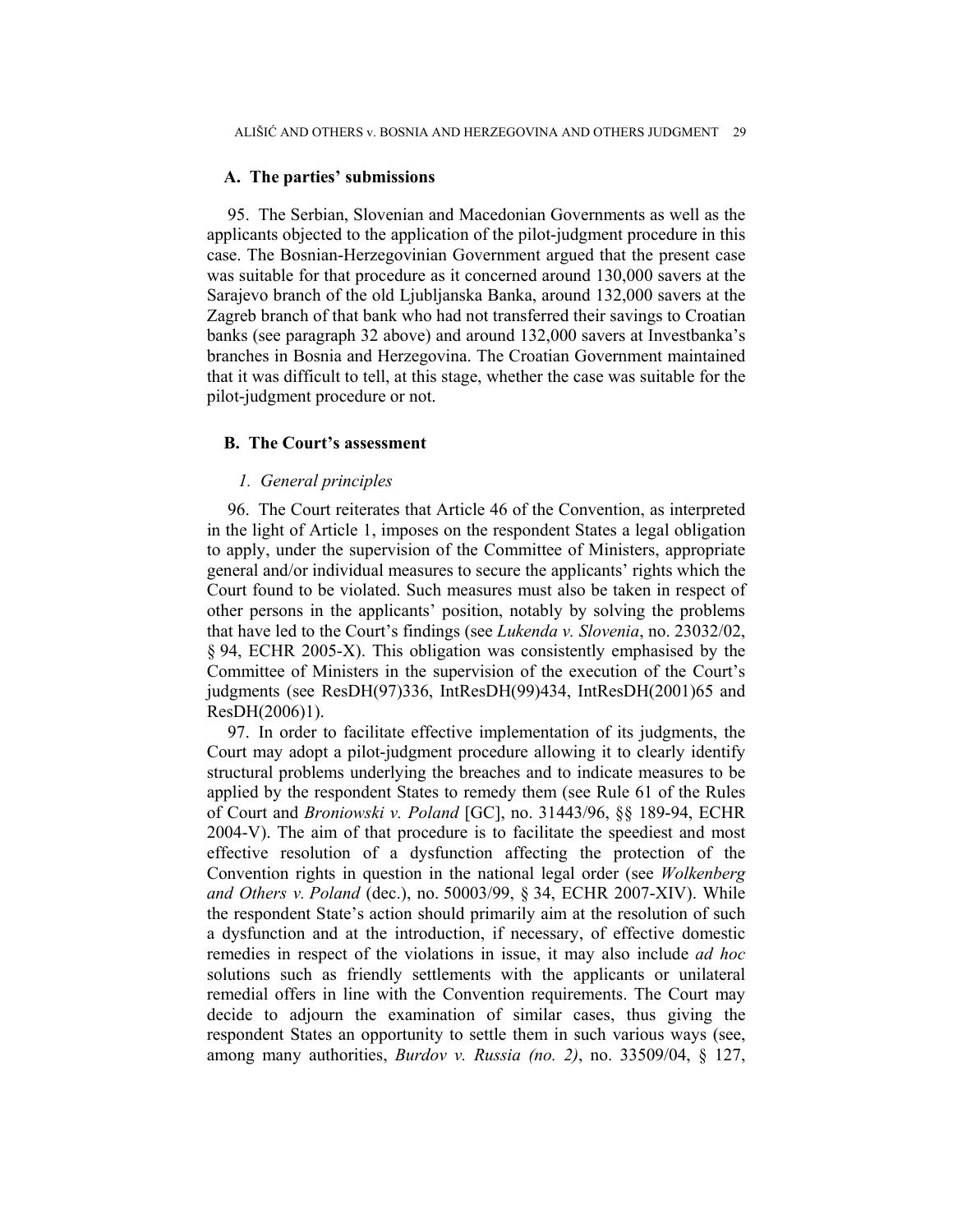ECHR 2009). If, however, the respondent State fails to adopt such measures following a pilot judgment and continues to violate the Convention, the Court will have no choice but to resume the examination of all similar applications pending before it and to take them to judgment in order to ensure effective observance of the Convention (see *E.G. v. Poland* (dec.), no. 50425/99, § 28, ECHR 2008).

### *2. Application of the principles to the present case*

98. The violations which the Court has found in this case affect many people. There are more than 1,650 similar applications, introduced on behalf of more than 8,000 applicants, pending before the Court. Accordingly, the Court considers it appropriate to apply the pilot-judgment procedure in this case, notwithstanding the parties' objections in this regard.

99. While it is in principle not for the Court to determine what remedial measures may be appropriate to satisfy the respondent States' obligations under Article 46 of the Convention, in view of the systemic situation which it has identified, the Court would observe that general measures at national level are undoubtedly called for in the execution of the present judgment.

Notably, Slovenia should undertake all necessary measures within six months from the date on which the present judgment becomes final in order to allow Ms Ališić, Mr Sadžak and all others in their position to be paid back their "old" foreign-currency savings under the same conditions as those who had such savings in domestic branches of Slovenian banks. Within the same time-limit, Serbia should undertake all necessary measures in order to allow Mr Šahdanović and all others in his position to be paid back their "old" foreign-currency savings under the same conditions as Serbian citizens who had such savings in domestic branches of Serbian banks.

As regards the past delays, the Court does not find it necessary, at present, to order that adequate redress be awarded to all persons affected. If, however, either Serbia or Slovenia fails to apply the general measures indicated above and continues to violate the Convention, the Court may reconsider the issue of redress in an appropriate future case against the State in question (see, by analogy, *Suljagić*, cited above, § 64).

100. It must be emphasised that the above orders do not apply to persons who, although in the same position as the present applicants, have been paid their entire "old" foreign-currency savings by other successor States, such as those who were able to withdraw their "old" foreign-currency savings on humanitarian grounds (see paragraphs 17 and 33 above), or to use them in the privatisation process (see paragraph 22 above), and those who were paid their savings in Ljubljanska Banka Ljubljana's Zagreb and Skopje branches by the Croatian and Macedonian Governments (see paragraphs 32 and 39 above). Serbia and Slovenia may therefore exclude such persons from their repayment schemes. However, if only a part of one's "old" foreign-currency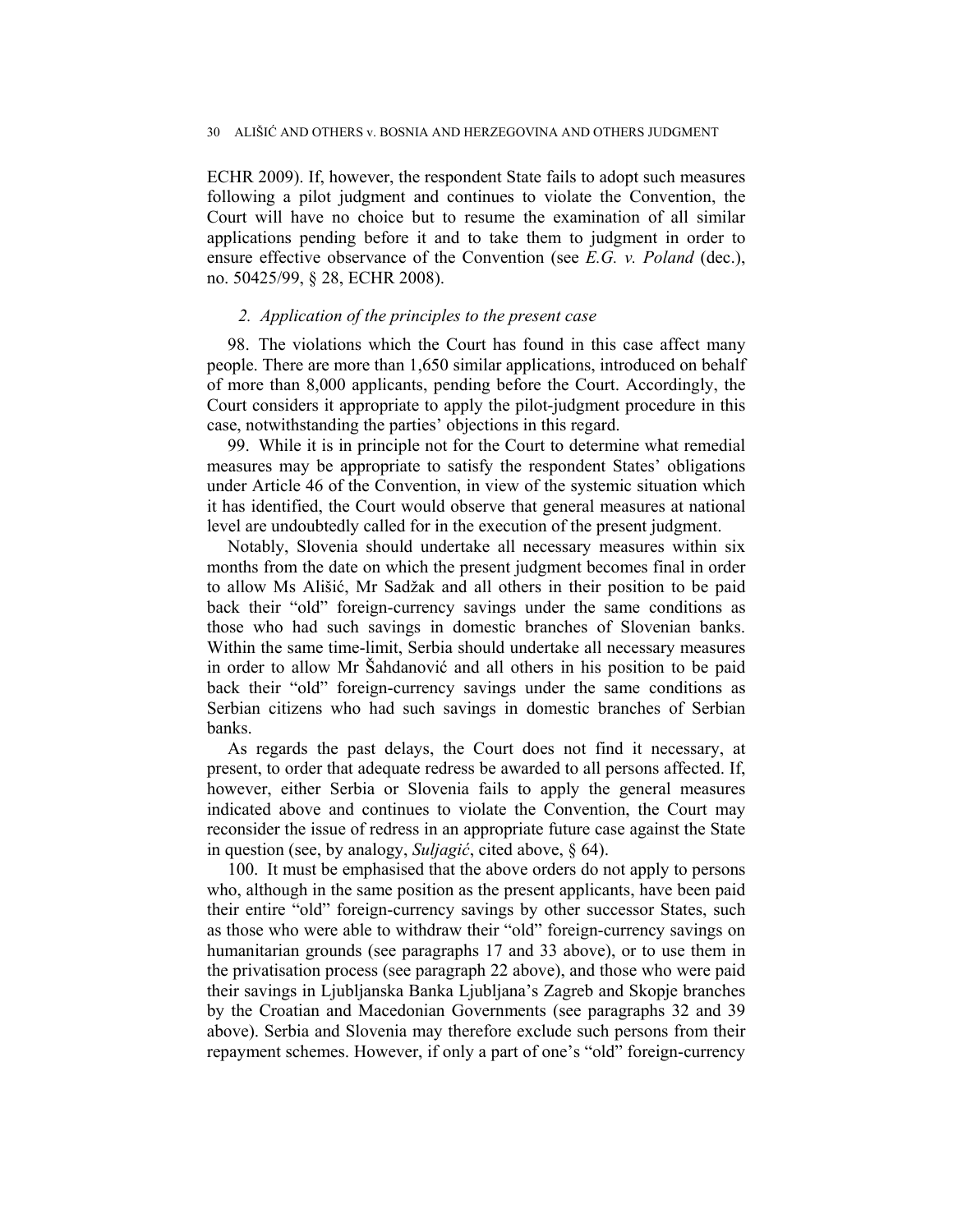savings has thus been paid, Serbia and Slovenia are now liable for the rest (Serbia for "old" foreign-currency savings in all branches of Serbian banks and Slovenia for such savings in all branches of Slovenian banks, regardless of the location of a branch and of the citizenship of a depositor concerned).

101. Lastly, the Court adjourns the examination of all similar cases for six months from the date on which the present judgment becomes final (see, by analogy, *Suljagić*, cited above, § 65). This decision is without prejudice to the Court's power at any moment to declare inadmissible any such case or to strike it out of its list in accordance with the Convention.

## VII. APPLICATION OF ARTICLE 41 OF THE CONVENTION

#### 102. Article 41 of the Convention provides:

"If the Court finds that there has been a violation of the Convention or the Protocols thereto, and if the internal law of the High Contracting Party concerned allows only partial reparation to be made, the Court shall, if necessary, afford just satisfaction to the injured party."

#### **A. Damage**

103. The applicants claimed the payment of their "old" foreign-currency savings with interest in respect of pecuniary damage. The Court has already made orders in this regard in paragraph 99 above.

104. Each of the applicants further claimed 4,000 euros (EUR) in respect of non-pecuniary damage. The Bosnian-Herzegovinian, Croatian, Serbian and Macedonian Governments argued that the claims were unjustified. The Court, however, accepts that the applicants sustained some non-pecuniary loss arising from the violations of the Convention found in this case. Making its assessment on an equitable basis, as required by Article 41 of the Convention, it awards the amounts claimed (that is, EUR 4,000 to Ms Ališić and the same amount to Mr Sadžak to be paid by Slovenia and EUR 4,000 to Mr Šahdanović to be paid by Serbia).

### **B. Costs and expenses**

105. The applicants also claimed EUR 59,500 for the costs and expenses incurred before the Court. The Bosnian-Herzegovinian, Croatian, Serbian and Macedonian Governments maintained that the claim was excessive and unsubstantiated. According to the Court's case-law, an applicant is entitled to the reimbursement of costs and expenses only in so far as it has been shown that these have been actually and necessarily incurred and are reasonable as to quantum. That is, the applicant must have paid them, or be bound to pay them, pursuant to a legal or contractual obligation, and they must have been unavoidable in order to prevent the violation found or to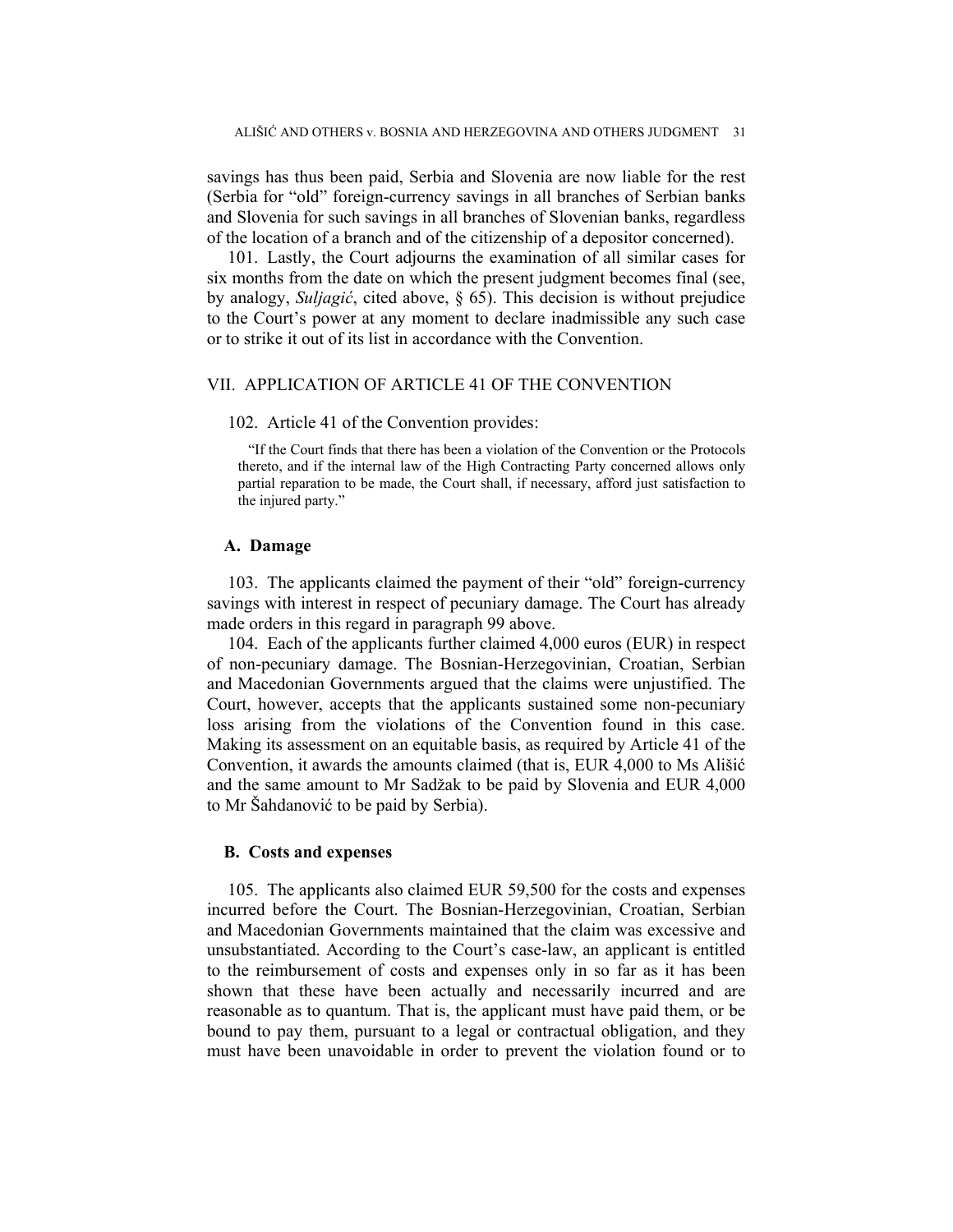obtain redress. The Court requires itemised bills and invoices that are sufficiently detailed to enable it to determine to what extent the above requirements have been met. Since no bill of costs has been submitted in the present case, the Court rejects this claim.

## **C. Default interest**

106. The Court considers it appropriate that the default interest rate should be based on the marginal lending rate of the European Central Bank, to which should be added three percentage points.

# FOR THESE REASONS, THE COURT

- 1. *Dismisses* by six votes to one the Governments' objections as to the applicants' failure to exhaust domestic remedies;
- 2. *Holds* unanimously that there has been a violation of Article 1 of Protocol No. 1 to the Convention by Serbia with regard to Mr Šahdanović;
- 3. *Holds* by six votes to one that there has been a violation of Article 1 of Protocol No. 1 to the Convention by Slovenia with regard to Ms Ališić and Mr Sadžak;
- 4. *Holds* unanimously that there has been no violation of Article 1 of Protocol No. 1 to the Convention by the other respondent States;
- 5. *Holds* unanimously that there has been a violation of Article 13 of the Convention by Serbia with regard to Mr Šahdanović;
- 6. *Holds* by six votes to one that there has been a violation of Article 13 of the Convention by Slovenia with regard to Ms Ališić and Mr Sadžak;
- 7. *Holds* unanimously that there has been no violation of Article 13 of the Convention by the other respondent States;
- 8. *Holds* unanimously that there is no need to examine the complaint under Article 14 of the Convention taken in conjunction with Article 13 of the Convention and Article 1 of Protocol No. 1 with regard to Serbia and Slovenia and that there has been no violation of Article 14 of the Convention taken in conjunction with Article 13 of the Convention and Article 1 of Protocol No. 1 with regard to the other respondent States;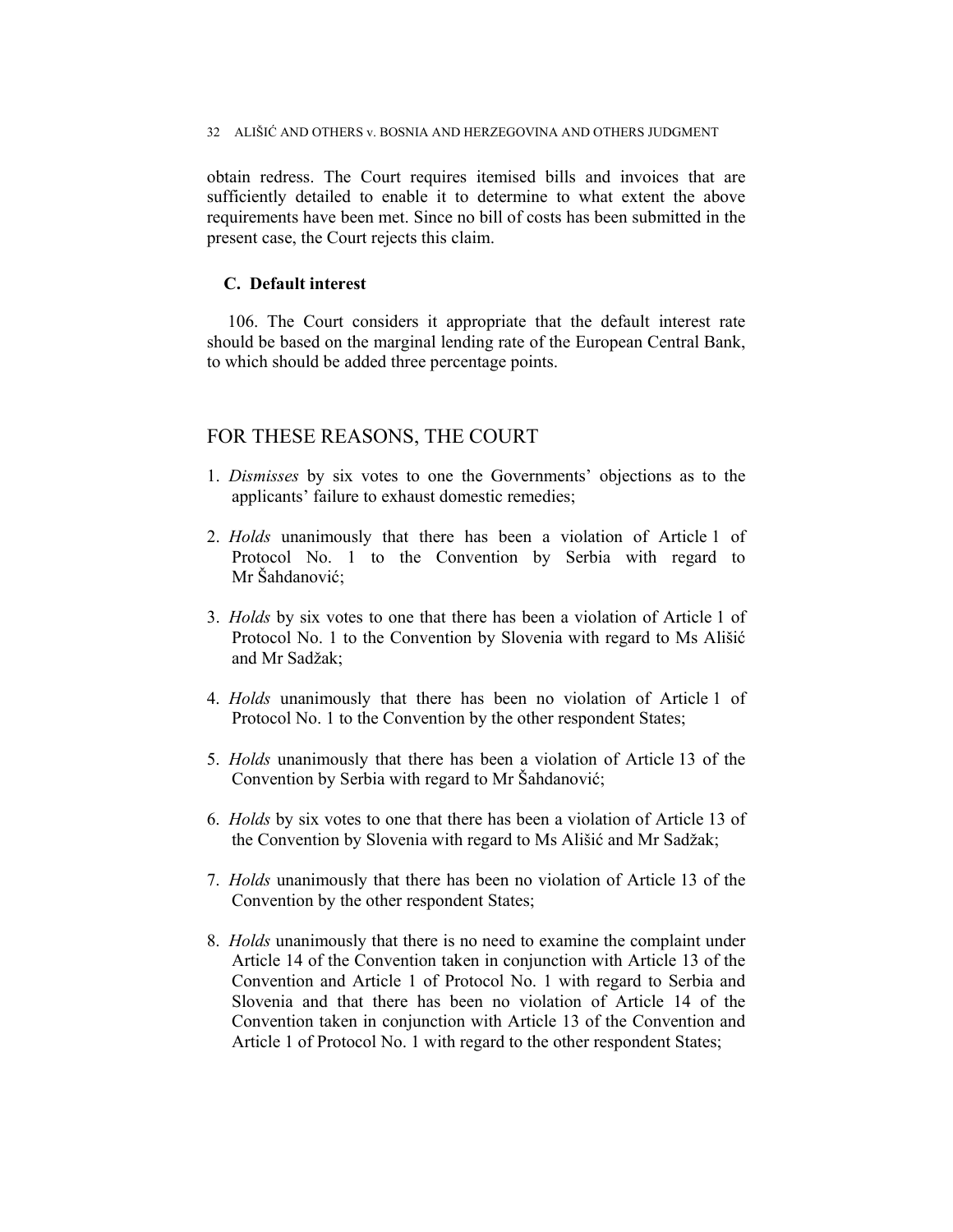- 9. *Holds* unanimously that the failure of the Serbian and Slovenian Governments to include the present applicants and all others in their position in their respective schemes for the repayment of "old" foreign-currency savings represents a systemic problem;
- 10. *Holds* unanimously that Serbia must undertake all necessary measures within six months from the date on which the present judgment becomes final in accordance with Article 44 § 2 of the Convention in order to allow Mr Šahdanović and all others in his position to be paid back their "old" foreign-currency savings under the same conditions as Serbian citizens who had such savings in domestic branches of Serbian banks;
- 11. *Holds* by six votes to one that Slovenia must undertake all necessary measures within six months from the date on which the present judgment becomes final in accordance with Article 44 § 2 of the Convention in order to allow Ms Ališić, Mr Sadžak and all others in their position to be paid back their "old" foreign-currency savings under the same conditions as those who had such savings in domestic branches of Slovenian banks;
- 12. *Decides* unanimously to adjourn, for six months from the date on which the present judgment becomes final, the examination of all similar cases, without prejudice to the Court's power at any moment to declare inadmissible any such case or to strike it out of its list in accordance with the Convention;
- 13. *Holds* unanimously

(a) that Serbia is to pay Mr Šahdanović, within three months from the date on which the present judgment becomes final in accordance with Article 44 § 2 of the Convention, EUR 4,000 (four thousand euros) in respect of non-pecuniary damage, plus any tax that may be chargeable; (b) that from the expiry of the above-mentioned three months until settlement simple interest shall be payable on the above amount at a rate equal to the marginal lending rate of the European Central Bank during the default period plus three percentage points;

14. *Holds* by six votes to one

(a) that Slovenia is to pay Ms Ališić and Mr Sadžak, within three months from the date on which the present judgment becomes final in accordance with Article 44 § 2 of the Convention, EUR 4,000 (four thousand euros) each in respect of non-pecuniary damage, plus any tax that may be chargeable;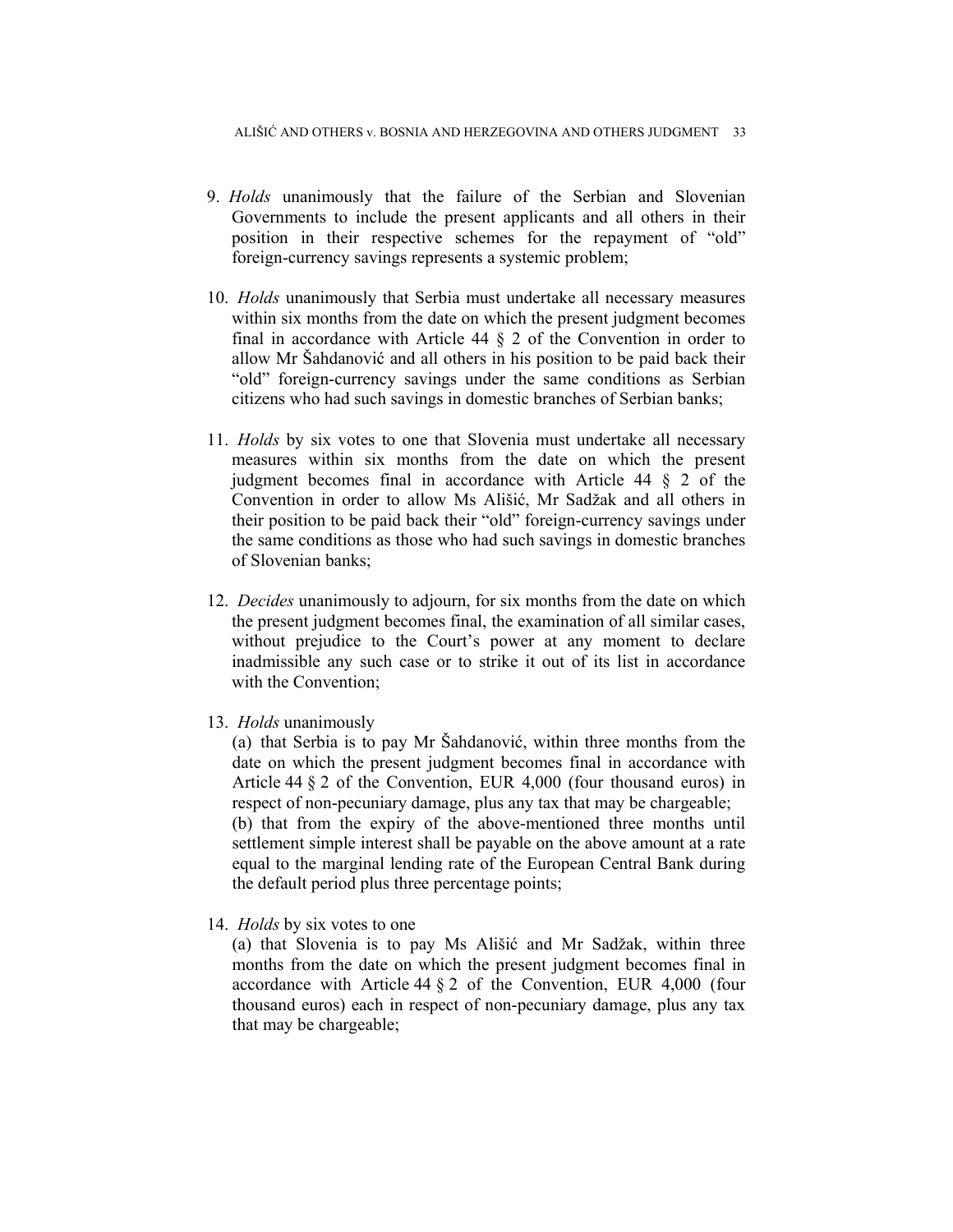(b) that from the expiry of the above-mentioned three months until settlement simple interest shall be payable on the above amount at a rate equal to the marginal lending rate of the European Central Bank during the default period plus three percentage points;

15. *Dismisses* unanimously the remainder of the applicants' claim for just satisfaction.

Done in English, and notified in writing on 6 November 2012, pursuant to Rule 77 §§ 2 and 3 of the Rules of Court.

Lawrence Early Nicolas Bratza Registrar President

In accordance with Article 45 § 2 of the Convention and Rule 74 § 2 of the Rules of Court, the separate opinion of Judge Zupančič is annexed to this judgment.

> N.B. T.L.E.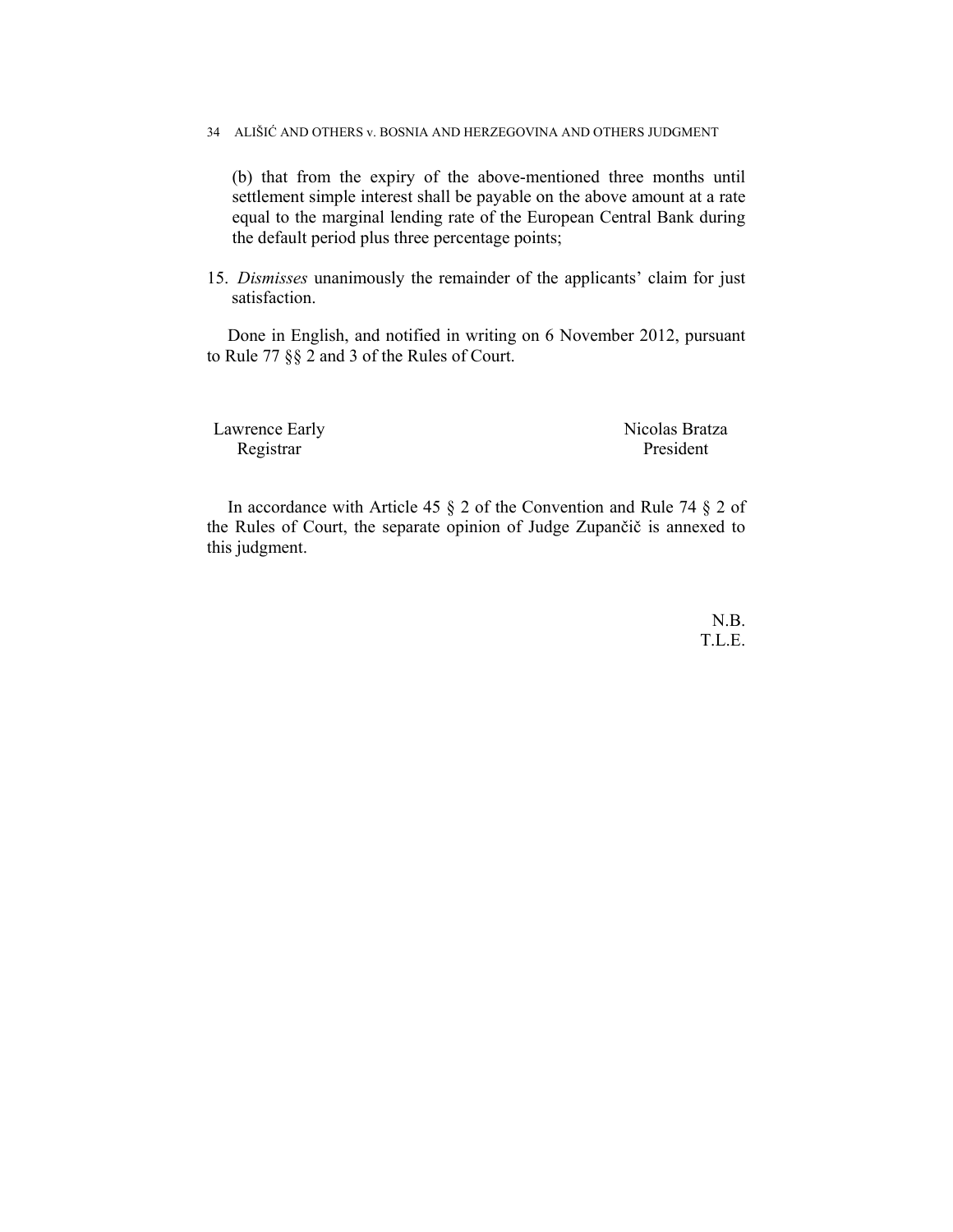# DISSENTING OPINION OF JUDGE ZUPANČIČ

I regret that I cannot follow the majority judgment. For a number of reasons, only some of which are outlined in this dissent, it is my considered opinion that the outcome of this judgment by the *ad hoc* Chamber will, before the Grand Chamber, most certainly prove not to be in accordance with the letter and the spirit of the Convention.

If we begin with the Protocol No. 1, Article 1, paragraph 1 provision of the Convention, we see that its purpose is to protect *bona fide* possessions, legitimate expectations, arguable claims, etc. However, in this case we are, in the final analysis, safeguarding the speculative impact and the defects of a Communist state-run pyramid scheme of state-wide proportions. The scheme had been set up by the now defunct Yugoslav regime—then in dire need of hard currency funds. More importantly and from the moral point of view, since the LB bank and/or the Republic of Slovenia had not set up this Ponzi scheme, they are decidedly not the Madoffs of the story!

In the worst case scenario, in which the LB Bank and by implication the Republic of Slovenia were to be liable for the, to put it bluntly, "theft" of the depositors' money –, it would still not make sense to reimburse the depositors with the absurd 12% on the initial deposits. Ethically speaking, this share of the reimbursement claim had been a speculation of the naïve, as usual, investors in the said Communist Ponzi scheme.

In banking and in similar succession situations, *the territorial principle* applied and implemented in order to reimburse debts owed in a particular country, mirrors the well-known economic consideration that the moneys received from depositors' deposits are invested, in terms of the so-called 'book money', in the very *territory* in which the bank had been functioning as a debtor vis-à-vis the bank's depositors, but especially as a creditor vis-àvis numerous enterprises that the same bank had concurrently financed through its loans. The majority judgment, to put it differently, is in violation of the territorial principle.

The territorial principle maintains that the creditors  $-$  i.e., the savers of the bank – are to be reimbursed for their deposits in the region, area or territory in which the compounded commercial loans derived from their deposits were in fact extended to different enterprises. As put in the oftcited and seminal article on the Yugoslav succession: *"[...] the territorial principle clearly serves as the general rule on state succession related to tangible movable property."* (see, Carsten Stahn, *Agreement on Succession Issues of the Former Socialist Federal Republic of Yugoslavia*, 96 Am. J. Int'l L. 379 (2002)). We shall see straightaway why this is logical and therefore fair.

One must understand that all banks have always been functioning in this mode of speculative assessment of their future risks, based on which the depositors' money is multiplied in a virtual fashion in extending the loans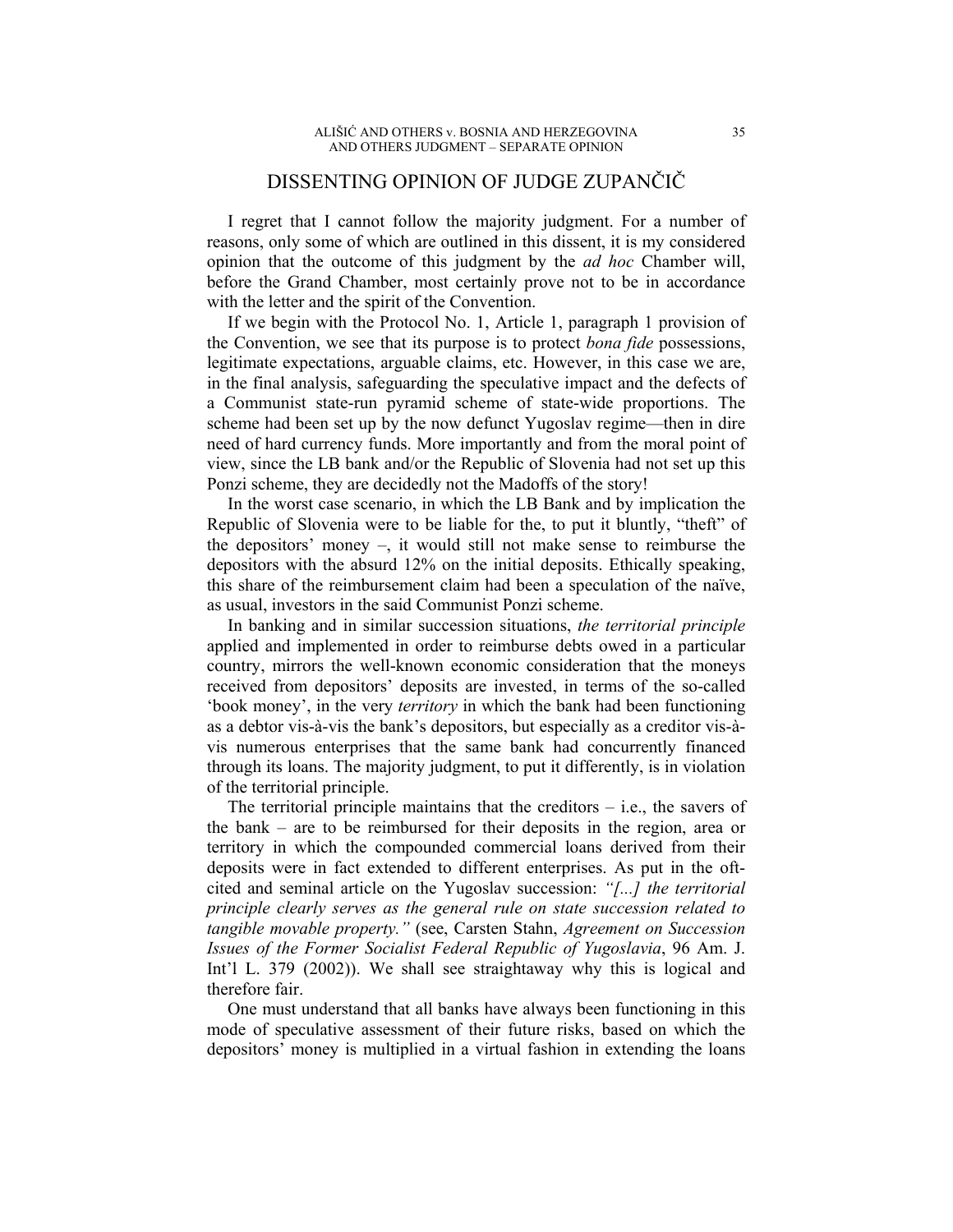far beyond the capital of initial deposits ('book money'). 'Virtual' here means that the 'book money' is literally borrowed from the future and is in this sense 'virtual money'.

Thus the hard-currencies deposited and converted into the 'book money' were extended as credit to enterprises *in the territory* or to the individual *in the territory* that were willing and capable of repaying and to paying a normal interest rate on the loan they were taking from the bank. Of course, the interest paid may never be as high as 12%. This tends to prove that the said pyramid scheme – was just that.

This well-known mode of banking, however, is to be seen in the light of the then moribund Marković government and in the light of the impending financial and federal state breakdown, of which the very Communist hardcurrency Ponzi scheme had been a clear warning sign for all to see and to take into account.

It is also obvious that any 'run on the bank' will immediately end in the bankruptcy of the bank. Every bank is essentially a speculative delay operation as is also true of every pyramid scheme, Ponzi scheme, etc. except that in honest banking the loan–repayment cycle is realistic. Thus, for example, the Tudjman regime in Croatia abruptly closed down the LB Bank on its territory, which had implied – as it would for any bank – an immediate liquidation of the LB Bank. In such a situation, all the debts of all the depositors are instantly called in, whereas the loans are still in the long-term process of repayment. In other words, the closing of the bank by the *fiat* of the regime will cause an immediate default of the bank – especially vis-à-vis its individual depositors, creditors.

The territorial principle denotes the dynamic view of the banking function: it is guided by the idea that the determinative aspect of the bank's function is its continual placement of its own loans in a particular territory. When the territory in question is therefore considered to be the main criterion for repayment, this has its own justified logic that cannot be comprehended from the simple private law perspective of Article 1, paragraph 1 of Protocol No. 1.

In the event that the bank is unable to repay its depositors, only depositors from that territory, irrespective of their citizenship, etc. will be covered by the state guarantee –, for the obvious macroeconomic reason that the book money originally derived from the depositors' deposits has in fact been invested and has *stayed in* the territory in question. There it had stimulated economic activity, etc.

It thus makes sense, when the talk is of succession, that the successor states likewise cover their territories with their guarantees as the central authority, in this case the Central Bank in Belgrade, had not fulfilled its own guaranteeing function. If such is the logic, it is easy to understand that it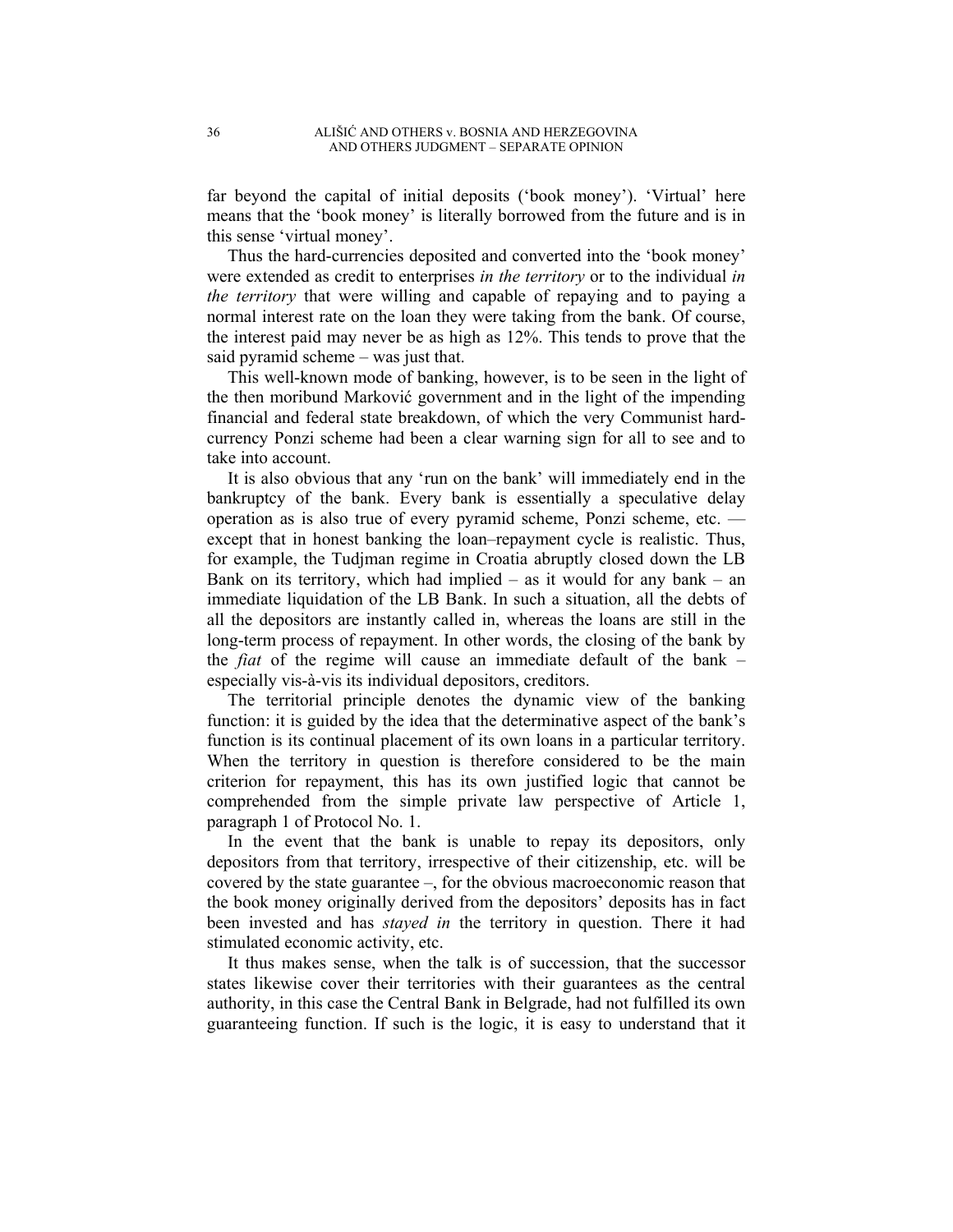also makes sense for the six successor States to underwrite their depositors' claims – each one on its own territory.

This is in fact what happened at least to some extent, i.e., in so far as Croatia has largely reimbursed the depositors of the LB Bank on its territory. One might ask the question whether the State of Croatia has done this out of pure good heartedness vis-à-vis their own citizens –, or has there perhaps been in this move a built-in macroeconomic justice, which the Croatian state when coming into being has duly taken into consideration. In other words, were it not for the logic of the territorial principle in the first place, why would the Croatian state take over part of the debt of LB Bank for all those citizens who wished to be reimbursed by the Croatian state?

In any event, the logic of the territorial principle is obvious on both sides of this case. We wish to reiterate the simple idea that individualised justice, as considered by Protocol No. 1, has its fully compatible complement in Aristotle's distributive justice built into the territorial principle.

*In pectore*, I have for many years harboured another question because there is another travesty in this case: viz. the issue in the present adversary setting is thoroughly miscomprehended. The dispute is confused because this is not, as it ought to be, an interstate case. Unmistakeably, the atypical private law issue would in the *interstate* adversary backdrop have rightly developed into an expected, natural, and logical interstate succession issue. This would result in a far clearer perspective on the case. Why is it that not one of the respondent States has filed, in the European Court of Human Rights, an interstate action against the Republic of Slovenia? Why is it that the respondent States hide behind the individual complainants when everything points to the fact that these are succession questions? I think the answer is clear.

Another of my major objections to this majority judgment derives from the actual composition of the present *ad hoc* Chamber, in which four of the members, i.e., a simple majority at least, are from the creditor states, one of the members is from a fellow debtor state, whereas there are only two other members of the panel who are not, in one sense or another, national judges in the case. We understand perfectly well the usual procedural logic of the Convention to the effect that the national judge of the country concerned must in all cases be a member of the panel in order to facilitate the assessment of the case. However, in a situation in which we have seven successor States addressing what is essentially a succession problem, the logic of the presence of the national judge in each particular case will result in an *ad hoc* composition, as in the present one, in which the plaintiffs' 'representatives' have a clear majority over the influence of the defendants' 'representatives'. This is absurd since it was discernible from the very beginning that the interests of the plaintiffs will instruct the outcome of the *ad hoc casu* majority judgment. Fortunately, the Convention's sacrosanct separate opinion philosophy will here save the day in as much as the case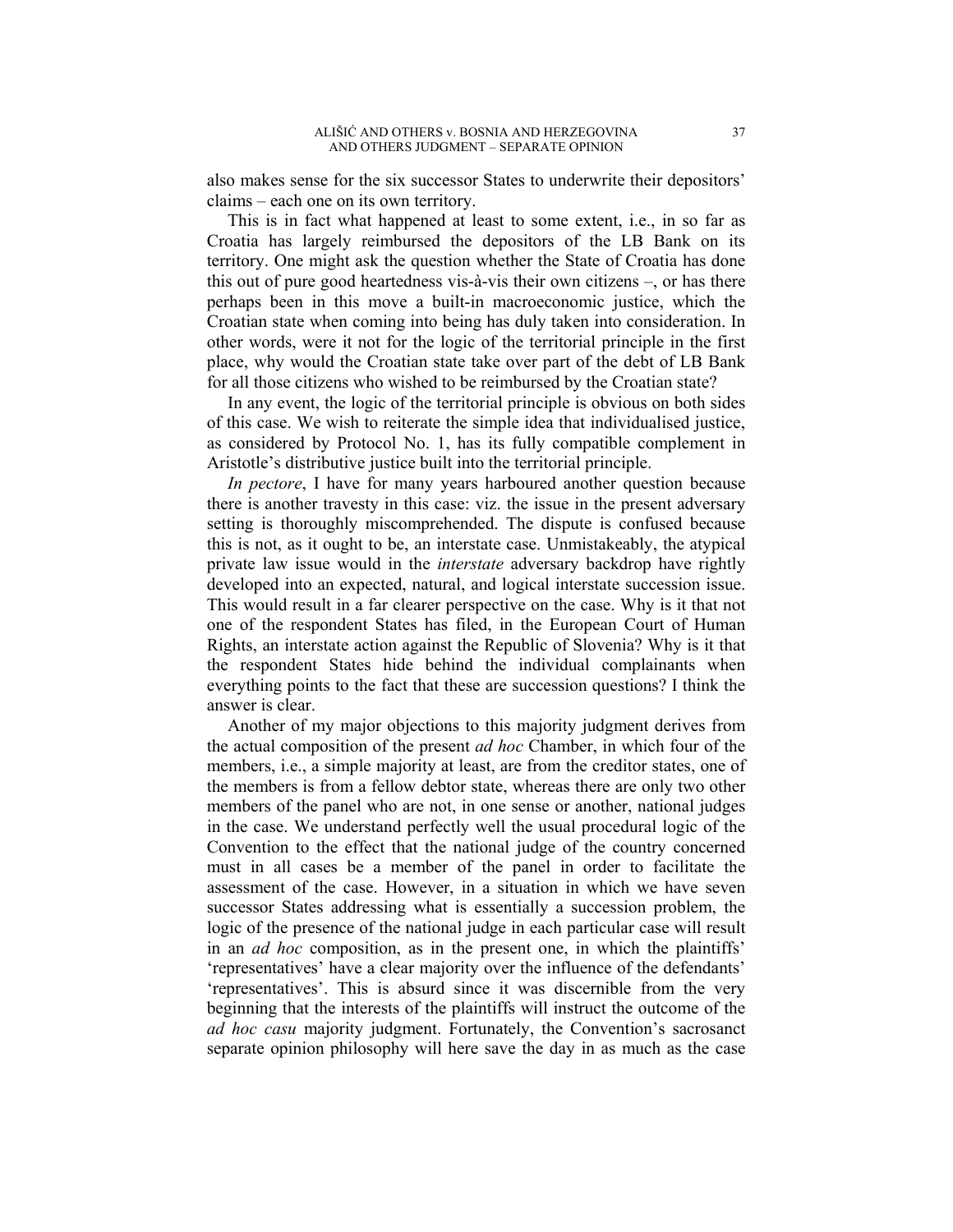clearly must be examined in the Grand Chamber. In the Grand Chamber, the composition with the presence of all national judges will be attenuated in the group of 17 judges, i.e., the bearing of the plaintiff's interests will likewise be less decisive. I wish to emphasise, that I have no doubts about my colleagues' impartiality, while keeping in mind of course that conscious impartiality when it comes to contemplating national interests has its own objective confines. However, even if it were not for the numeric prevalence in the *ad hoc casu* panel as such, the so-called 'appearances' will make it obvious that such a panel will not, to the outside world, appear objective and impartial.

For years I have maintained, and still do, that the issue in this case is best documented in the now famous Professor Jürgen's Report (*Repayment of the deposits of foreign exchange made in the offices of the Ljubljanska Banka not on the territory of Slovenia, 1977-1991*, Doc. 10135, 14 April 2004, Report, Committee on Legal Affairs and Human Rights, Rapporteur: Mr Erik Jürgens, Netherlands). The sense of the report, at  $20 \& 21$ , is as follows:

"The economic conclusion must be that the original deposits had, in 1991, in fact ceased to exist. The depositors had, attracted by the high interest rates, run a risk by depositing their money in banks within the SFRY. When this risk was recognised, they were reassured by the guarantee given by the SFRY government that the deposits would be repaid with accumulated interest. But this guarantee evaporated at the moment the SFRY was dissolved, unless and inasmuch the successor states were willing to take over this guarantee. This was duly realised, but the different successor states did it in different ways. Slovenia [...] took over the guarantee for FE savings deposited in banks on its territory, expecting the other republics to do the same."

The timing of this judgment is particularly bad because negotiations between Slovenia and Croatia at least are now moving forward and are run by expert bankers of the two countries who understand the problem. The judgment will be misunderstood as final and it will be as a matter of course and on both sides politically misinterpreted.

If one considers paragraph 58 of the judgment in which the Slovenian government criticised Croatia for having refused to resolve the issue by IMF arbitration in 1999; for having refused to discuss it in the standing joint committee; for having agreed to continue Bank for International Settlements negotiations, allegedly under the pressure of the EU only in 2010; for having reneged on that offer after the closure of the EU accession negotiations in 2011; and lastly for making it impossible for LB Bank Zagreb Branch to engage in regular banking activities and thus generate additional assets (see para. 58 of the majority judgment). These allegations of the Slovenian government have not been properly answered by the Croatian government, neither have they been addressed by the majority judgment. It follows inexorably that the villain in this story is not Slovenia, because Slovenia has tried at least five times to decently negotiate this